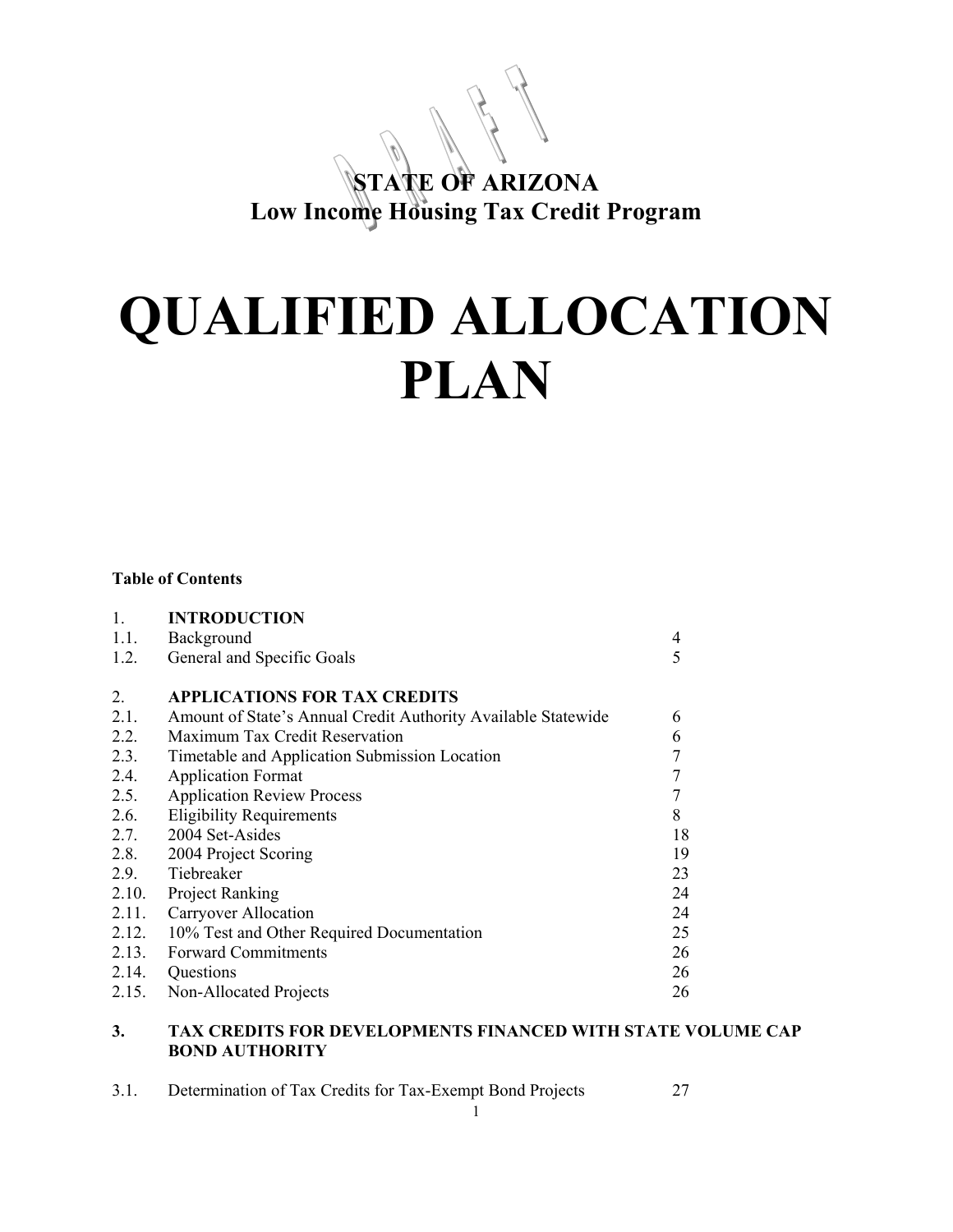A R. 

# **4. GENERAL REGULATIONS**

| 4.1.  | False Filing                                                     | 29 |
|-------|------------------------------------------------------------------|----|
| 4.2.  | <b>Satisfactory Progress</b>                                     | 29 |
| 4.3.  | Change of Ownership                                              | 30 |
| 4.4.  | Revocation of a Certificate of Qualification for 4% Tax Credits, |    |
|       | Tentative Award Letter, Certificate of Reservation or Carryover  |    |
|       | Allocation for 9% Tax Credits                                    | 30 |
| 4.5.  | <b>Supportive Services</b>                                       | 30 |
| 4.6.  | Disqualification                                                 | 31 |
| 4.7.  | <b>Extended Use Period</b>                                       | 31 |
| 4.8.  | Acquisition of Land and Buildings                                | 31 |
| 4.9.  | Material Changes                                                 | 31 |
| 4.10. | Distribution of Units                                            | 33 |
| 4.11. | Amendments to the QAP                                            | 33 |
| 4.12. | Disclaimers                                                      | 33 |

# **5. FINAL TAX CREDIT ALLOCATION**

| 5.1  | Final Tax Credit Allocation and First Year Certification by the ADOH 33 |    |
|------|-------------------------------------------------------------------------|----|
| 5.2. | First Year Certification and Issuance of Final Allocation               |    |
|      | (IRS Form 8609)                                                         | 34 |
| 5.3. | Final Allocation Underwriting                                           | 35 |
| 5.4. | Extended Use Agreement                                                  | 35 |
|      |                                                                         |    |

# **6. FEES**

| 6.1.  | <b>Application Fee</b>                                    | 36 |
|-------|-----------------------------------------------------------|----|
| 6.2.  | Director's Discretion Application Fee                     | 36 |
| 6.3.  | <b>Building Permit Extension Fee</b>                      | 36 |
| 6.4.  | Determination or Reservation Fee and Final Allocation Fee | 36 |
| 6.5.  | Applicant's Obligation for Fee Payment                    | 37 |
| 6.6.  | <b>Tenant Ownership Fees</b>                              | 37 |
| 6.7.  | <b>Carryover Allocation Late Fees</b>                     | 37 |
| 6.8.  | 10% Test Late Fees                                        | 37 |
| 6.9.  | <b>Administration Fees</b>                                | 38 |
| 6.10. | <b>Compliance Monitoring Fees</b>                         | 38 |
|       |                                                           |    |

# **7. UNDERWRITING**

| 7.1. | <b>Underwriting Standards</b>                              | 38 |
|------|------------------------------------------------------------|----|
| 7.2. | Builder's Profit, Overhead and General Requirements Limits | 40 |
| 7.3. | <b>Construction Financing Costs</b>                        | 41 |
| 7.4. | Permanent Financing Cost                                   | 41 |
| 7.5. | Rent-up and Operating Reserves                             | 41 |
| 7.6. | Cost Attributed to Market Rate Units                       | 41 |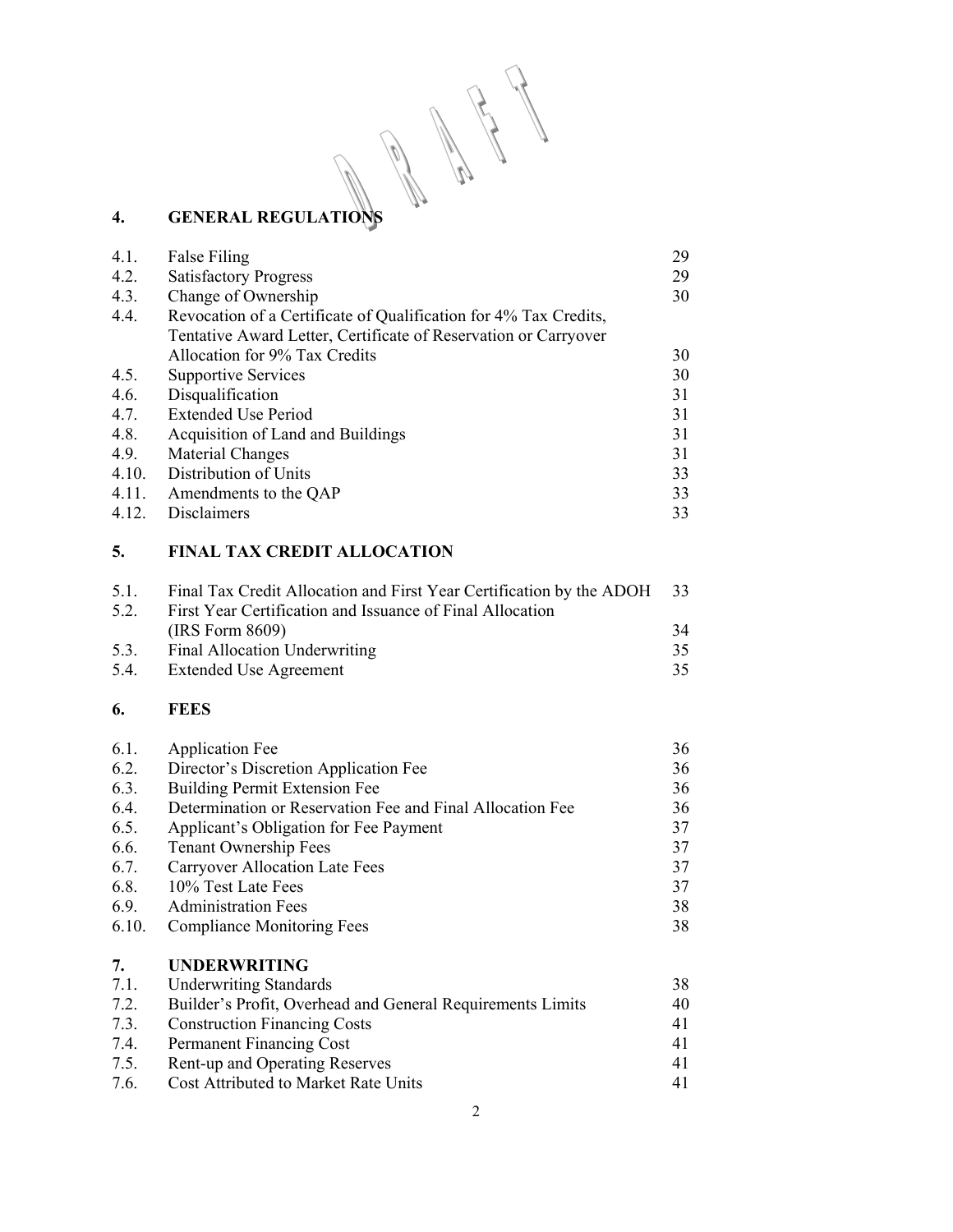| 42 |
|----|
| 42 |
|    |
| 42 |
| 43 |
| 43 |
| 43 |
| 44 |
| 44 |
| 44 |
| 45 |
| 45 |
|    |
|    |
| 46 |
| 46 |
|    |

 $\mathbb{R}$  0

#### **9. DEFINITIONS** 49

# **EXHIBITS**

- Exhibit A Market Study Guide
- Exhibit B Sample Letter of Community
- Exhibit C Year 2004 DDA and QCT

Exhibit D - Mandatory Design Guidelines

Exhibit E - Sample Legal Opinion

Exhibit E-1 - Sample CPA Opinion

Exhibit F - Sample 10% Test Letter

Exhibit F-1 - Project Cost Form

Exhibit G - Final Cost Certification Letter

Exhibit H - Imputed Incomes/Allowable Rents

Exhibit I - Application Format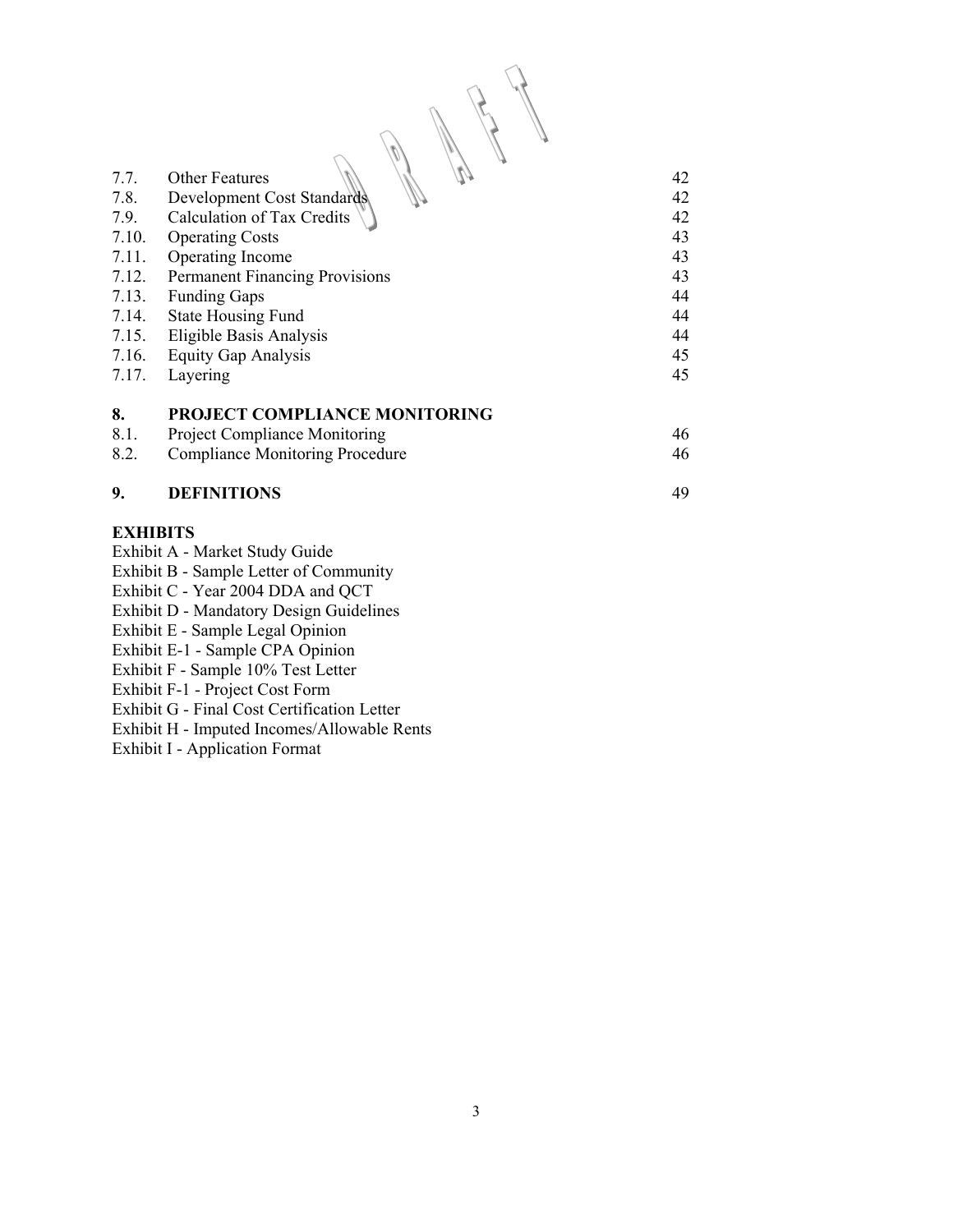A Martin

# **1. INTRODUCTION**

#### **1.1 Background**

The federal low-income housing tax credit program ("LIHTC" or "Tax Credits") was established by the Tax Reform Act of 1986 and was codified as Section 42 of the Internal Revenue Code of 1986, as amended ("IRC Section 42"). The Revenue Reconciliation Act of 1989 amended IRC Section 42 by adding Section 42(m) which requires allocating agencies to allocate low income housing tax credits pursuant to a Qualified Allocation Plan ("QAP" or "Plan"). The Arizona Department of Housing ("the ADOH") is the housing credit agency responsible for allocating Tax Credits to Owners of qualifying residential rental projects ("projects"). IRC Section 42(m)(1) provides as follows:

(B) QUALIFIED ALLOCATION PLAN--For purposes of this paragraph, the term 'qualified allocation plan' means any plan--

(i) which sets forth selection criteria to be used to determine housing priorities

of the housing credit agency which are appropriate to local conditions,

(ii) which also gives preference in allocating housing credit dollar amounts among selected projects to--

(I) projects serving the lowest income tenants, and

(II) projects obligated to serve qualified tenants for the longest periods, and

(iii) which provides a procedure that the agency (or an agent or other private contractor of such agency) will follow in monitoring for noncompliance with the provisions of this section and in notifying the Internal Revenue Service of noncompliance with the provisions of this section which such agency becomes aware of.

(C) CERTAIN SELECTION CRITERIA MUST BE USED--The selection criteria set forth in a qualified allocation plan must include--

(i) project location,

(ii) housing needs characteristics,

(iii) project characteristics including whether the project includes the use of existing housing as part of a community revitalization plan,

- (iv) sponsor characteristics,
- (v) tenant populations with special housing needs,

(vi) public housing waiting lists,

(vii) tenant populations for individuals with children, and

(viii)projects intended for eventual tenant homeownership.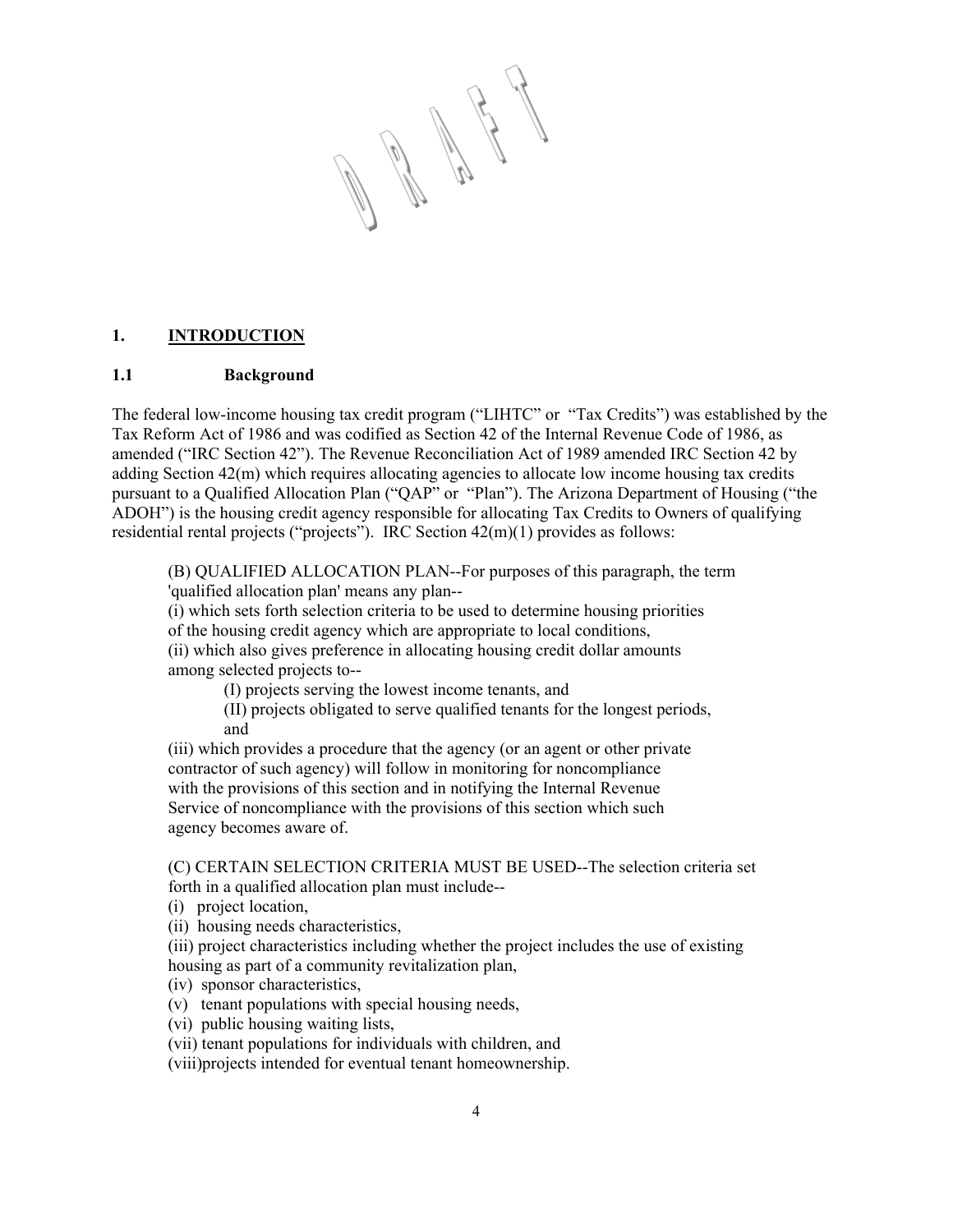(D) APPLICATION TO BOND FINANCED PROJECTS--Subsection (h)(4) shall not apply to any project unless the project satisfies the requirements for allocation of a housing credit dollar amount under the qualified allocation plan applicable to the area in which the project is located.

There are two methods of obtaining a Tax Credit allocation: (i) through an application submitted pursuant to this QAP or (ii) tax exempt bond financing.

Since the start of the Arizona program in 1987, over \$700 million in private capital has been invested into the State of Arizona (the "State"), assisting in the development of nearly 23,000 Units of affordable housing. In its 16th year, this program has been a viable incentive for the production of affordable housing for low and moderate-income households.

There are a number of terms that are used throughout this QAP that are defined in Section 9.

# **1.2. GENERAL AND SPECIFIC GOALS**

A. General Goals. The LIHTC program is not an entitlement program. The federal government has established annual ceilings on the dollar amount of Tax Credits that the ADOH may allocate to qualifying projects, and detailed eligibility standards and priority uses for available Tax Credits. The ADOH awards Tax Credits following a competitive process. In furtherance of the statutory provisions affecting the Credit program, the ADOH has established the following general goals for allocating Tax Credits in Arizona:

• To maximize the number of affordable rental housing units added to the existing housing stock;

- To allocate Tax Credits to rental housing developments that provide the greatest overall public benefits;
- To allocate all Tax Credits;
- To encourage development and preservation of appropriate rental housing for people and families that need governmental assistance to find and maintain suitable and affordable rental housing in the private marketplace;
- To enable substantial rehabilitation of existing rental housing in order to prevent losses to the existing supply of affordable units;
- To prevent the loss from the existing stock of low income rental housing of those units under expiring contracts with federal agencies or subject to prepayment which, without the allocation of Tax Credits, would be converted to market rate units;
- To maximize the utilization of Tax Credits;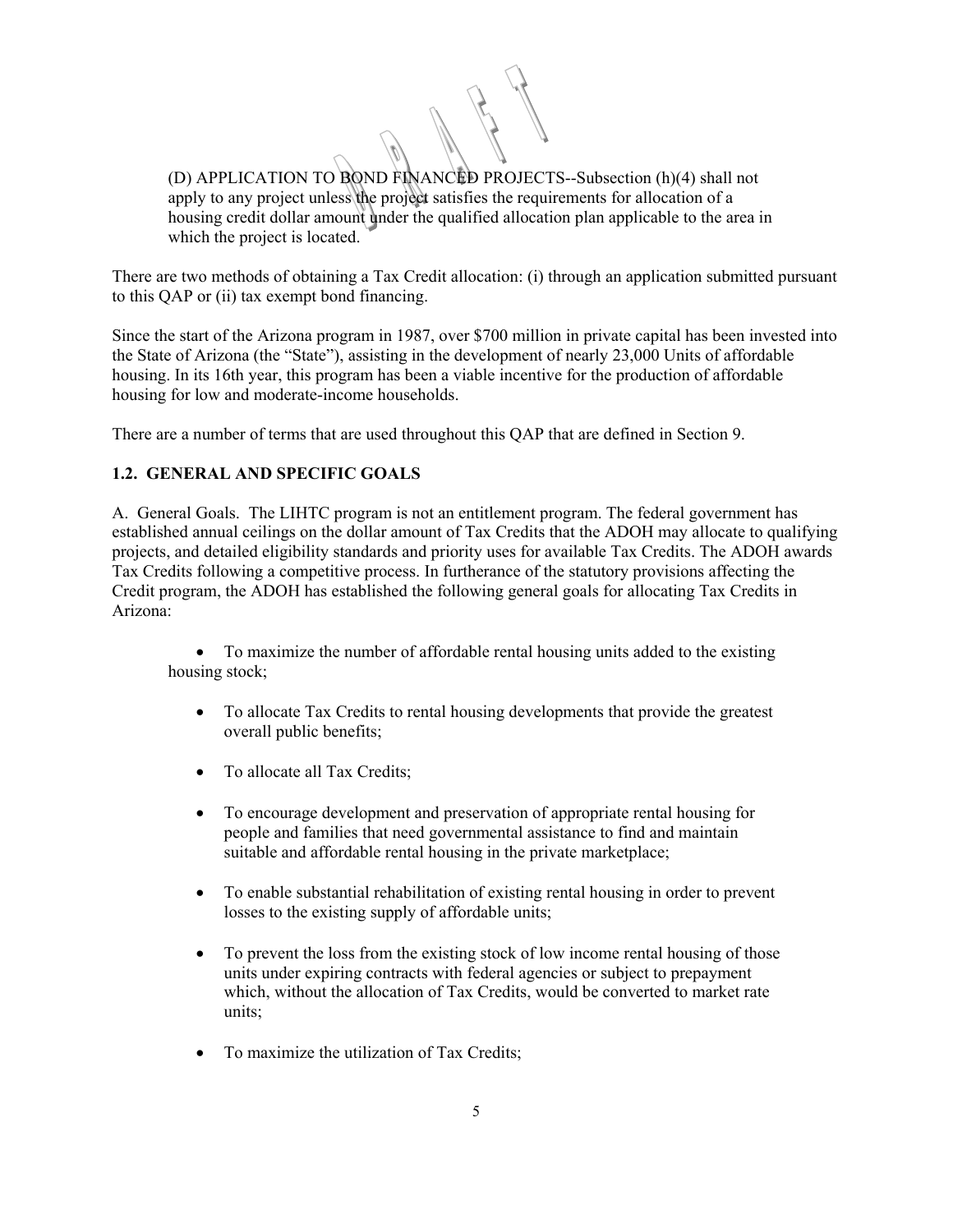- To provide an equitable distribution of Tax Credits across the state; and
- To provide opportunities for participation in the Tax Credit programs to all qualified sponsors of low income rental housing.

B. Specific Goals. In addition, in allocating Tax Credits, the ADOH seeks to achieve specific goals. These are:

- To use Tax Credits in connection with rental housing "projects serving the lowest" income tenants";
- To use Tax Credits in connection with rental housing "projects obligated to serve qualified tenants for the longest periods";
- To distribute Tax Credits by apportioning federal tax credit among proposals targeting low-income populations -- including large families, homeless persons, persons with special needs, and senior citizens;
- To hold competition among only those projects considered sound investments of public funds;
- To expend public funds in the minimum amount necessary to achieve program goals; and,
- To administer the LIHTC program in a manner that encourages timely project completion and occupancy.
- To encourage the highest available quality and design for projects financed with Tax Credits.

From year to year, the State may supplement these general goals with more specific goals in order to meet specific affordable housing needs.

# **2. APPLICATIONS FOR TAX CREDITS**

#### **2.1. Amount of State's Annual Credit Authority Available Statewide**

In 2004, the State will receive an allocation of Tax Credits based on a population allocation of \$1.75 per resident. In later years this amount may be adjusted for inflation.

#### **2.2. Maximum Tax Credit Reservation**

The maximum Reservation for any single project or scattered site project, not utilizing HOPE VI, will be \$700,000 of the State's annual credit authority and no more than a total of \$2.1 million in any year for any Owner, Developer, Co-Developer or Affiliate of the Developer (see Section 9, Definitions) with multiple projects. The ADOH may award Tax Credits for a maximum of three projects to a Developer, Co-Developer and any Affiliate of the Developer provided one of the projects is a rural project. Developers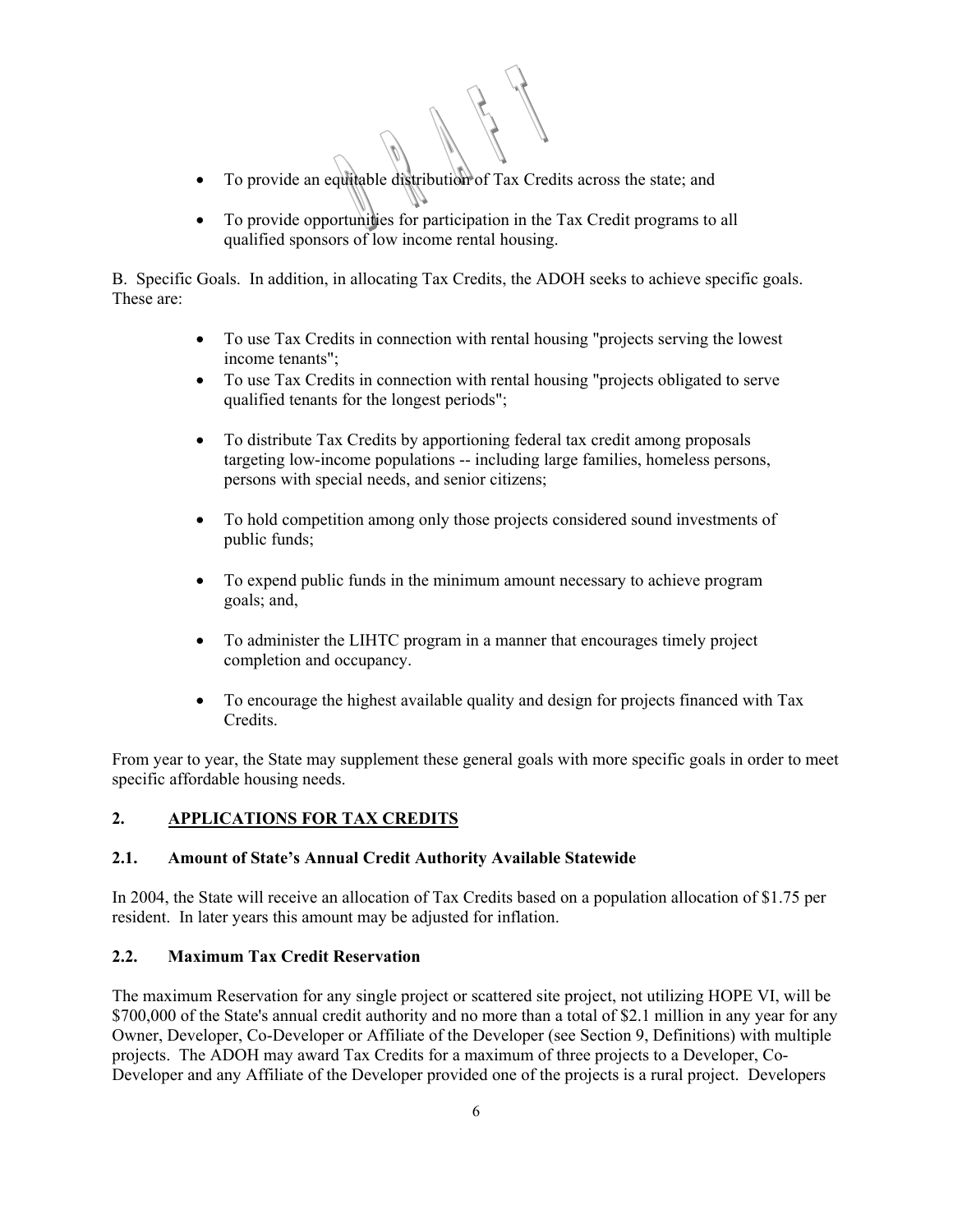of large projects may be required to phase their projects, accepting a Reservation for only one phase during the Year 2004 program year. Accepting a Reservation for only one phase during any program year will not preclude an Applicant from receiving a subsequent Reservation for a subsequent phase, nor does it guarantee that the Applicant will receive Reservations for any subsequent phases.

Each HOPE VI proposal may only contain one project regardless of the number or location of buildings. Each HOPE VI project is subject to a maximum Reservation of up to \$1.7 million from the 2004 State Annual Credit Authority. HOPE VI proposals that intend to utilize more than \$1.7 million in any given year must be done in phases. All Applicants for HOPE VI proposals must identify all Tax Credit needs of all development phases in the first application submission. Additional Reservations from future rounds may not be made to the same phases that received a prior allocation. All subsequent phases that have not received a previous allocation are eligible for future Reservations, but are not guaranteed a Reservation. The ADOH will award Tax Credits to HOPE VI proposals in an amount not in excess of \$1.4 million.

Applicants may not divide a project into two or more projects for the purpose of receiving more Tax Credits in the same year. If the ADOH determines that multiple applications in the same year constitute a single project, the ADOH will deny the Application. (Fees are not refundable.)

# **2.3. Timetable and Application Submission Location**

The ADOH will hold one Tax Credit application round in the Year 2004. Applications will be available on or about the first business day in January 2004. Applicants must submit to the ADOH one original and one complete copy of an application and a non-refundable application fee of \$3,000 for each application on or before 5:00 P.M. March 15, 2004. Applications must be received at the reception desk of the Arizona Department of Housing located on the 2nd Floor of the Executive Tower at 1700 W. Washington, Suite 210, Phoenix, Arizona, 85007. Fax and e-mail submissions will not be accepted. All applications received between January 02, 2004 and 5:00 P.M. March 15, 2004, will be eligible for consideration.

# **2.4. Application Format**

Application material must be in  $8-1/2 \times 11$  format, placed in an adequate sized three ring binder, indexed and tabbed to correspond with the enumeration prescribed below. Exceptions: (1) all drawings/plans may be included unbound if they do not lend themselves to the  $8-1/2 \times 11$  formats. All such plans should be in the smallest practical (readable) format. Maximum acceptable drawing size is C-size; and (2) items of significant volume (such as a real estate appraisal, market demand study, capital needs assessment or environmental reports) may be submitted as separate bound items.

#### **2.5. Application Review Process**

Subject to allocations made to priority projects as set forth herein, all applications will be scored in a competitive review process utilizing the criteria listed herein. The ADOH will take the following steps in processing applications and reserving and allocating credits:

(1) Set-Asides - Applications will be categorized based on Set-Asides elected and information included in the application. For Set-Aside information refer to Section 2.7. of this QAP;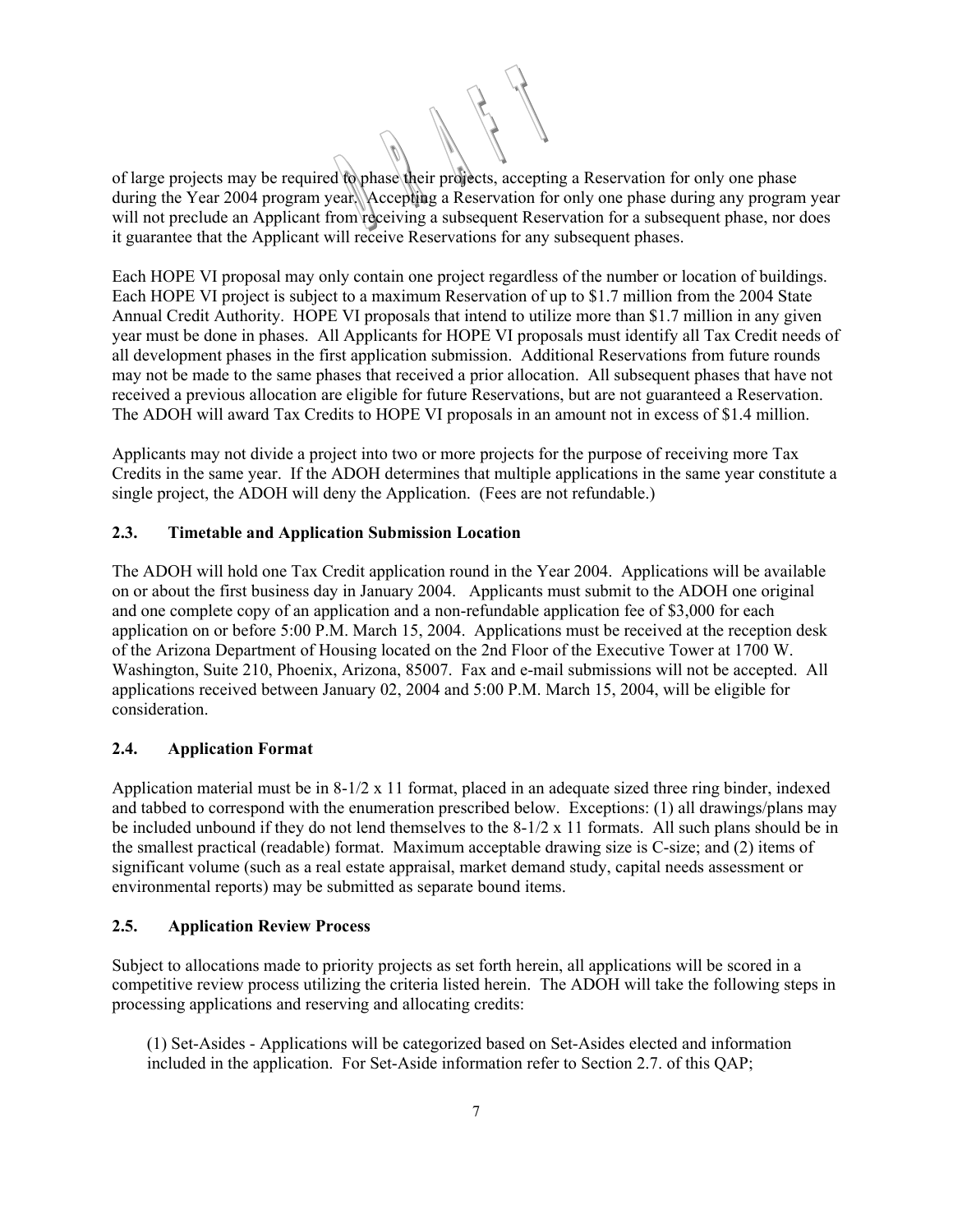(2) Eligibility Requirements  $\sqrt{\pi}$ he ADOH will review the application and any other information pertaining to the Applicant and other Development Team members to determine if the eligibility items identified in Section 2.6. have been met. If the requirements outlined in Section 2.6. have not been met, the ADOH may reject the application.

(3) Project Score - Each project will be reviewed and receive points based on the scoring criteria set out in this QAP. Applications will be scored based **SOLELY** on the information supplied in the application. For scoring information refer to Section 2.8 of this QAP.

(4) Project Ranking - Each application must compete for available credits and will be ranked based on the points received. The Applicant must provide full documentation to receive points. An award will not be made, however, if the project's Market Study does not adequately demonstrate strong new demand for the specific development being proposed without causing undue economic disruption to other comparable properties in the market. As a protection against saturation of lowincome units and to ensure absorption of new units, ADOH will approve up to \$700,000 for special needs projects and no more than one family and one elderly category project (one project for each special needs category) per Tax Credit round in cities, towns or Census Designated Places (see Section 9, Definitions).

(5) Notification of Local Government - The ADOH will seek a letter of consent to the project from the Local Government in the form of Exhibit B. *The letter shall be signed by the City or County Manager (or other appropriate governmental official with specific knowledge of affordable housing needs) or be adopted by resolution of the governing body.*If the Local Government does not consent to the project, ADOH will reject the application. The ADOH will notify the Local Government of an application and request comment on the proposed project. The notification will be sent directly from the ADOH following the Threshold Review. The ADOH will reject Applications that are deemed unfavorable by the Local Government.

(6) Reservation List - The ADOH will issue a Reservation to those projects that have been scored and score well in relation to all applications, meet the Eligibility Requirements, have received the written consent of the Local Government, and underwriting analysis. This letter will include a request for payment of the Reservation Fee described in Section 6, and the requirements needed for the Applicant to satisfy the Carryover Allocation requirements. The ADOH will issue a reservation letter notifying the Applicant of the reservation of Tax Credits.

(7) Underwriting - The ADOH will conduct the first of three underwriting reviews for all projects. The ADOH will establish the Tax Credit reservation amount following the procedures in Section 2.2., "Maximum Tax Credit Reservation," and in Section 7, "Underwriting," of this QAP. The ADOH may require clarifications or other information pertaining to the feasibility of the proposed project. The Applicant must submit the supplemental underwriting information within 10 business days from the date of the written notification from the ADOH. The ADOH may reject applications during the underwriting process based on fundamental defects such as arithmetic errors or unfilled funding gaps.

(8) ADOH Determined Tax Credit Reservation - The requested Tax Credit reservation contained in the application will be the basis against which the ADOH will determine the actual Tax Credit reservation to be made. The ADOH determined Tax Credit reservation may not necessarily equal the amount requested in the application, but the Tax Credit reservation will not exceed the amount requested. All projects will be evaluated to determine the actual credit amount based on Section 7 of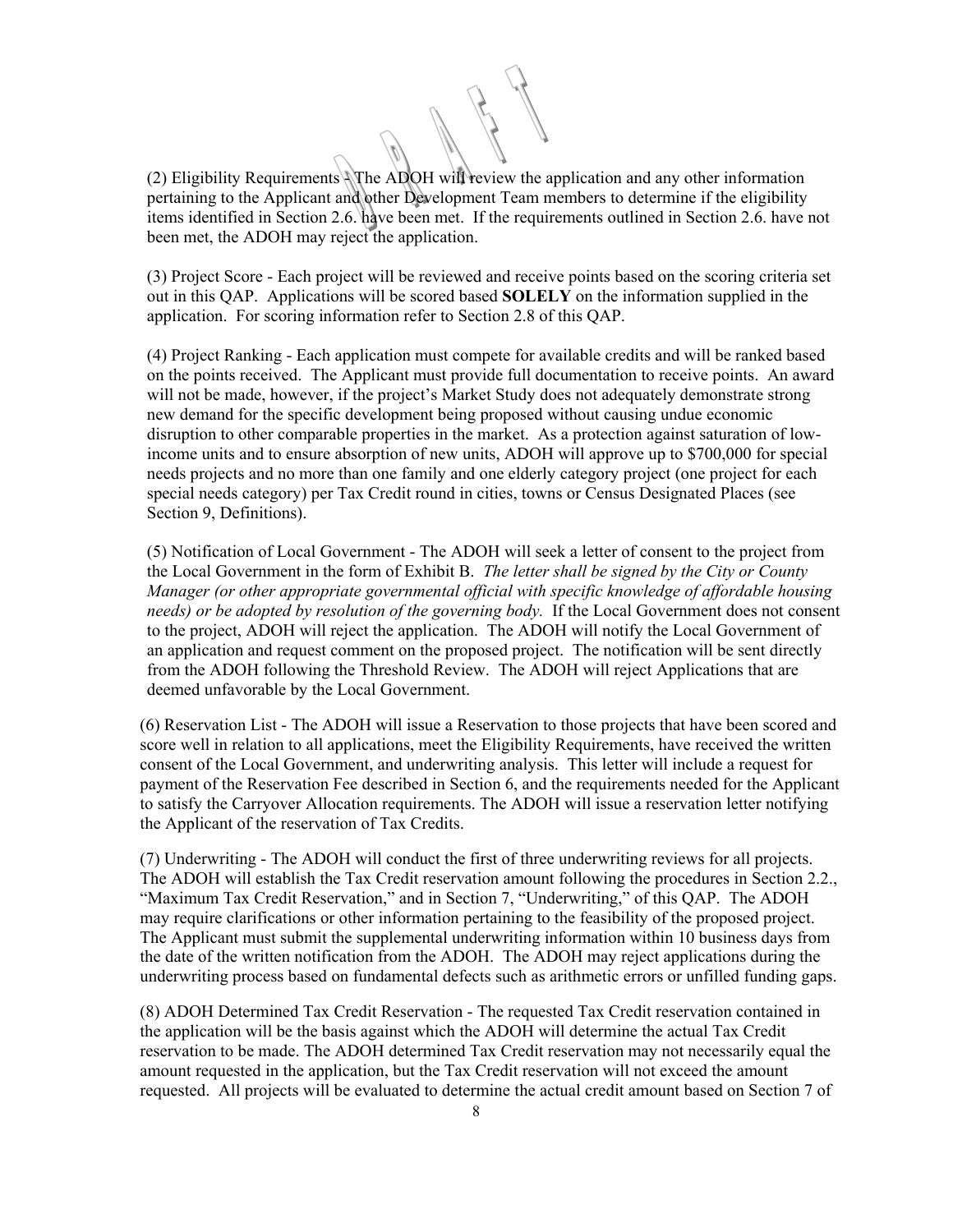this QAP.

# **2.6. ELIGIBILITY REQUIREMENTS**

A. General Requirements. To ensure that all projects have a high probability of completion, Applicant and project must meet the eligibility requirements set forth in this Section 2.6.

The ADOH may determine at any time, in its sole discretion, that Tax Credits reserved in a Reservation or awarded in a Carryover Allocation or a Letter of Qualification (for Tax-Exempt Financed Developments) be returned to the ADOH upon notice to the Applicant.

The Applicant must submit one original and one copy of a complete and accurate application organized in prescribed sequence and format, as required by this QAP and by the "Arizona Year 2004 Low Income Housing Tax Credit Program Application Forms and Instructions," together with the non-refundable application fee. The ADOH will not accept any additional information or amendment or change to the Application after the application deadline. Notwithstanding the foregoing, the ADOH may make inquiries to the Applicant, architects, engineers, financial institutions and the Local Governments in order to complete the eligibility documentation or to verify the information submitted. The ADOH will consider such supplemental documentation for eligibility purposes only, and will not consider the supplemental information in scoring the application.

The ADOH eligibility review will include a review for geographic distribution of the projects.

An Applicant must be an existing legal entity authorized to conduct business in Arizona. Only an authorized representative may sign any documentation that requires the signature of the Applicant. The ADOH will reject forms signed in the name of an entity that does not legally exist or by a representative without authority.

B. Eligibility. Applications must meet each of the following eligibility requirements. The ADOH will reject the application if these requirements are not met.

(1**) Payment of ADOH fees** - The application fee is due with the application. The ADOH will not accept an application that is not accompanied by the application fee.

# (2) **Land Control**

(a) Land Control for all land needed for the project must be evidenced by a written governmental binding commitment to transfer the land to the Applicant, a recorded deed or long term lease in the Applicant's name, lease option or by a fully executed purchase contract or purchase option between the Applicant and Seller. If a contract or option is submitted, the agreement must provide for an initial term lasting until September 30th of the year in which the application was submitted. The Applicant must submit the following to the ADOH (enclose all required documents at **Tab I**):

- (i) A "Status (Condition) of Title Report" for the property dated within 30 calendar days of the date of the application.
- (ii) For projects that are not located on governmental or Tribal land, the applicant must establish that it has legal control of the property by submitting a deed, purchase agreement, option, lease agreement (for a term at least equal to the duration of the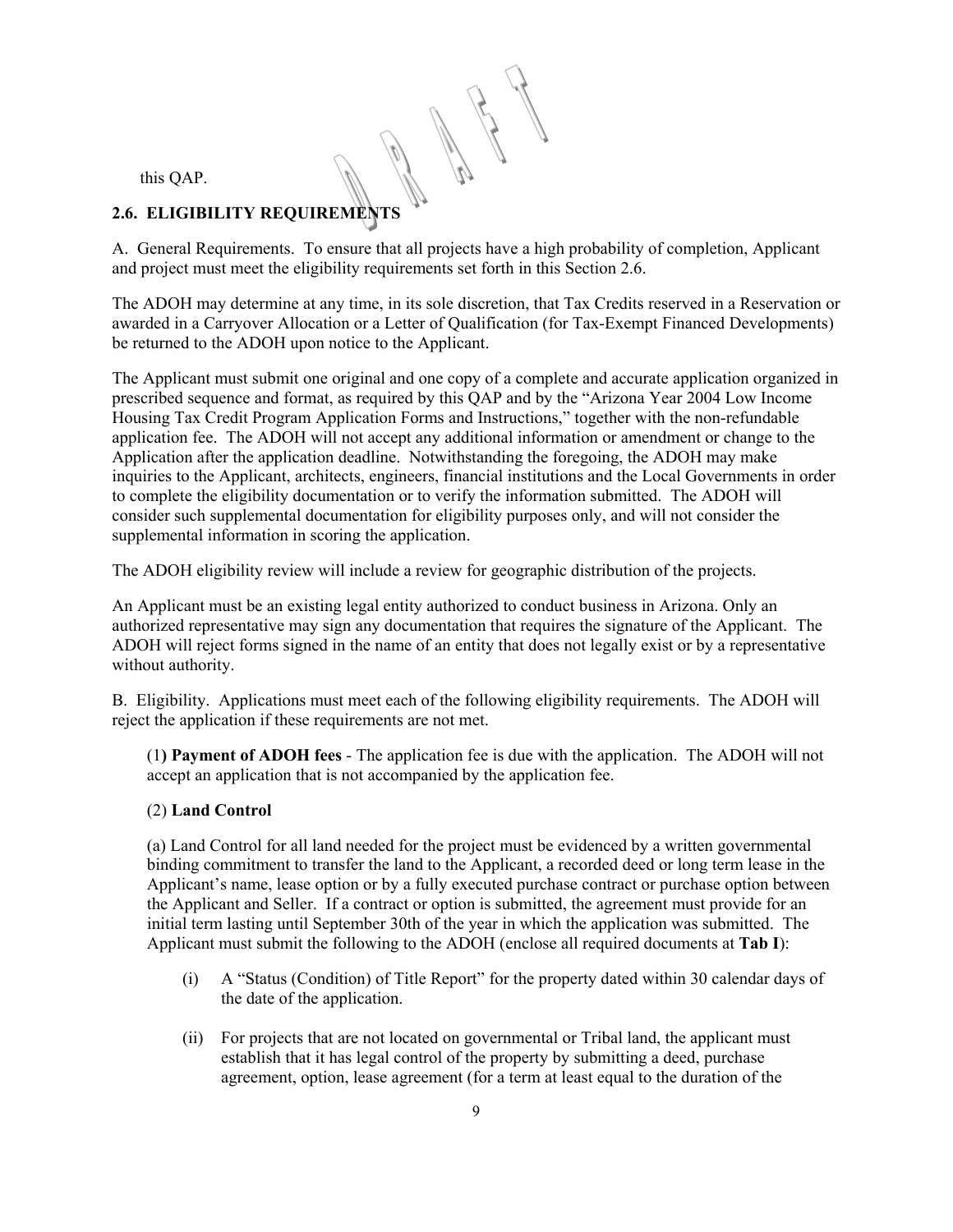Extended Use Agreement), or a resolution by a governmental agency if the agency is the seller.

- (iii) For projects that are located on governmental or Tribal lands, the Applicant must establish that it has legal control of the property by submitting: (1) an agreement between the Applicant and the Tribe or other government to enter into a lease of specific real property for a term at least equal to the duration of the Extended Use Agreement, and (2) a resolution of a Tribe or other governmental agency authorizing the Tribe or governmental entity to enter into the agreement. For Tribal leases only, the ADOH will consider the length of the lease to be the original term of the lease plus the term of any option to renew, provided that the option to renew is held solely by Applicant.
- (iv) In cases requiring use of powers of eminent domain by the Local Government, the Applicant must enclose evidence that a condemnation lawsuit has been filed for the specific parcels of real property upon which the project will be situated together with the court's order of possession.
- (v) If the applicant is using a purchase agreement, option, or lease agreement to acquire the real property, the purchase agreement, option, or lease agreement must specify a specific purchase or rental amount.
- (vi) Any option, with available extensions, should be of sufficient duration that the Applicant can close on the land prior to year-end, subject to the issuance of the Tax Credit Reservation.

(b) Applicants must acquire land and buildings for the project from unrelated third parties in armslength transactions. An Applicant may file a written request for a waiver of this requirement with the ADOH at the same time that the Applicant filed its application. A written request for waiver must include a full justification for the waiver and it must include, as attachments, an appraisal prepared by an Arizona Certified General Real Estate Appraiser, which is less than six months old. The ADOH, acting in its sole discretion may grant the waiver request if it determines that there is adequate justification for the waiver and the applicant has complied with the requirements of this paragraph.

(3**) Satisfactory Progress and Compliance -** The ADOH will consider applications from Applicants who have previously received a Reservation or Allocation of Tax Credits in Arizona or in another state if the Applicant: (a) made "satisfactory progress" in the project development towards being Placed In Service or having the eligibility for a Carryover Allocation and (b) complied with the Tax Credit requirements and conditions in previous applications or developments including, but not limited to, payment of fees as described under Subsection B(1) of this section.

(4) **Qualified Project** - The project must be a qualified residential rental project, which meets the requirements of IRC Section 42. (See Legal Opinion, Exhibit D.)

(5) **Placed-in-Service** - The project must not have been Placed In Service prior to the date the Applicant filed the application. (See Legal Opinion, Exhibit D.)

(6) **Form C and Applicant's Certifications** - FORM C must be complete and accurate, and signed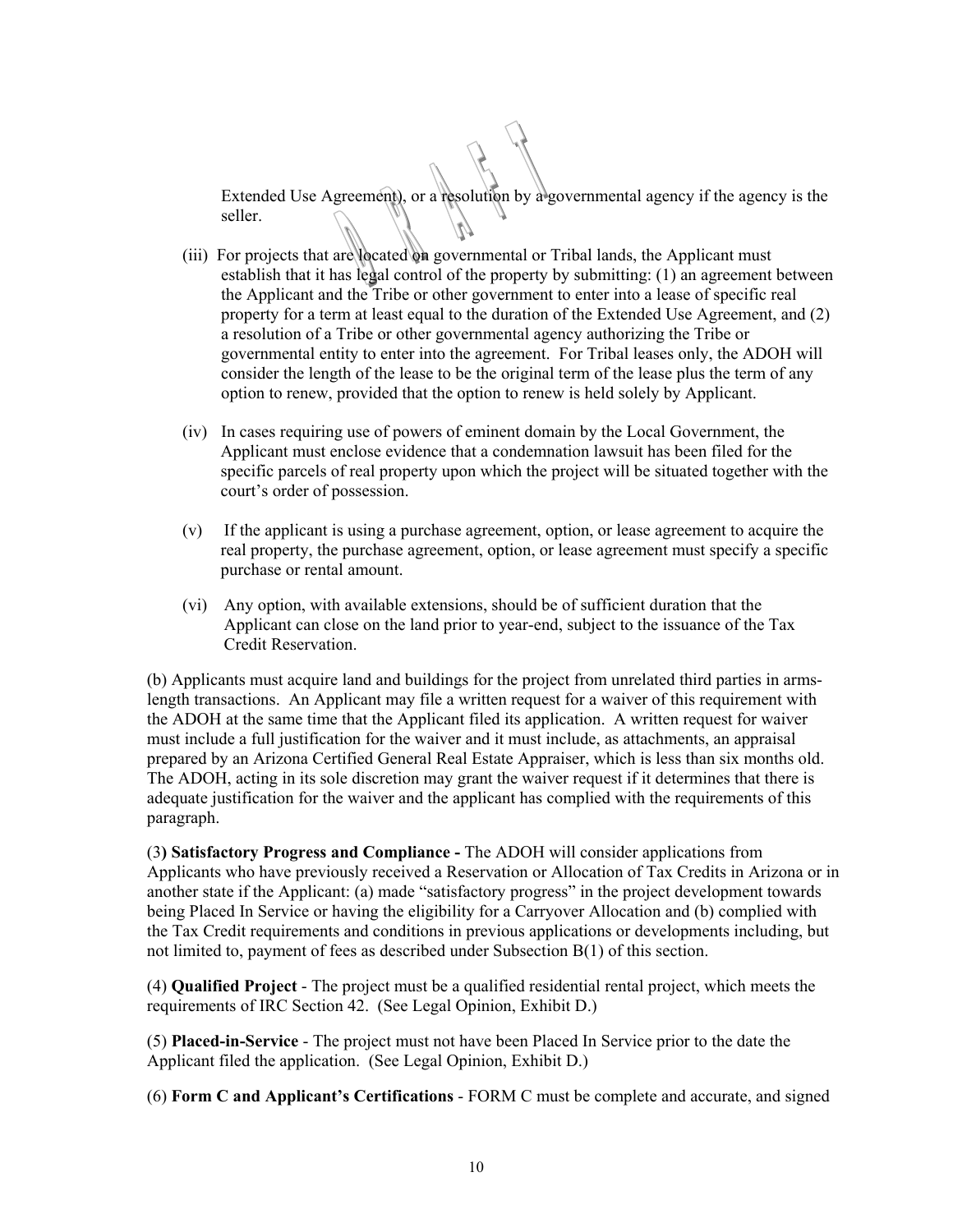by the appropriate party. The Applicant is required to make certain certifications in the Applicant Affidavit, Release, and Oath (included in Form C, "Low-Income Housing Tax Credit Application") including a certification that the ADOH's minimum design features (Exhibit D) will be complied with in the construction of the project and that, if they are not, all credits awarded to the project may be surrendered to the ADOH. Enclose at **TAB C,** Form C and the Applicant Certification.

(7) **IRS Form 8821** - Applicants are required to complete and execute copies of IRS Form 8821, "Tax Information Authorization," authorizing the Arizona Department of Housing as "Appointee" to receive from the IRS available information regarding any Financial Beneficiary's (see Section 9) conduct of its business with the IRS relating to the Low-Income Housing Tax Credit Program. Such information received from the Internal Revenue Service may be used by the ADOH in its sole discretion to disqualify an application pursuant to Section 4 of this Allocation Plan. Enclose IRS Form 8821 at **TAB C,** behind the Applicant Affidavit, Release, and Oath.

(8) **Legal Opinion** - Must be on professional letterhead and in substantially similar form to Exhibit E "Sample Legal Opinion". However, it should be noted that the attorney providing the opinion should be as detailed as possible describing all the unique characteristics of the development and how those characteristics qualify for Tax Credits. The Legal Opinion must clearly address the 10 year rule regarding the eligibility for acquisition tax credits (See Section 9). If the legal opinion submitted in the Application is unsatisfactory, the ADOH will require the Applicant to update the legal opinion and may even require an additional opinion from another attorney at the sole expense of the Applicant. Enclose Legal Opinion at **TAB D.**

(9) **CPA Opinion** - Must be on professional letterhead and in substantially similar form to Exhibit E-1 "Sample CPA Opinion." Enclose CPA Opinion at **TAB E.**

(10) **Legal Formation** - Evidence that the Applicant and Developer are existing legal entities authorized to transact business in the State of Arizona. Individuals and Tribal Governments, however, are exempt from submitting proof that they are existing legal entities. Enclose at **TAB F**  of the application the Certificates of Good Standing, Certificate of Limited Partnership, Certificate of Existence, and all other documentation required under this section.

(a) Corporations. If the Applicant or Developer is incorporated in Arizona, an Arizona Certificate of Good Standing, issued by the Arizona Corporation Commission and dated not earlier than 30 days prior to the application deadline, should be submitted. Applicants and Developers incorporated in another state and doing business in Arizona should submit the following: a Certificate of Good Standing or its equivalent from the state of incorporation dated not earlier than 30 days prior to the application deadline **and** an Arizona Certificate of Authority to Transact Business in Arizona, issued by the Arizona Corporation Commission and dated not earlier than 30 days prior to the application deadline.

(b) Limited Partnerships. If the Applicant or Developer is a limited partnership organized under the laws of Arizona, an Arizona Certificate of Limited Partnership, issued by the Arizona Secretary of State and dated in the year of the application, should be submitted. Applicants and Developers organized under the laws of another state and doing business in Arizona should submit the following: a Certificate of Limited Partnership or its equivalent from the state of organization, within one year prior to the application date, **and** an Arizona Certificate of Foreign Limited Partnership from the Arizona Secretary of State.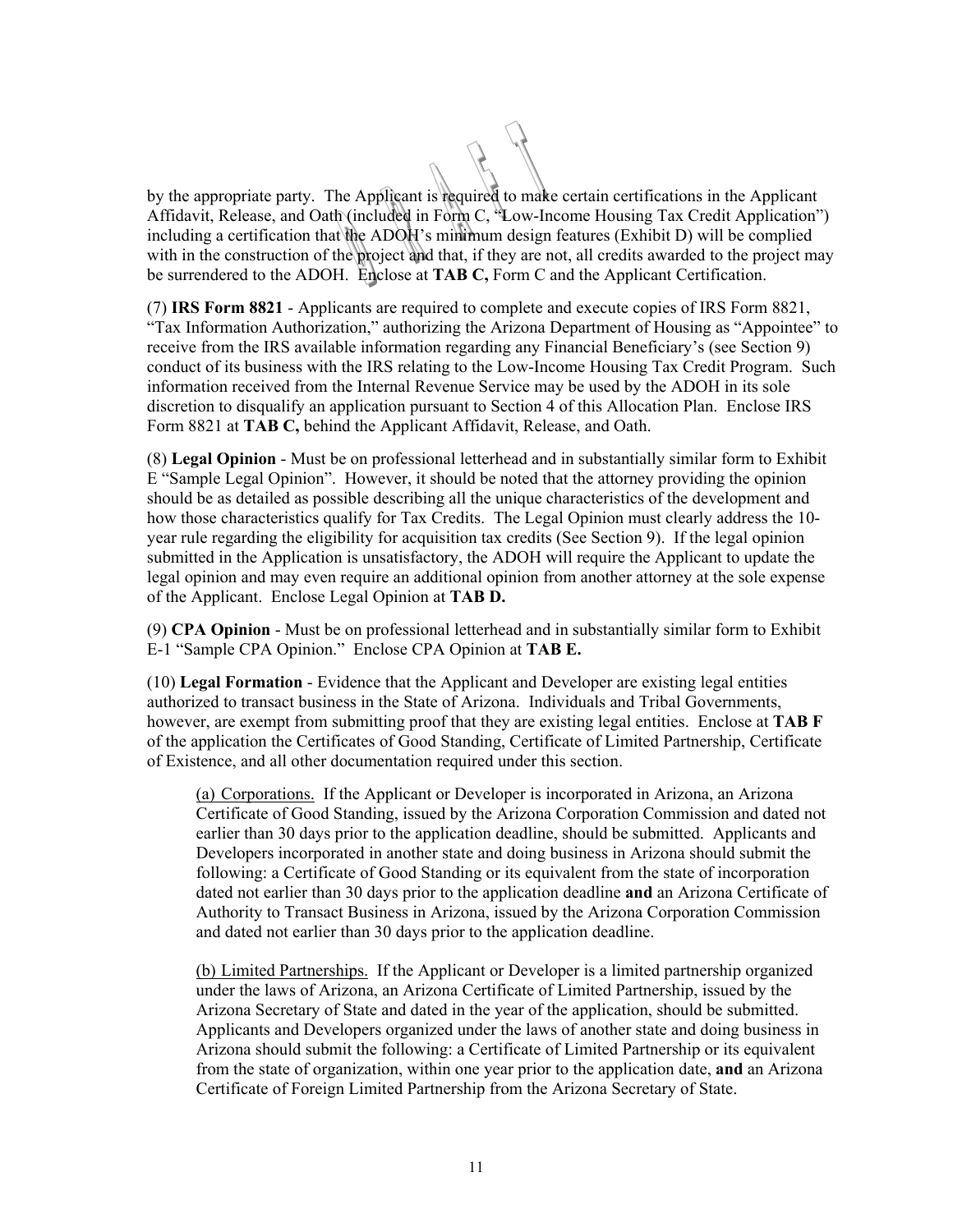(c) Limited Liability Companies. If the Applicant or Developer is a limited liability company organized under the laws of Arizona, an Arizona Certificate of Existence, issued by the Arizona Corporation Commission and dated in the year of application, should be submitted. Applicants and Developers organized under the laws of another state and doing business in Arizona should submit the following: a Certificate of Existence or its equivalent from the state of organization dated in the year of application **and** an Arizona Certificate of Authority to Transact Business in Arizona issued by the Arizona Corporation Commission and dated in the year of application.

(11) **Non-Profit Information** - Under Tab G, the Applicant must submit evidence of a  $501(c)(3)$  or (4) status in the form of an Internal Revenue Service determination letter dated within a year of the application or other evidence that the non-profit is a current non-profit entity, also dated within a year of the application. In addition, the Applicant must execute and enclose at **Tab G** Form G, a "Certificate of Non-Profit Participation," and all other evidence required. In the case where a governmental or tribal agency is applying for non-profit consideration, a letter from the executive officer of the local governmental or tribal agency must be provided. "Non-profit projects" are projects in which a qualified non-profit organization (i.e., an IRC Section 501(c)(3) or (4) organization) owns an interest (directly or through a partnership) and materially participates within the meaning of IRC Section 469(h)(i) in the development and operation of the project throughout the compliance period. **The non-profit organization may not itself be an Affiliate of or controlled by a for-profit organization.** Material participation is defined at IRC Section 469(h)(i) as involvement "in the operations of the activity on a basis that is regular, continuous and substantial." The State defines "substantial" as having the authority or right to participate in the decision-making process for design, location, materials, management, etc. of the project. In addition, the State requires that the non-profit organization provide on a best-evidence basis: (1) IRS documentation of status  $501(c)(3)$  or  $501(c)(4)$  dated within a year of the application; (2) a description of the nonprofit organization and its activities, to include the promotion of affordable housing in its charter; (3) evidence that it or its officers or members have experience in developing or operating low-income housing; (4) evidence (in the letter of intent received from the investment syndicator) that it holds the right of first refusal to acquire the project following the fifteen-year compliance period; (5) evidence that it has developed an operating plan for the project covering its role in developing and managing the project, including its participation in the Developer fee; its control of project reserves; its plan for maintenance, replacement, and renovation; and its oversight of marketing and of compliance with IRC Section 42; (6) the names of board members of the nonprofit organization; (7) the names and resumes of all paid full-time staff; (8) the sources of funds for annual operating expenses and current programs; (9) evidence of financial capacity in the form of balance sheets and income statements for the past two years; and (10) Form G, "Certificate of Non-Profit Participation," certifying that the nonprofit organization will materially participate in the development and operations of the project on a basis which is regular, continuous, and substantial.

(12) **Development Team** - Enclose at **TAB H,** Form H, which must be in final form and include an identification of development parties. Applications that do not identify a contractor must do so prior to the ADOH issuing a final Reservation. The Developer must demonstrate in its application that it possesses the experience and capacity to successfully complete a proposed project and any other projects under construction, and that it has developed projects of comparable size and financing complexity. If such capacity and experience are not demonstrated, the ADOH, in its sole discretion, may reject the application. The ADOH may check the references and credit of the Applicant and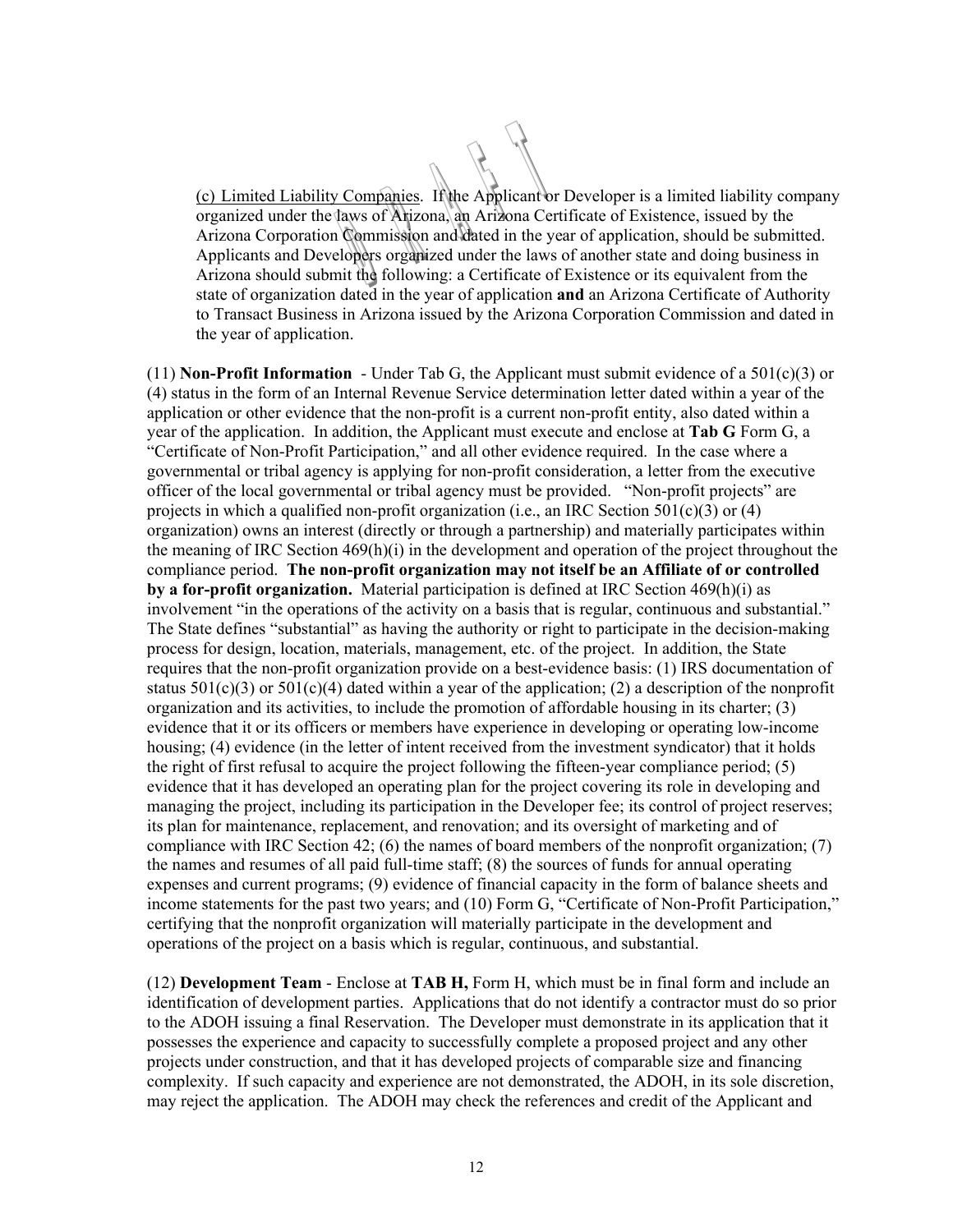other Development Team members as it deems necessary to determine Developer capacity.

(13) **Identity of Interest**- There exists an "identity-of-interest" between the Developer the Management Company or architect and any other Development Team member or prospective member if there is **any** financial or ownership interest, direct or indirect, between the Developer and the other Person (see Section 9). Where there is such an identity-of-interest between the Developer and the Builder, total developer, consultant, and builder fees will be limited to the developer fee in Section 7 plus builder's overhead and general requirements. The ADOH will review other identities of interest among members of the Development Team and may, in its sole discretion, reduce fees to be paid by the Developer to another Development Team member. Enclose at **TAB H** of the application Form H, disclosing specifically in Section 11 of **TAB H** every owner of the developer, the builder, and the consultant.

(14) **Zoning -** FORM J must be signed by the appropriate governmental planning and/or zoning official and must evidence that the proposed site is zoned or conditionally zoned for the proposed use. Developments sited on land that is not subject to zoning or which is zoned agriculture is exempt from this threshold requirement. For sites with conditional zoning approval for the proposed use, documentation from the Local Government stating the specific conditions to be satisfied must be included under **TAB J.** The ADOH, in its sole discretion, may determine if the conditions are minor. Projects that are not zoned or are conditionally zoned must obtain final approval by May 15th of the year following the year in which the carryover allocation is made.

(15) **Financial Ability to Proceed** - As evidence of commitments for funding sources enclose at **TAB K** the required documents:

(a) A Letter of Interest or Intent for both construction period and permanent financing, with a term sheet where applicable from each funding source for, in the aggregate, the full amount of the project's construction and permanent financing needs (including Tax Credit investors). For all government sources of funds, submission of a copy of the Award Letter is required. However, Applicants seeking funding from a governmental or quasi-governmental funding source, other than State Housing Funds, that has not issued a funding decision prior to the ADOH's application deadline must submit in the application a Letter of Interest or Intent from the funding source.

(b) The Letter of Interest or Intent from each lending source (permanent and construction), excluding any equity investors, must include (i) a term sheet (ii) amount of the loan, (iii) interest rate, including all points, (iv) amortization period, if applicable, (v) term of the loan, (vi) loan-to-value factor, and maximum and minimum debt service coverage allowable (not required if the permanent lending source is a governmental or tribal entity), (vii) all commitment and/or origination fees, (vii) and a description of all other fees directly attributed to the funding of the loan.

(c) For a Developer's loan or Deferred Developer's Fee, insert in the Permanent Financing Table of the Application the amount needed to balance sources of funds with Total Estimated Cost. Documentation for Deferred Developer Fee will be required with the final underwriting package.

(d) The ADOH may determine, in its sole discretion, whether the Letters of Interest or Intent,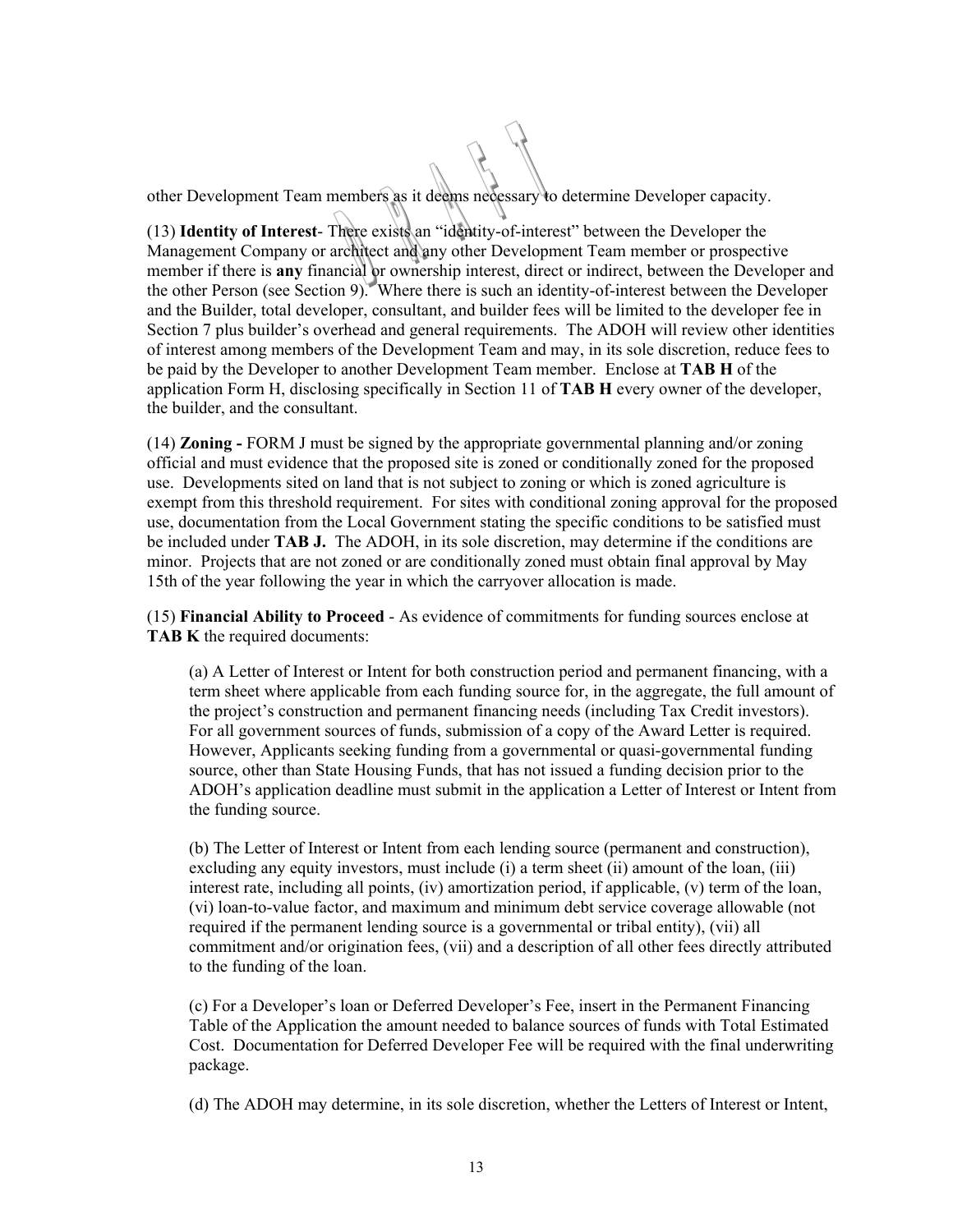Award Letters, or Commitment Letters are satisfactory; whether a lender or investor possesses the financial capacity to make a specific loan or investment; and whether lenders are licensed to conduct business in the State. A change in the financing source or financing terms after Reservation of credits may, in the sole discretion of the ADOH, result in all or a part of the credits being recaptured or reduced by, or returned to, the ADOH.

(e) The Application must demonstrate that the project will be financed in such a manner that **maximum mortgage payments supportable by project cash flow** are made by the Owner. Applications with coverage ratios above 1.30 for projects with less than 50 units (or 1.20 for projects of 50 units or more) will be rejected unless the Applicant or lender has submitted a waiver request justifying higher debt service coverage. Coverage ratios above 1.30 (or 1.20, as applicable) must be approved by the ADOH. Applications submitted with coverage ratios below 1.00 will be rejected unless the Applicant provides an irrevocable source of adequate additional funds.

(f) Applicants should not submit applications with unfilled funding gaps. The ADOH may reject any application with unfilled funding gaps. The ADOH may, but is not required to give written notice to Applicants with applications with unfilled funding gaps, whether discovered as originally proposed or from the underwriting process, requiring that the Applicant submit proof of additional sources to fill the funding gap in ten (10) business days from the date of the written notice. If, after notice from the ADOH, the Applicant fails to submit adequate proof of additional funding, the ADOH will reject the Application. The ADOH will consider exceptions only in cases where a State Housing Fund application has been submitted concurrently with the application for Tax Credits.

(16) **Market Demand Study** - Must be in final form executed by the analyst and include a statement from the analyst that the report was prepared according to ADOH's Market Study Guide (see Exhibit A), that the information included is accurate, and that the report can be relied upon by the ADOH to present a true assessment of the housing market in the primary area of the proposed development. The ADOH may determine the Market Demand Study supplied with the Application to be unsatisfactory and may require additional information at the sole expense of the Applicant. Enclose market demand study at **TAB L.** Also see Section 2.4., "Application Format."

(17) **Special Needs Populations** - Applicants that intend to serve special needs populations described herein must complete and execute Form M describing services to be provided and must include any service plans or agreements. Enclose Form M-1, and all required documentation at **TAB M.**

(18) **Priority Market Need** FORM N enclosed at **TAB N** must be accurate and match page 8 of Form C. *Tax Credit unit income and rent thresholds cannot exceed the maximum established by IRC Section 42 (60% AMGI when using the 40/60 convention or 50% AMGI when using the 20/50 convention). The ADOH restricts the qualified tenant income threshold level to a 5% variance over the proposed AMGI levels (except where prohibited by federal regulation). The maximum rent threshold is based on the income level selected on FORM N.* 

*Example: If the 40% AMGI rent level is selected on FORM N, then the rents may not exceed the maximum allowable rent per IRC Section 42. However, the income of a qualified tenant may exceed the 40% AMGI level by a maximum variance of 5% unless IRC Section 42 or other federal*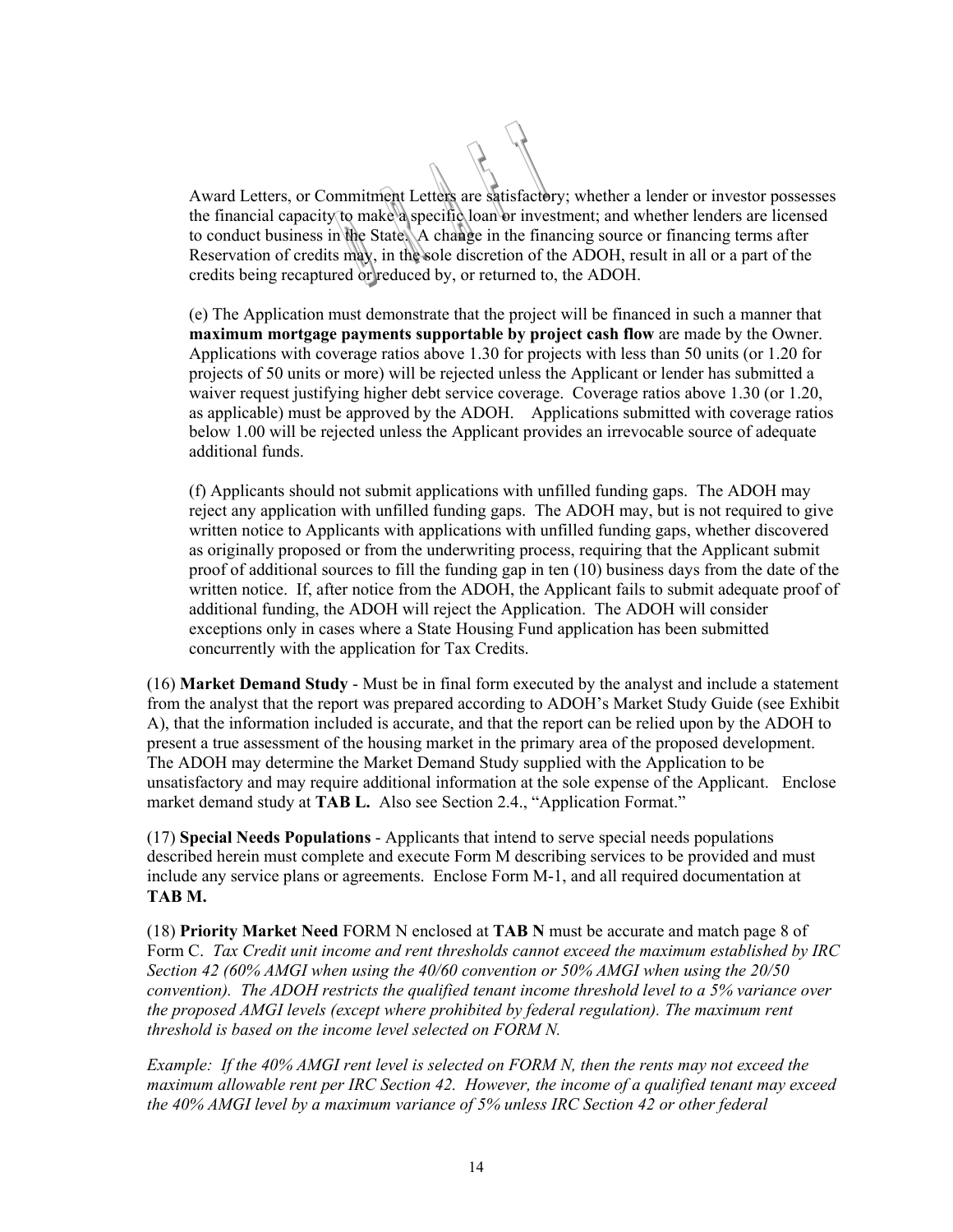# *requirements prohibit such a variance.*

(19) **Tenant Ownership** - Include at **TAB O** of the Application: (1) a letter of intent from a qualified Non-Profit to purchase the units and (2) a detailed description of the ownership proposal that includes financial counseling services plan, tenant identification, unit pricing in accordance with IRC Section 42(i)(7), a program for down payment assistance, a marketing strategy, and a proposed sale agreement.

(20) **Historic Preservation -** Enclose at **TAB P** all documentation evidencing historic preservation as detailed in Section 2.8., "Historic Preservation."

(21) **Monitoring Compliance** - Include at **TAB Q** of the application a plan that describes the method, training and education of the management agents responsible for the daily adherence to IRC Section 42, State and local requirements.

(22) **Marketing Plan**- Include at **TAB R** of the application an affirmative marketing plan in accordance with fair housing requirements.

(23) **Pro-Forma and Operating Expenses -** Include at **TAB S** a 15-year pro-forma and operating expense data. The 15-year proforma must be signed by the first mortgagee (or the syndicator/investor if the project if the project is funded 100% by equity) that exclusively reflects the following language verbatim: "We acknowledge that this proforma substantially matches the assumptions used in our underwriting and due diligence of the mortgage (or equity investment)."

(a) The proforma must precisely reflect the rent structure in the Tax Credit application, all lenders' assumptions such as principal and interest payments, non-rental income, detailed operating expenses, required reserves, annual fees, debt service coverage ratio etc., as well as other characteristics of the application that impact the financial feasibility (for example, cost of supportive services). The 15 Year proforma must mirror the operating assumptions and rent structure as shown in the Tax Credit application.

(b) Year 1 of the 15-Year proforma shall show stabilized operations. If the proforma reflects negative cash flow in any year, the application shall demonstrate the funding and utilization of an operating deficit escrow account or describe the source of the operating deficit funds. A commitment from the entity facilitating the operating deficit reserve/escrow funds needs to be included at **TAB K** with the other funding source documents.

(c) The 15-Year proforma may reflect rental assistance only if such assistance is evidenced at **TAB K** with the other funding source documents.

(d) Applicants shall submit at least two forms of data supporting the operating expenses stated in the proforma (for example, database information from similar projects, comparable project information as illustrated in a market study, IREM information or Real Data information). The ADOH may require submission of the audited financial statements for comparable projects owned by the Applicant. Rehabilitation projects may submit 3 years of historical information as evidence of operating expense assumptions.

(24) **Project Location** - Include at **TAB T** of the Application a (1) 8x10 map or fold-up map clearly indicating the project location; (2) detailed directions to the site from the nearest major intersection;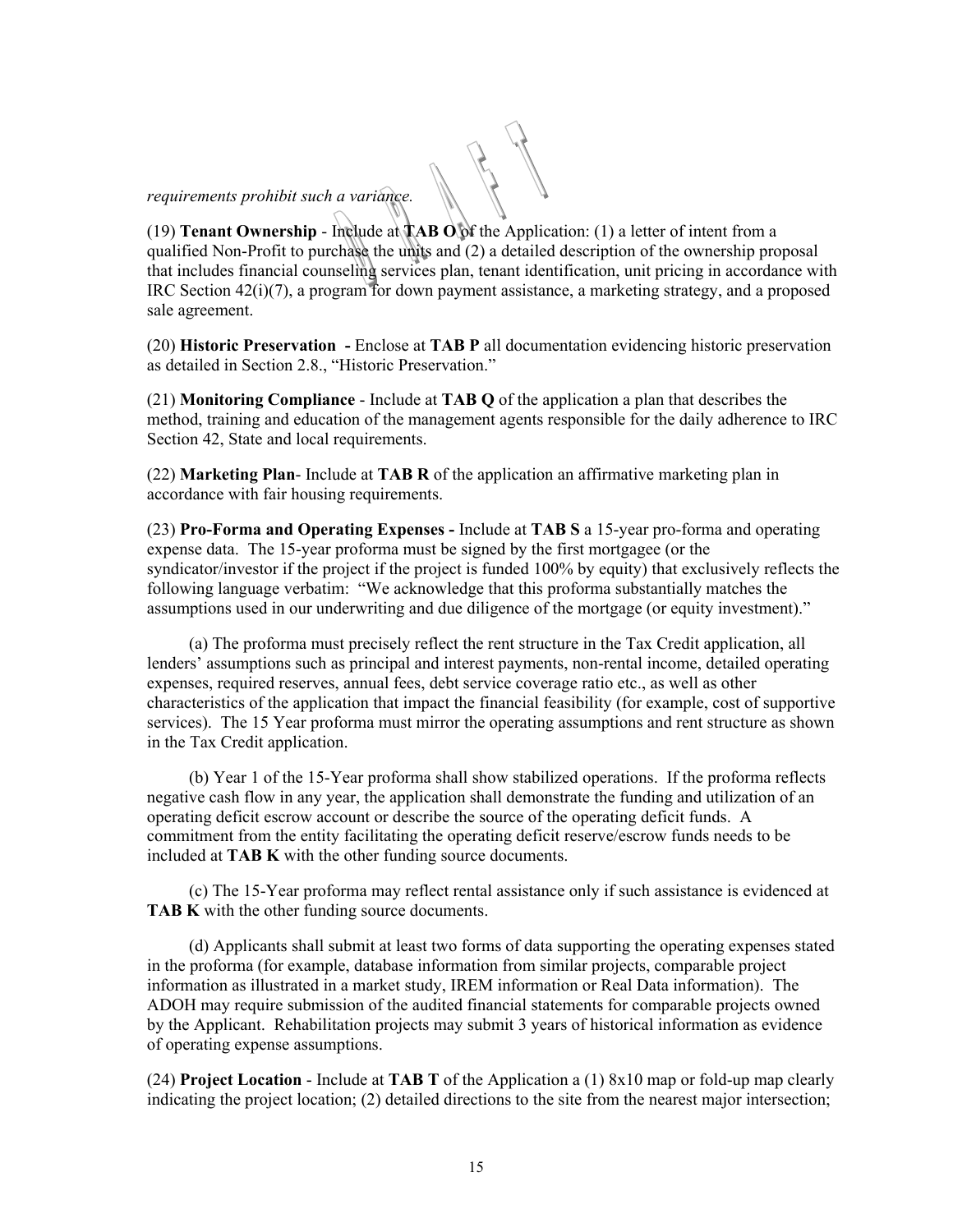(3) an additional 8x10 or fold-up map indicating the following facilities located within 2 miles of the proposed development:

- a. Existing LIHTC or any other governmental subsidized housing developments
- b. Retail centers
- c. Medical complexes
- d. Recreational Facilities
- e. Educational Facilities
- f. Large scale employment centers
- g. Public transportation

(25) **Community Revitalization** - Enclose at **TAB U** the following: (i) evidence the property is located in the above areas or a copy of the municipal ordinance or resolution by which the governing body of the municipality or county designated the area as a housing priority area and (ii) a map showing boundaries of the housing priority area and the location of the project within the housing priority area. The map must clearly show the names of the roads, streets or other boundaries of the housing priority area and also clearly reflect the location of the project on such roads or streets. If the resolution or ordinance does not include the specific boundaries of the housing priority area, then also include Form U, signed by an authorized representative of the municipality or county, stating that the project is within the boundaries of the designated housing priority area.

(26) **Utility Allowance Schedule** - Include at **TAB V** of the Application: (1) letters from the local utility providers indicating water, sewer, and electrical utilities are available to the site; (2) a written certification from an independent engineer that he or she has evaluated the utility capacity and that the utilities will meet the project's needs; and (3) a copy of the most recent and current utility allowance schedule from the local Public Housing Authority, Utility Company or other source. The current utility allowance schedule is the basis for the utility allowances entered on page 6 of the application. The utility allowance schedule, published by the local Public Housing Authority, utility company, or other source (see IRS Regulation 1.42-10 to determine the appropriate source of the schedule), must be accompanied by a letter from the issuing authority dated no sooner than 30 days prior to the date of application submission. The letter from the issuing authority must state that the utility allowance schedule submitted is the current schedule.

(27) **Drawings and Plans** - Include at **TAB W** the preliminary drawings and renderings of the development. Include (1) a site plan showing the general development of the site, including the building and parking location and proposed landscaping; (2) if the project proposes a community facility, include the community building layout and net floor area; and (3) Elevations for each proposed building and clubhouse. Also enclose at **TAB W,** Form W.

(28) **Project Schedule** - Complete and execute Form X and insert at **TAB X**.

(29) **Capital Needs Assessment** - Applicants are required to provide the ADOH a Capital Needs Assessment (CNA) for all rehab and acquisition/rehab projects. Insert at **TAB Y** a CNA that meets the requirements outlined below. Applicants must include a statement from the architect or engineer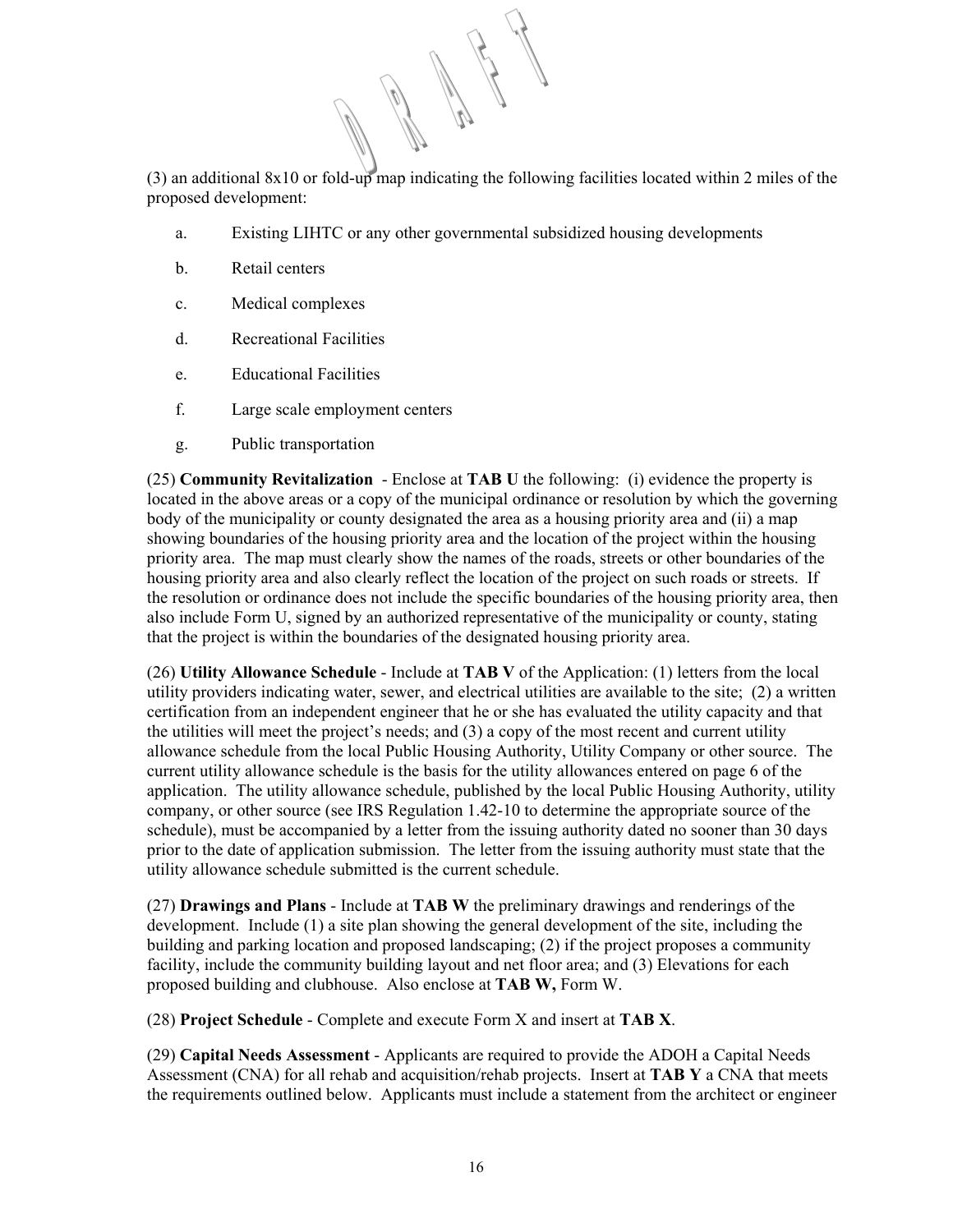that the report was prepared according to ADOH's CNA Guidelines and that the information included is accurate and that the report can be relied upon by the ADOH to present a true assessment of the proposed rehabilitation budget and immediate repairs required at the property. The ADOH may determine the CNA Report supplied with the Application to be unsatisfactory and may require additional information at the sole expense of the Applicant.

The CNA shall examine and analyze the following building components:

- Site, including topography, drainage, pavement, curbing, sidewalks, parking, landscaping, amenities, water, storm drainage, gas and electric utilities and lines;
- Structural systems, both substructure and superstructure, including exterior walls and balconies, exterior doors and windows, roofing system, and drainage;
- Interiors, including unit and common area finishes (carpeting, vinyl tile, plaster walls, paint condition, etc.), unit kitchen finishes and appliances, unit bathroom finishes and fixtures, and common area lobbies and corridors;
- Mechanical systems, including plumbing and domestic hot water, HVAC, electrical, and fire protection; and
- Elevators

The CNA report shall include the following major parts:

- Critical Repair Items. All health and safety deficiencies, or violations of housing quality standards, requiring immediate remediation. If the project has tenants, these repairs are to be made a first priority.
- Two-Year Physical Needs. Repairs, replacements, and significant deferred and other maintenance items that need to be addressed within 24 months of the date of the CNA. Include any necessary redesign of the project and market amenities needed to restore the property to the standard outlined in this QAP, Exhibit D. These repairs are to be included in the development budget and funded by construction-period sources of funds.
- Long-Term Physical Needs. Repairs and replacements beyond the first two years that are required to maintain the project's physical integrity over the next twenty (20) years, such as major structural systems that will need replacement during the period. These repairs are to be funded from the reserves for replacement account.
- Analysis of Reserves for Replacement. An estimate of the initial and monthly deposit to the reserves for replacement account needed to fund long-term physical needs, accounting for inflation, the existing reserves for replacement balance, and the expected useful life of major building systems. This analysis should not include the cost of the critical repair items, the two-year physical needs, or any work items that would be treated as operating expenses.

The professional preparing CNA report must:

(a) Be an architect or mechanical/structural engineer licensed in the State.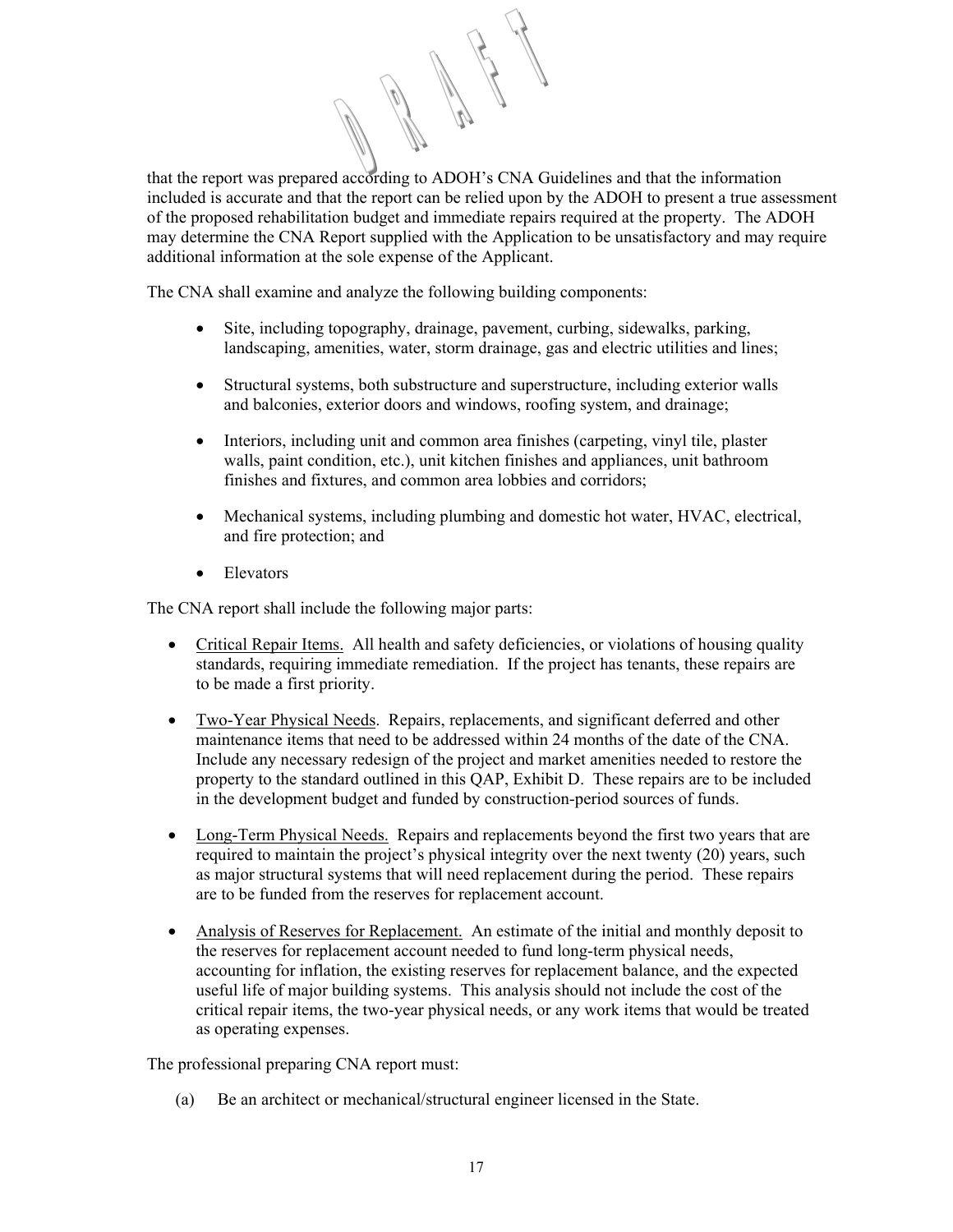- (b) Conduct site inspections of a minimum of 35 percent of all Units. Units shall be randomly sampled while taking into consideration the unit size mix, e.g., one-bedroom, twobedroom, etc. All vacant units, however, must be inspected.
- (c) Identify any physical deficiencies as a result of (i) visual survey, (ii) review of pertinent documentation, and (iii) interviews with the property owner, management staff, tenants, community groups, and government officials.
- (d) Identify physical deficiencies, including critical repair items, two-year physical needs, and long-term physical needs. These should include repair items that represent an immediate threat to health and safety and all other significant defects, deficiencies, items of deferred maintenance, and material building code violations that would limit the expected useful life of major components or systems.
- (e) Explain how the project will meet the requirements for accessibility to persons with disabilities. Identify the physical obstacles and describe methods to make the project more accessible, and list needed repair items in the rehabilitation plan.
- (f) Prepare a rehabilitation plan, addressing separately all two-year and long-term physical needs.
- (g) Prepare a replacement reserve schedule, including an estimate of the initial and annual deposits, accounting for inflation and based on a twenty-year term.
- (h) Determine the cost/benefit of each significant work item in the rehabilitation plan (items greater than \$5,000) that represents an improvement or upgrade that will result in reduced operating expenses (e.g., individual utility metering, extra insulation, thermopane windows, setback thermostats). Compare the cost of the item with the long-term impact on rent and expenses, taking into account the remaining useful life of building systems.

*Enclose at TAB Y* of the Application the Capital Needs Assessment for the rehab or acquisition/rehab project.

(30) **Property Design Standards.** All newly constructed and rehabilitated properties must meet the current Uniform Building Code, the National Standard Plumbing Code, the National Electric Code, the 2000 International Energy Code, and the Federal Fair Housing Act (42 U.S.C. §§ 3601, et seq.), the Arizona Fair Housing Act (A.R.S. §§ 41-1491 through 41-1491.37), and HUD Fair Housing Regulations (24 C.F.R. Part 100, subpart D), the Uniform Federal Accessibility Standards (Section 504 of the 1973 Rehabilitation Act) and the Americans with Disabilities Act (42 U.S.C. §§ 12101 through 12213).

(31) **Professional Certifications.** As part of the application, the Applicant must include Form W signed by the Architect for the project and the Developer for the project certifying that the project meets the above design standards.

(32) **Lead-based Paint.** If the project includes a building or structure that was built before January 1, 1978, the applicant must have a lead-based paint inspection completed by a certified lead-based paint inspector. That inspector must prepare and the applicant must include in its application a complete copy of that report. If the report indicates the presence of lead-based paint, the applicant must include with the application: (1) a written amelioration plan for the elimination and disposal or encapsulation of the leadbased paint, and (2) a written on-going maintenance plan to manage the lead-based paint.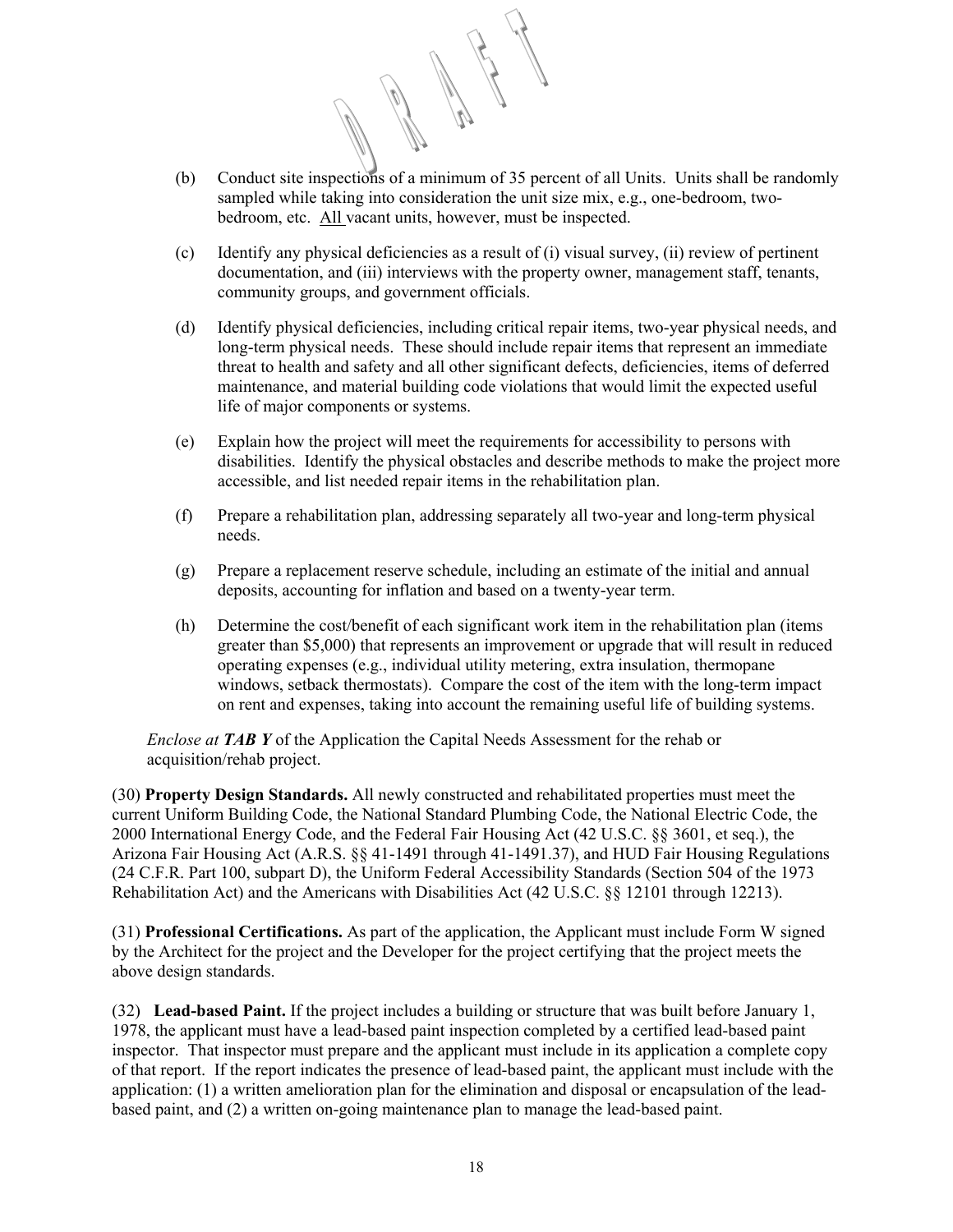# **2.7. 2004 Set-Asides.**

(A) BASED ON SCORING. An award of Tax Credits will not be made to more than one family, and one elderly, category project (one project for each special needs category) and no more than \$700,000 will be devoted to special needs projects per Tax Credit round in cities, towns, and Census Designated Places (See Section Definitions) with populations of 50,000 or less according to the 2000 U.S. census data. As a priority, and at the sole discretion of the ADOH, the ADOH will award Tax Credits first to the highest scoring applications meeting all Eligibility requirements and Underwriting Criteria in each of the following set-aside categories:

| <b>SCORING SET ASIDES</b> |                                                                                                                                                                                                                                                                                                                                                                                                                                                                                                                                                                                                                                                                                                           |  |
|---------------------------|-----------------------------------------------------------------------------------------------------------------------------------------------------------------------------------------------------------------------------------------------------------------------------------------------------------------------------------------------------------------------------------------------------------------------------------------------------------------------------------------------------------------------------------------------------------------------------------------------------------------------------------------------------------------------------------------------------------|--|
| $(1)$ HOPE VI             | Up to \$1.4 Million for HOPE VI projects (see Section 9, Definitions)                                                                                                                                                                                                                                                                                                                                                                                                                                                                                                                                                                                                                                     |  |
| $(2)$ Acquisition/        | One Acquisition/Rehabilitation development located in an urban area where                                                                                                                                                                                                                                                                                                                                                                                                                                                                                                                                                                                                                                 |  |
| Rehab - Urban             | 100% of the units undergo rehabilitation                                                                                                                                                                                                                                                                                                                                                                                                                                                                                                                                                                                                                                                                  |  |
| (3) Acquisition/          | One Acquisition/Rehabilitation development located in rural area where                                                                                                                                                                                                                                                                                                                                                                                                                                                                                                                                                                                                                                    |  |
| Rehab - Rural             | 100% of the units undergo rehabilitation                                                                                                                                                                                                                                                                                                                                                                                                                                                                                                                                                                                                                                                                  |  |
| (4) Special Needs         | Up to \$700,000 for projects allocating 100% of their units to Special Needs                                                                                                                                                                                                                                                                                                                                                                                                                                                                                                                                                                                                                              |  |
|                           | Categories (see Section 9, Definitions)                                                                                                                                                                                                                                                                                                                                                                                                                                                                                                                                                                                                                                                                   |  |
| (5) Tribal Land           | Up to \$700,000 for projects located on Tribal Lands                                                                                                                                                                                                                                                                                                                                                                                                                                                                                                                                                                                                                                                      |  |
| (6) Rural Council of      | One project located in each of the four Rural Councils of Governments                                                                                                                                                                                                                                                                                                                                                                                                                                                                                                                                                                                                                                     |  |
| Governments               | Regions (see Section 9, "Council of Governments"). In cases where another                                                                                                                                                                                                                                                                                                                                                                                                                                                                                                                                                                                                                                 |  |
|                           | set-aside has provided a development within a particular Rural Council of                                                                                                                                                                                                                                                                                                                                                                                                                                                                                                                                                                                                                                 |  |
|                           | Governments Region, no additional development shall be provided by this                                                                                                                                                                                                                                                                                                                                                                                                                                                                                                                                                                                                                                   |  |
|                           | set-aside.                                                                                                                                                                                                                                                                                                                                                                                                                                                                                                                                                                                                                                                                                                |  |
| (7) Non-Profit Set-Aside  | Twenty (20) percent of the State's annual credit authority is set aside for<br>"non-profit projects," as defined in Section 2.6 (11) of this QAP. Only non-<br>profit projects that meet all of the eligibility requirements will be eligible for<br>an Allocation of non-profit set-aside credits. The Allocation of non-profit set-<br>aside credits will be based on the rankings of non-profit projects under the<br>scoring system.                                                                                                                                                                                                                                                                  |  |
| (8) Rural Set-Aside       | Ten (10) percent of annual credit authority is set aside for projects to be<br>located in rural areas. Rural areas shall mean counties fewer than 400,000 in<br>population according to the most recent United States decennial census and<br>"Census County Divisions" (see Section 9, Definitions) under 50,000 in<br>population in counties with populations of 400,000 or more according to the<br>most recent United States decennial census. These projects may compete for<br>overall credit authorization. If no application meeting the requirements of<br>this QAP for rural areas is submitted, rural set-aside funds may be pooled<br>with non-set-aside funds for Allocation to any project. |  |

(B) In its sole discretion the ADOH may limit the number of developments in a specific market or geographical area based on concentration or negative impact in a given market area. In the case where multiple applications are submitted in a given market area, the ADOH will select the application that scores the highest. If multiple applications are filed for a given market area proposing to serve different populations (e.g., elderly family or special needs), the ADOH will analyze the applications to ensure that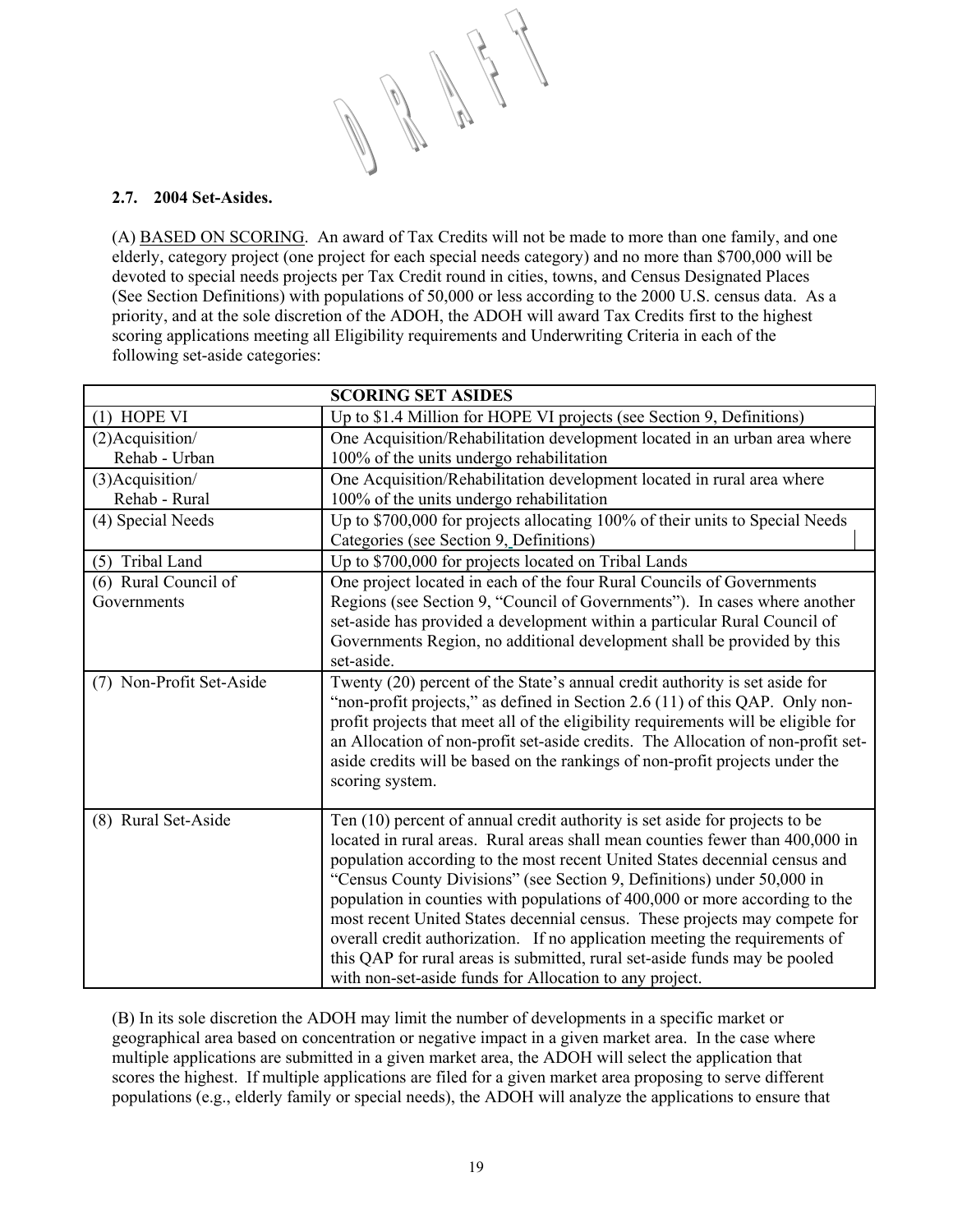neither project will be unnecessarily redundant or may cause harm to the other.

(C) DIRECTOR'S DISCRETION. \$700,000.00 of the State's annual Low-Income Housing Tax Credit authority is reserved in a Director's Discretion Category which the Director of the ADOH may allocate in the Director's sole and absolute discretion, to projects that need additional credits because of technical errors of the ADOH, projects with severe hardships.

- (1) SEVERE HARDSHIP. Requests based on severe hardships may be submitted from 1-2-04 to 11- 22-04, along with an additional application fee of \$2,500. Hardship requests must be documented to the satisfaction of the ADOH and must demonstrate the existence of an unforeseen hardship or emergency situation where the completion of the project is jeopardized without an award of additional Tax Credits.
- (2) MAXIMUM CREDIT ALLOCATION. Applicants cannot apply for Tax Credits from the Director's Discretion if they have already received the maximum credit allocation allowed by eligible basis limits, gap financing limits or the Maximum Tax Credit Reservation limits.
- (3) UNRESERVED SET-ASIDE. Any Director's Discretion Set-Aside authority not reserved to specific projects by October 15, 2004, or such earlier date that may be selected by the Director, will be released to be used for projects on the Year 2004 waiting list.

(D) Those projects meeting the eligibility requirements, but not ranking high enough to receive Tax Credits during the Year 2004 application round, will be placed on a waiting list and remain eligible to receive any Tax Credits returned during the Year 2004. Depending upon availability, returned Tax Credits will be allocated to the next highest scoring Year 2004 project(s) in the queue meeting threshold criteria as described above.

# **2.8. 2004 Project Scoring.**

(A) The ADOH will conduct scoring based solely on the information submitted in the application.

(B) A self-scoring sheet will be provided with the application and will require the Applicant's signature. It is to be submitted behind the cover letter at **Tab A**.

(C) The ADOH will not award points if the correct forms or required information are not submitted, or are not submitted at the correct **Tab**.

(D) The ADOH will count Employee Units (see Section 9, Definitions) as 60% Low-Income Units in making scoring calculations.

(E) The Applicant's commitment to serve specific populations as set-asides shall be a binding for the duration of the extended use period and shall be included in the recorded Extended Use Agreement. The ADOH will monitor resident files to determine that the set-asides are being honored.

(F) The ADOH will score projects in the following 13 categories:

# **1. Historic Preservation**: 25 pts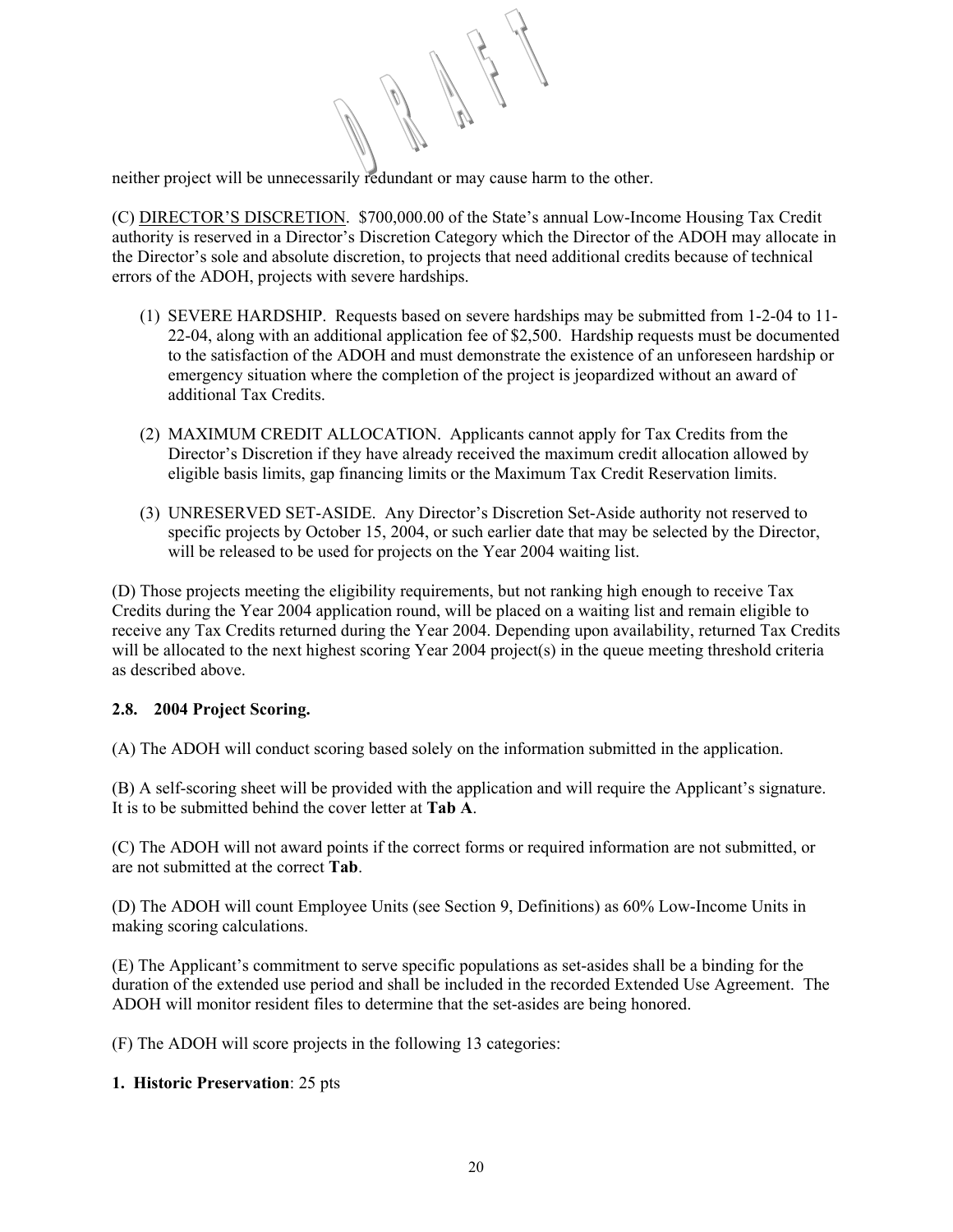15 points for (i) A letter from the National Parks service or State Historic Preservation Office (SHPO) identifying the structure as individually listed in the National Register of Historic Places, or (ii) A structure certified by the National Parks Service, SHPO Office or Certified Local Government as contributing to a Register District (a Register District is a designated area listed in the National Register, or listed under State or Local Statute as substantially meeting the requirements for listing of districts in the National Register), or (iii) The project will be located within an area that has been zoned an historic area. The Applicant must include the municipal zoning ordinance that was adopted on or before December 31, 2004 and a letter from the local municipality indicating that the design will meet the requirements outlined in the zoning ordinance. (At **Tab P**, submit the appropriate evidence as identified above.)

10 points- for projects that have received a preliminary approval from SHPO for historic Tax Credits. (At **Tab P**, submit the preliminary approval for the Historic Tax Credits.)

# **2. Acquisition/ Rehab**: 30 pts

Projects containing Acquisition/Rehab and New Construction will be given points in this category only if rehab units total 50% or more of the total project and the Acquisition/Rehab is at least 20 units. The type of rehabilitation improvements and the amount of rehabilitation costs shall be appropriate for the project and proportionate to the benefit as determined by the ADOH in its sole discretion. The ADOH will utilize the services of a cost estimator in determining whether the rehab costs are reasonable. Cost of rehab per unit is determined by adding Direct Construction Costs and appliances, then dividing that sum by the number of qualified rehab units.

*Applicants should indicate that the project is a rehab or acquisition/rehab in the Cover Letter of the Application* (**Tab A**) *and on Form C, as applicable.* 

| Cost of Rehab per Unit | Points Awarded |
|------------------------|----------------|
| $$15,000+$             | 30             |
| 14,999-10,000          |                |
| $9,999 - 5,000$        | 10             |

# **3. Tenant Ownership**: 3 pts

3 points - will be awarded if 100% of the project is designed for tenant ownership after the 15-year compliance period. (At **Tab O**, provide: (A) letter of intent from a qualified Non-Profit to purchase the units at the end of the 15 year compliance period should no qualified tenants be identified; (B) a detailed description of the ownership proposal to include: (i) financial counseling services; (ii) how the eligible tenants will be identified and offered the right of first refusal; (iii) how the units will be priced in accordance with IRC Section  $42(i)(7)$ ; (iv) down payment assistance; (v) marketing strategy; and (vi) proposed sale agreement. Applicants that intend to utilize these points shall be required to execute and record a Land Use and Restrictive Covenants Agreement that indicates the provisions set forth above for the remaining compliance period. Also, there are additional fees associated with these points. See Section 6, Agency Fees. **Only projects consisting of exclusively single family, duplex or fourplex designs with no more than 40 units are eligible for this scoring item.** 

# **4. City, Town or County not receiving an Allocation of Tax Credits in past**: 20 pts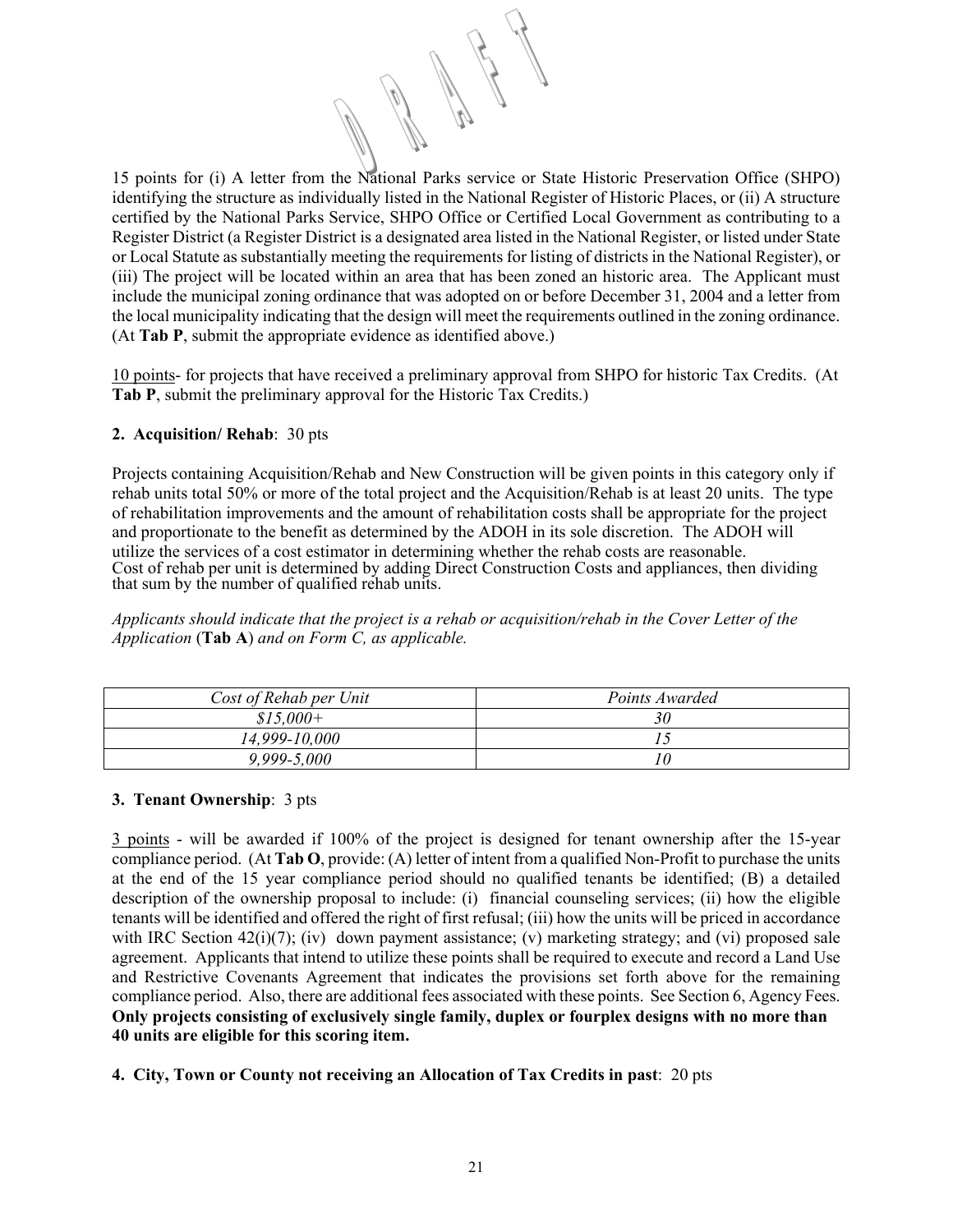10 points - will be awarded to projects that are located within a City, Town, County or tribal reservation within the State that has not had a Tax Credit Allocation within its geographical limits within the last several years and which has been awarded Tax Credits. A list of qualified Cities, Towns or Counties is available through the ADOH.

Note: The market study must also support the need for affordable housing located in these areas.

Up to 35 points maximum are awarded for a combination of set-asides of Low Income Units for populations at 50 and 40 AMGI.

Up to 15 points are awarded for rent restricting a percentage of low-income units for populations at 50% AMGI. Rents will be restricted for the Low-Income Units to ensure that households pay no more than 30 percent of the applicable income limit during the Extended Use Period.

| Number of Years | Points Awarded |
|-----------------|----------------|
| '0+             |                |
| ا _۱            |                |
| ร−4             |                |

**5. Developer Experience Points for New Construction or Rehabilitation**: Maximum of 15 points awarded for developer experience category

Up to 15 points are awarded for developer experience with either rehabilitation or new construction of residential rental projects using the LIHTC program. Significant participation by Developer(s) with a demonstrated track record in the timely development of new construction or rehabilitation of residential rental housing. In scoring this category, the ADOH will count the number of residential rental projects placed-in-service by the Developer, any Co-Developer, and any person who owns part of either the Developer or Co-Developer. These points are not available for consultants or other development team professionals. If a project relies on a co-developer's experience, the Applicant must submit to the ADOH, as part of **TAB H**, a written agreement between the developer and the co-developer that outlines the length of time that the codeveloper will be associated with the development of the project and evidencing the scope of the codeveloper's participation in the development of the project.

Attach at **Tab H** of the Application, Form H-1 and any additional lists of residential rental housing projects developed by the Developer, any Co-Developer and any person who owns part of either the Developer or Co-Developer. (Include the name of the Developer or other person, name of the project, address of the project, city, state, number of rental Units, and the role the Developer played in development of the project.)

| Number of Projects | Points Awarded |
|--------------------|----------------|
|                    | - 11           |
|                    | --             |

**6. Rent Restricted Units Set-Aside for 50% and 40% AMGI Tenants**: 35 pts max for any combination of set-asides of Low Income Units at 50 or 40 AMGI (15 points for 50% AMGI and 20 points for 40% AMGI)

*See Section 2.6 (18) Priority Market Need for guidance regarding the income and rent restrictions regarding these points. Attach at Tab N of the application Form N, "Commitment to Lower-Income Set-*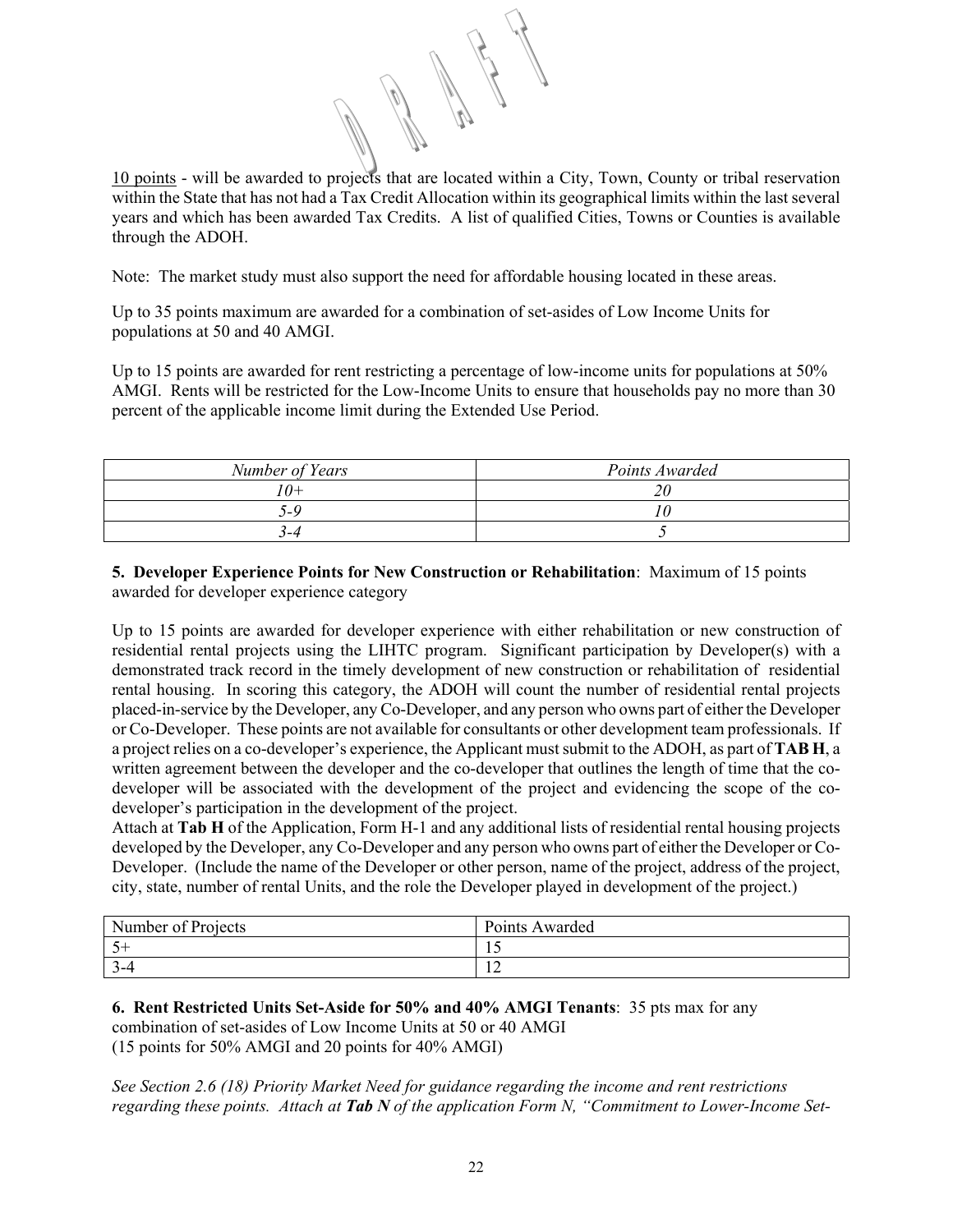*Aside."* 

| 50 % AMGI Rural Points | 50% AMGI Urban Points |
|------------------------|-----------------------|
| $51\% + 15$            | $61\% + 15$           |
| $21 - 50\% = 10$       | $41 - 60\% = 10$      |
| $10 - 20\% = 5$        | $20 - 40\% = 5$       |

Up to 20 points are awarded for rent restricting a percentage of low-income units for populations at 40% AMGI. Rents will be restricted for the Low-Income Units to ensure that households pay no more than 30 percent of the applicable income limit during the Extended Use Period.

See Section 2.6 (18) Priority Market Need for guidance regarding the income and rent restrictions regarding these points. Attach at **Tab N** of the application Form N, "Commitment to Lower-Income Set-Aside<sup>"</sup>

| 40% AMGI Rural Points | 40% AMGI Urban Points |
|-----------------------|-----------------------|
| $41\% + 20$           | $51\% + 20$           |
| $16 - 40\% = 15$      | $21 - 50\% = 15 +$    |
| $5 - 15\% = 10$       | $5 - 20\% = 10$       |

# **7. Development Location - Community Revitalization Projects**: 15 pts

15 points will be awarded if the proposed project is located within a geographic area or parcel of property for which a specific housing or economic development objective has been established by the local, federal or state government. These may include the following:

- Federal Empowerment Zones or Enterprise Communities
- Redevelopment Areas (Section 9 of this OAP)
- Established HUD Neighborhood Revitalization Strategy Areas
- Geographic areas or parcels of property that are established by the local government as part of a comprehensive affordable housing plan.

Include at **Tab U** of the Application: (i) evidence the property is located in the above areas or a copy of the municipal ordinance or resolution by which the governing body of the municipality or county designated the area as a housing priority area and (ii) a map showing boundaries of the housing priority area and the location of the project within the housing priority area. The map must clearly show the names of the roads, streets or other boundaries of the housing priority area and also clearly reflect the location of the project on such roads or streets. If the resolution or ordinance does not include the specific boundaries of the housing priority area, then also include Form U, signed by an authorized representative of the municipality or county, stating that the project is within the boundaries of the designated housing priority area.

If a project is located within a Qualified Census Tract (QCT) or Difficult Development Area (DDA), the project will be awarded 10 points.

# **8. Family Projects**: 20 pts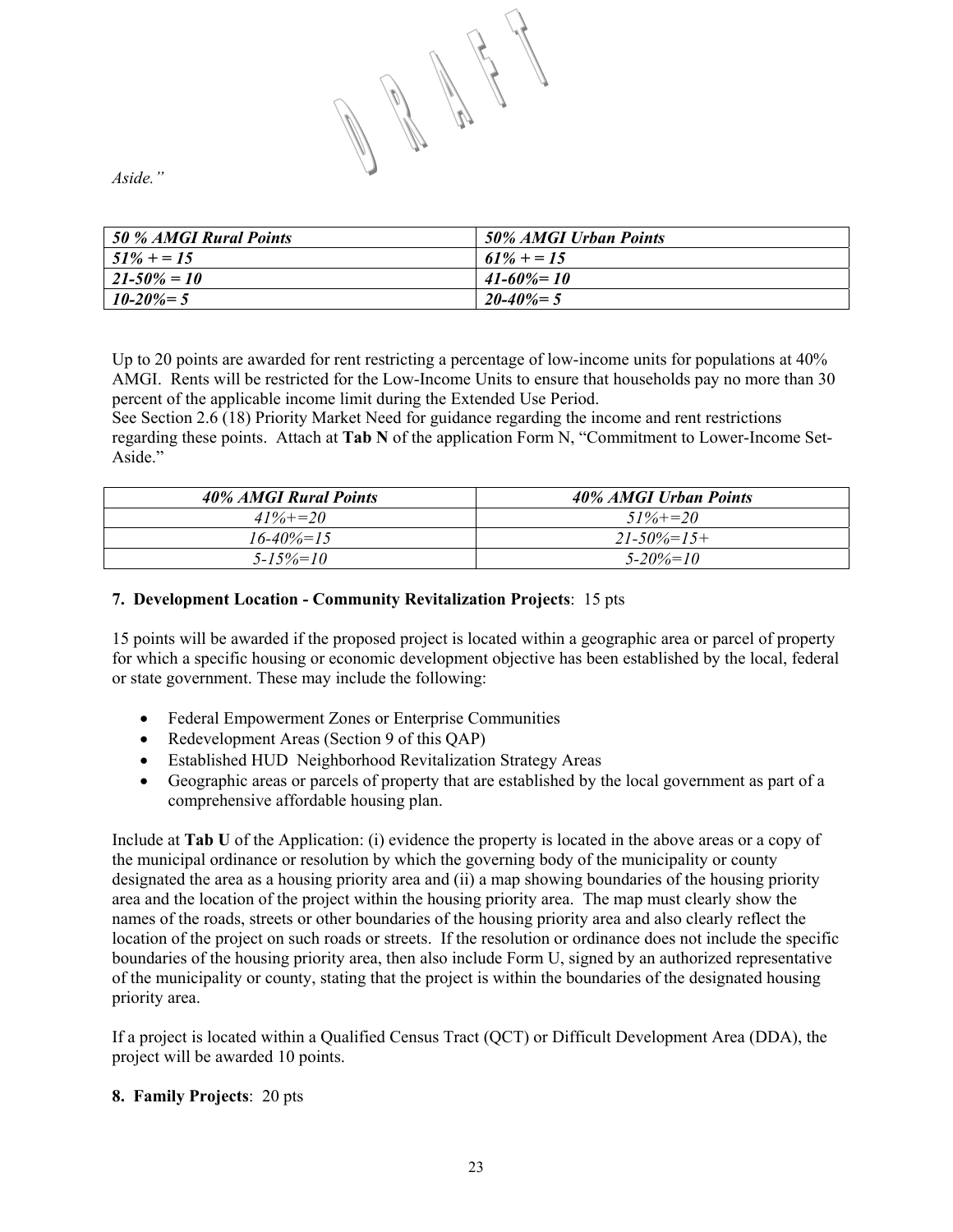20 points will be awarded for projects in which at least 50% of the Low-Income Units are three or four bedrooms and have a minimum of two bathrooms.

# **9. Project Zoning**: 10 pts

10 points are awarded for successful documentation that zoning is in place for all project land. Zoning that has been conditionally approved by the Local Government will receive points only if the Applicant submits documentation from the Local Government stating the specific conditions to be satisfied and the ADOH in its sole discretion is satisfied that the conditions are minor. On sites that don't require zoning, the Applicant must submit a letter from the appropriate governmental entity stating such. For projects located on Tribal lands, a Tribal resolution may be used to substitute for zoning certification. The Tribal resolution should state that the project will be located in an area where the zoning requirements established by the Tribal government permit the project or, if there are no specific zoning requirements, in an area in which the Tribal government authorizes the project to be constructed and operated.

Include at **TAB J** of the application ADOH **Form J**, "Project Zoning Certification," and other documentation required under this section.

# **10. Special Needs**: 10 pts

10 points will be awarded to projects of which at least 25% of the project serves special needs populations as described in Section 9 of this Allocation Plan. The ADOH will review all service agreements and preapprove applications that intend to utilize these points. The following information must be submitted to the ADOH no later than February 13, 2004 to receive an evaluation letter. ADOH will respond with an evaluation letter no later than March 1, 2004. Applicants must provide evidence of past experience with the particular special needs groups to be served, a client source (e.g. letters from a referring agency, etc.) and service agreement for each population served, which also must be inserted at **TAB M** of the Application. This agreement must be on the service entity's letterhead, signed and dated by both parties. The Applicant must also submit under **TAB M** other documentation that demonstrates previous experience for service each entity that will be providing services. Also submit Forms M and M-1. Applications that are not pre-approved by the ADOH or do not demonstrate satisfactory experience serving special populations will not be eligible for these points. The ADOH will require that the applicable set-aside be included in the Extended Use Agreement before issuing a final Allocation of Tax Credits and will monitor performance of these set-asides throughout the 30-year or longer compliance period.

# **11. Senior Projects**: 20 pts

20 points for projects serving 80% or more elderly individuals (at least one individual in the household must be 55 years of age or over) and offering all necessary supportive services. The tenant file must include proof of date of birth.

Only projects designed with 1 or 2 bedroom units are eligible for these points.

*Applicants should indicate this intention on Form C of the Application and enclose at* **Tab M** *of the Application Form M, "Commitment to Set Aside Units," along with the supporting documentation required by that form.* 

# **12. Mixed Income**: 5 pts

This category offers an incentive to develop projects for mixed income populations. Points will be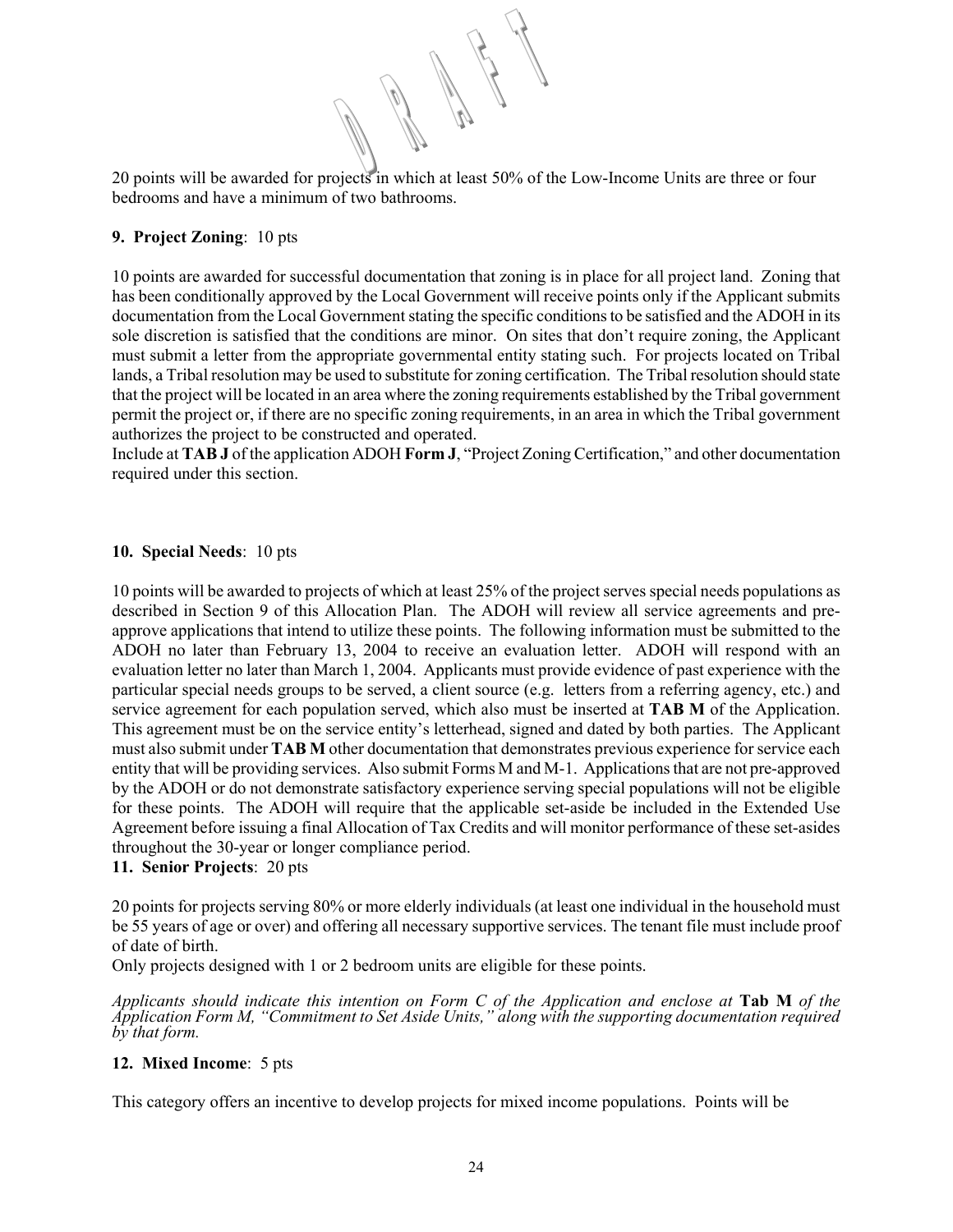awarded based on the percentage of market-rate Units in the project (total market rate Units divided by total Units in the project).

| % Market Rate Units | <b>Points</b> |
|---------------------|---------------|
| 50%                 |               |
| 40-49%              |               |
| 30-39%              |               |
| $20 - 29%$          |               |
| $10 - 19%$          |               |

# **13. Rural Development**: 25 pts

25 points are available for projects that are newly funded by USDA such as the Section 515/514/516 and Section 538 programs.

#### **2.9. Tiebreaker.**

In the event two projects in the queue have the same score, the following tiebreaker will be used.

Tiebreaker Criteria (possible points = 12)

- 1. Efficient use of credits per tax credit unit: 1 point (calculation will be made before QCT and DDA adjustments)
- 2. Rehab projects: 4 points
- 3. Rural: 1 point
- 4. Sole Non-profit: 1 point
- 5. Efficient use of Tax Credits per Occupant: up to 2 points
- 6. Direct Construction cost per Bedroom less land and soft costs: up to 3 points

These are not bonus points and are not added to the project's total score. This scoring system only determines the ranking of projects with the same final score under the Program's competitive scoring process.

# **2.10. Project Ranking.**

All of Arizona's available Year 2004 annual Tax Credit authority, and any Tax Credits returned after January 1, 2004 or made available from the National Pool, will be available for Reservation in 2004 except that portion of the Tax Credit authority reserved in the Director's Discretion set-aside. Of the State's total annual Tax Credit authority, 10% is set aside for rural projects, 20% is set aside for projects owned/operated and controlled by non-profit corporations, \$700,000 is reserved for the Director's Discretion set-aside. In addition, Tax Credits will first be awarded to the highest scoring projects identified in each of the "set-aside" categories set forth in Section 2.7. The ADOH will establish a waiting list from eligible applications not receiving Reservations. This waiting list will remain in existence until December 31. The ADOH, however, reserves the right to not allocate all Tax Credits during this application period, and to accept applications subsequent to the deadline for consideration after all applications in this round have been reviewed.

Those projects meeting the eligibility requirements (see Section 2.6.), but not ranking high enough to receive Tax Credits during the current application round, may be eligible to receive any Tax Credits returned during the Year. Depending upon availability, the ADOH will allocate Tax Credits that have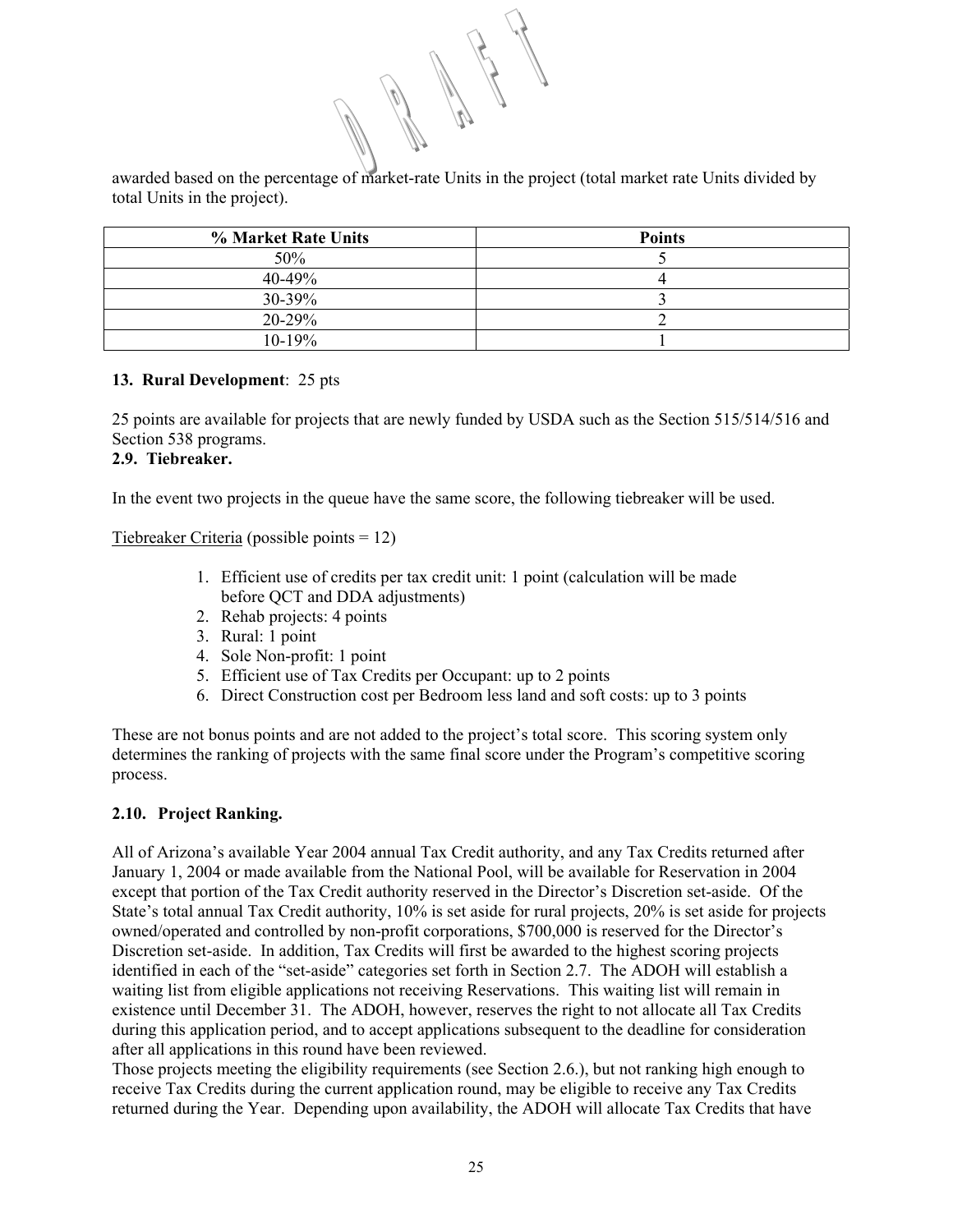been returned and those it has received during the Year from the National Pool to the next highest scoring Year 2004 project(s) on the waiting list meeting the eligibility requirements. The ADOH will award Tax Credits per the ranking until December 31. The ADOH will carry forward remaining Tax Credits to the next calendar year as permitted under IRC Section 42. Any Applicant not receiving Tax Credits from the current Year allocation must resubmit its application in order to be considered for subsequent Year's Tax Credits. The State of Arizona reserves the right not to reserve or allocate Tax Credits for any project(s), regardless of ranking under the project scoring criteria, if it determines, in its sole discretion, that an Allocation for such project does not further the purpose and goals set forth in IRC Section 42 or in the QAP, or otherwise attempts to circumvent the goals and requirements of the QAP.

#### **2.11 Carryover Allocation.**

Projects under which the Applicant intends to place buildings in service after December 31, 2004, may receive a Carryover Allocation. Federal law allows a Carryover Allocation of Tax Credits for projects that have expended, within six (6) months of the allocation of credits, **more than 10%** (including land costs) of the reasonably expected basis in the project by the close of the second calendar year. The following information is required for a Carryover Allocation and must be submitted to the ADOH in 8-1/2 x 11 format, in an adequate sized three ring binder, on or before the close of business November 22, 2004:

- (1) An updated application (ADOH **Form C**);
- (2) Per building Eligible Basis information required on **Draft Table A** (ADOH supplied form).
- (3) A 10% Test strategic plan, which includes the following items:
	- (a) A CPA or Legal Opinion which attests to the basis in the land, eligible basis, and amount of Tax Credits reserved for the project and the amount of cost to be incurred to satisfy the 10% Test, as referenced in Section 2.12 of this QAP (the form of this opinion may be similar to **Exhibit E-1** "Sample CPA Opinion"); and
	- (b) "Project Cost Form" (**Exhibit F-1**) which shall indicate what line items will be expensed or accrued to meet the 10%Test.
- (4) Evidence, on the appropriate State forms, that the entity that will own the project is an existing legal entity authorized to transact business in the State and the ownership entity's taxpayer identification number. If the Applicant does not have a fully formed qualified legal entity that will own the property to which the ADOH can assign the allocation of Tax Credits, Satisfactory Progress (Sections 2.6 (B)(3) and 4.2.) has not been met and the ADOH may reject the application.
- (5) Provide, in accordance with IRC Section  $42(m)(2)(B)(i)$  and Section 2.6. (B)(15) of this OAP, all updated, draft and firm financing documents in existence including, but not limited to, the equity syndication prospectus (offering memorandum or equity letter), limited partnership agreement, operating agreement or joint venture agreement, partnership administration services agreement, development agreement, any amendments to the aforementioned documents, and any relevant agreement between and among the relevant parties setting forth the terms of the financial arrangements, final commitment letters and mortgage documents**.**
- (6) A Phase I Environmental Review Report for all projects.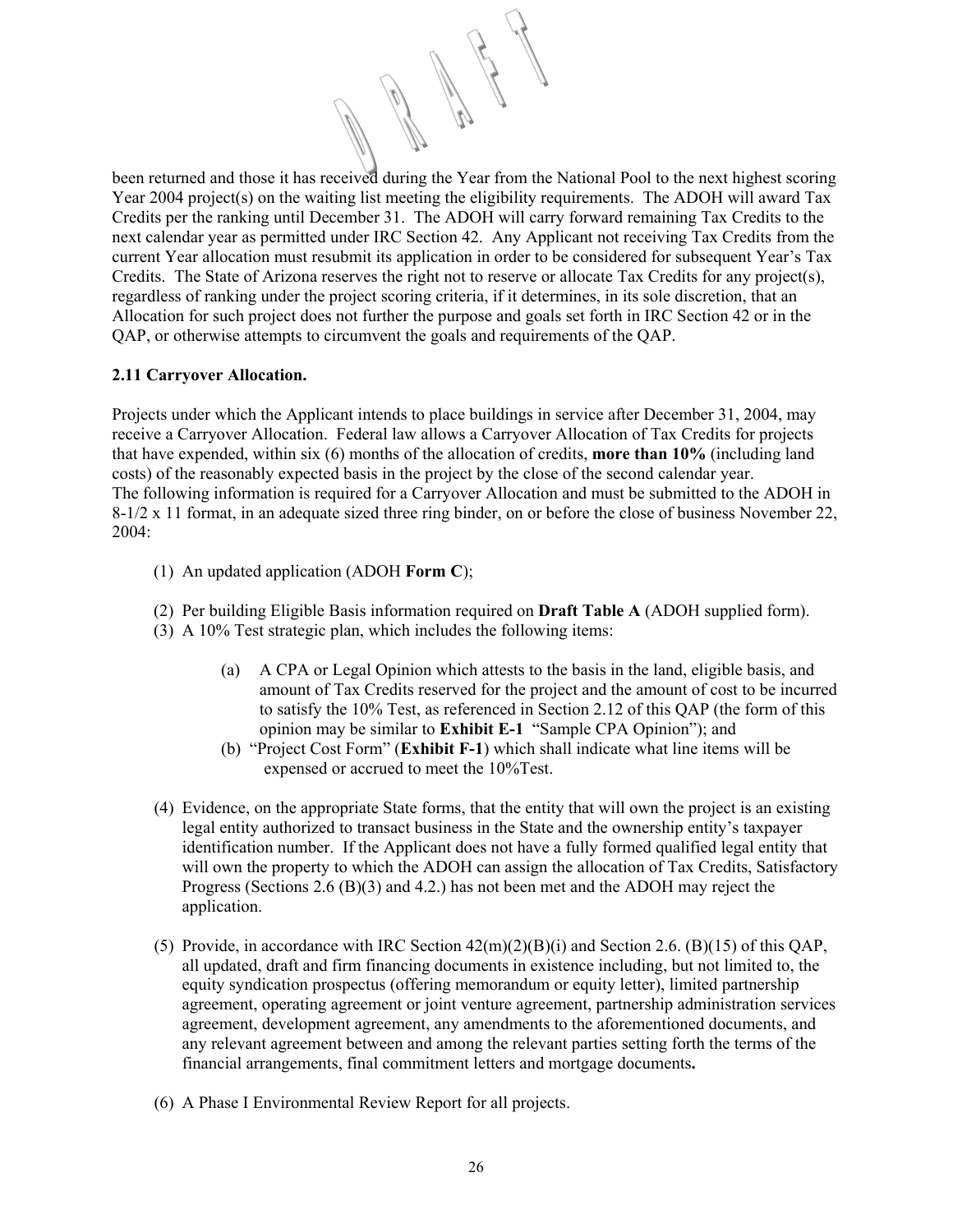

- (7) Payment of all applicable fees to the ADOH.
- (8) Any additional information requested by the ADOH.

The ADOH will charge a \$250 per day fee for any information received after the November 21, 2004 deadline. Carryover information not received by close of business December 1, 2004, will result in the project not receiving a Carryover Allocation.

# **2.12. 10% Test and Other Required Documentation.**

IRC Section 42(h)(1)(E)(ii) requires Applicants with an executed Carryover Allocation to meet a 10% cost test the later of (a) the date which is 6 months after the date the allocation is made, or (b) the close of the calendar year in which the allocation is made. To determine if a project with a Carryover Allocation is or has progressed in a satisfactory manner, the IRS requires a test of whether the amount of qualified costs which have been accrued or expensed within the six months described above is greater than 10% of the reasonably expected basis (eligible basis plus land). This 10% Test shall be certified by an Independent Auditor's Report in  $8-1/2 \times 11$  format, placed in an adequate sized three ring binder and shall include the following:

- (1) A certification in the form of Exhibit F and Exhibit F1 completed by an independent third-party certified public accountant or qualified tax attorney, on firm letterhead, that 10% or more of the reasonably expected basis in the project has been incurred by the above-prescribed dates. If the developer fee is included in the 10% test basis it must be reasonable (should not be greater than 20% of the total developer fee and should not include fees that will be deferred). A certification that is equal to or less than 10% may result in the ADOH revoking the Carryover Allocation due to unsatisfactory progress.
- (2) Evidence of ownership or basis in the land and improvements (if applicable), supported by a title report and closing statement from the title company. On governmental or Tribal lands, the Applicant must provide evidence of a fully executed, irrevocable lease between the Developer/Owner and the Tribal or other government for a specific rental amount and a term equal to or longer than the Extended Use Period and, for Tribal lands, evidence that all necessary approvals have been secured from the Tribe, the BIA, and other governmental agencies.
- (3) An appraisal of property prepared by an Arizona Certified General Real Estate appraiser indicating value of land and buildings separately.
- (4) Applications for projects not previously placed in service must provide evidence that the project is now appropriately zoned for the proposed use and that the Local Government permits the construction of the proposed project.
- (5) Evidence of appropriate building permits or any other applicable permits allowing for the construction of the project, issued by the Local Government within 275 calendar days of the executed Carryover Allocation Agreement. If the Developer requires additional time, the ADOH may grant extensions of thirty (30) calendar days upon payment of the \$3,500 extension fee. After three extensions the ADOH may refuse to grant any further extensions and may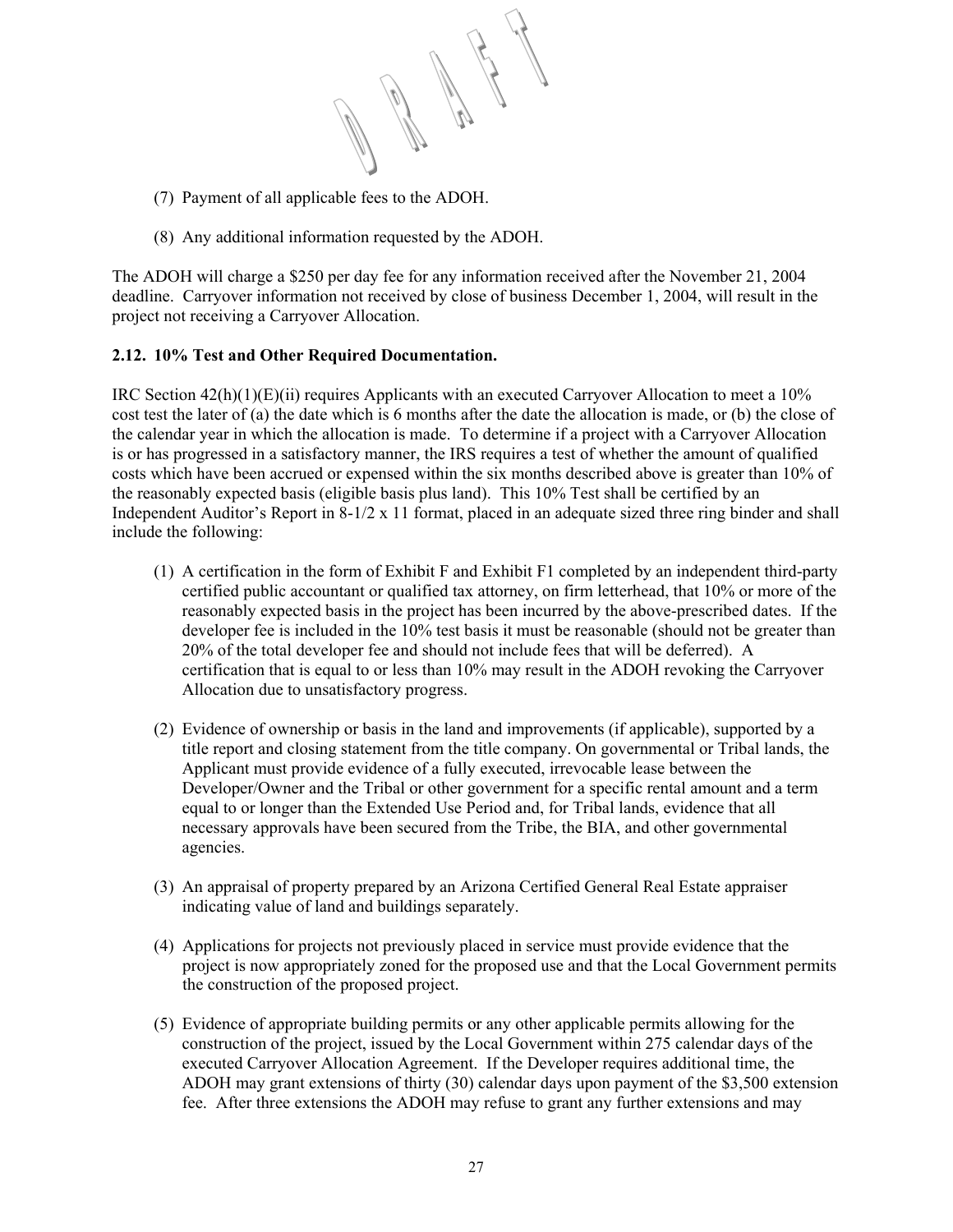reject the application if the ADOH determines that the Applicant has not achieved Satisfactory Progress (Sections 2.6. (B)(3) and 4.2.).The ADOH will charge a \$500 per day fee for documentation regarding items 1-4 above submitted after the announced deadline dates. No documentation will be accepted after close of business on the announced dates. The ADOH will recapture all credits and notify the Applicant if documentation is submitted later than the deadline.

# **2.13. Forward Commitments.**

The ADOH may consider forward commitments for projects that will assist the ADOH in narrowing the housing affordability gap in particular market areas designated by the ADOH. Projects that will be considered for a forward commitment are the first project on the waiting list which is short \$100,000 or less in Tax Credits based on the requested amount in the application if such amount of Tax Credits is necessary for funding of the project. (Applicants that exceed the \$100,000 are not eligible for a Forward Commitment. Forward commitments will be granted by the ADOH in its sole discretion).

# **2.14. Questions.**

The ADOH will accept written questions concerning its scoring of items in an Applicant's application. Questions must be based solely on facts provided in the Applicant's original application. Copies of the ADOH's scoring sheets are available at the ADOH and may be copied for the standard fee.

# **2.15. Non-Allocated Projects.**

Those applications that fail to receive an Allocation by December 31 are denied. Applicants whose projects are denied must reapply and compete in subsequent years to be considered for Tax Credits. All fees paid to the ADOH are non-refundable.

# **3. TAX CREDITS FOR DEVELOPMENTS FINANCED WITH STATE VOLUME CAP BOND AUTHORITY**

# **3.1. Determination of Tax Credits for Tax-Exempt Bond Projects.**

Provisions of this QAP (other than in matters related to Scoring, Credit Ceilings, and Carryover Allocations) shall apply to projects financed with tax-exempt bonds. Applications may be submitted to the ADOH as soon as Applicants receive Confirmation of volume cap Allocation from the Finance Division of the Arizona Department of Commerce (602-280-8171). At the time of final Allocation, Applicants sponsoring tax-exempt bond-financed Tax Credit projects will be required to pass all eligibility requirements (see Section 2.6), adhere to all General Regulations set forth in this QAP, and comply with all applicable requirements under Section 5, "Final Tax Credit Allocation." IRC Section 42(h)(4) allows low-income housing projects financed with tax-exempt bonds to be eligible for 4 percent Tax Credits if they meet the minimum requirements of the QAP. Applicants should consult with their legal advisors to determine a project's eligibility. Applications for eligible tax-exempt bond projects may be submitted, will be reviewed, and the ADOH may allocate Tax Credits for eligible tax-exempt bond projects outside the normal application round. The review of an application for a determination of qualification under IRC Section  $42(m)(1)(D)$  will coincide with the Tax-Exempt Bond hearing that is required under A.R.S. ' 35-726(E).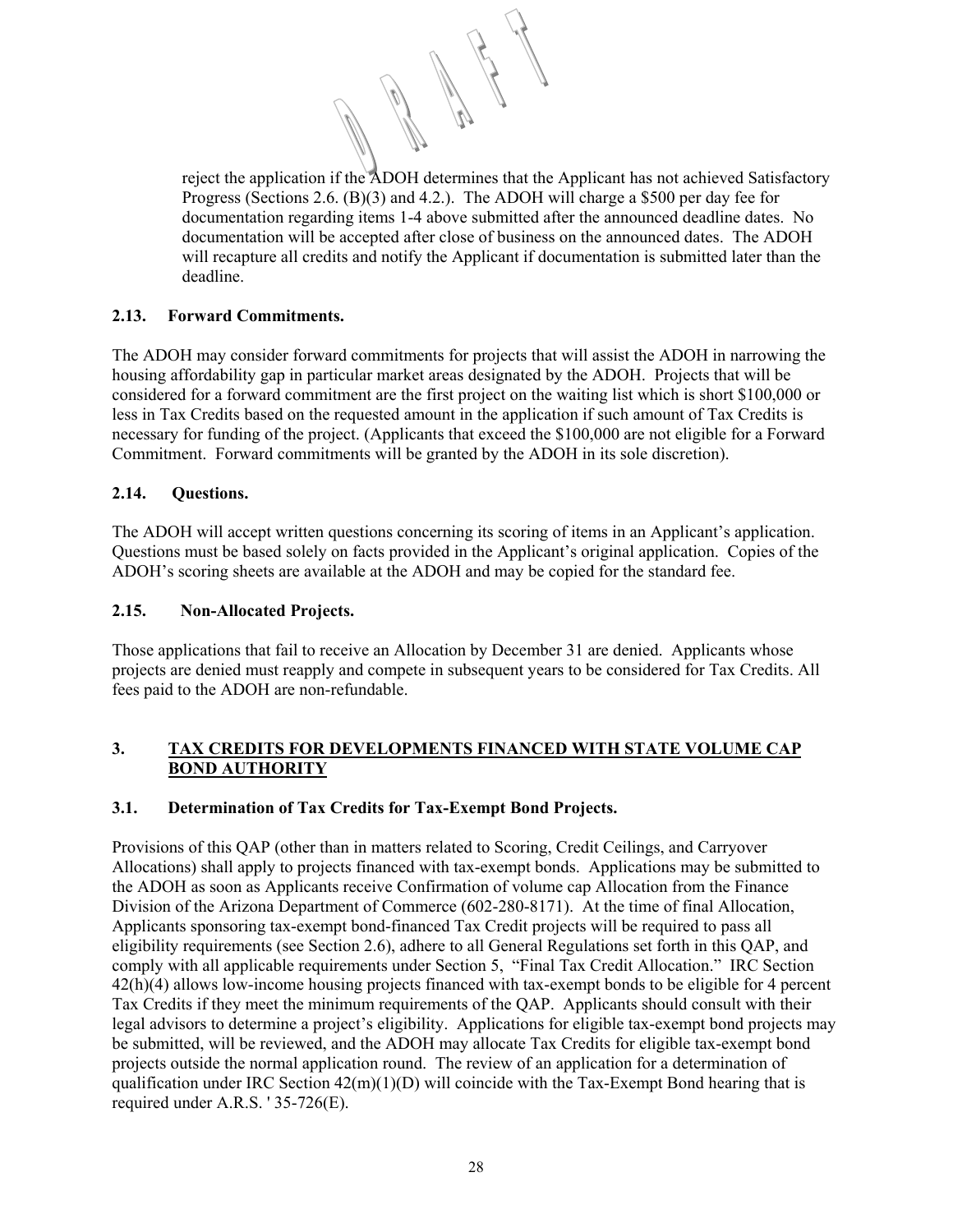

Tax-exempt bond financed projects may receive Tax Credits on the full amount of their eligible basis only if at least 50% of the development's "aggregate basis" of any building and land upon which the building is located is financed with tax exempt bonds. Numerous bond financing rules apply to and many Tax Credit requirements are different for bond financed projects. Tax-exempt bond projects with funding gaps, requesting State Housing Funds to fill those funding gaps, must submit an application at the same time that the applicant submits its Tax Credit application. The procedures followed by the ADOH in processing applications for bond-financed projects are set forth below.

# (A) Upon application:

- 1. The ADOH will review Tax Credit applications at any time of the year after the applicant has received a final resolution from the bond issuing authority. An Applicant must submit a complete Tax Credit application, at least 30 calendar days prior to the 35-726 (E) hearing. The Applicant must use the current year Tax Credit application forms. The application must be accompanied by the appropriate application fee.
- 2. To fully utilize 4% Tax Credits for tax-exempt bond projects, the Applicant must include a letter from a certified public accountant or tax attorney at **TAB A** that attests that 50% or more of the project's aggregate basis of any building and land upon which the building is located is "financed" by the taxexempt obligation.
- 3. The ADOH will determine whether the Applicant and the project comply with all eligibility requirements of the QAP.
- 4. The Applicant must submit a certification that principal payments on the bonds will be applied within a reasonable period of time to redeem bonds that funded the financing for the project.
- 5. The ADOH will perform the first of two feasibility analyses to determine the amount of credits necessary for the viability of the project. Before the ADOH will make a determination of qualification of credits, the ADOH will complete underwriting and comparison of the application submitted for the 35-726(E) hearing. The ADOH feasibility analysis will include an underwriting of the project in accordance with the ADOH's current standards as set forth in the QAP.
- 6. The Applicant must pay all required fees to the ADOH when due.

# (B) After Volume Cap Allocation for the bonds:

1. The ADOH will issue a Determination of Qualification letter after both the 35-726 (E) hearing and after the ADOH issues an approval letter.

2. The Applicant will submit to the ADOH a written election statement, referencing IRC Section  $42(b)(2)(A)(ii)(II)$ . This election statement will certify that the Applicant has chosen to lock in the applicable percentage as of the placed in service date or as of the month that the tax-exempt bonds are issued. If the latter is elected:

(a) The certification must specify the percentage of the aggregate basis of the building and the land on which the building is located that is financed with bond proceeds;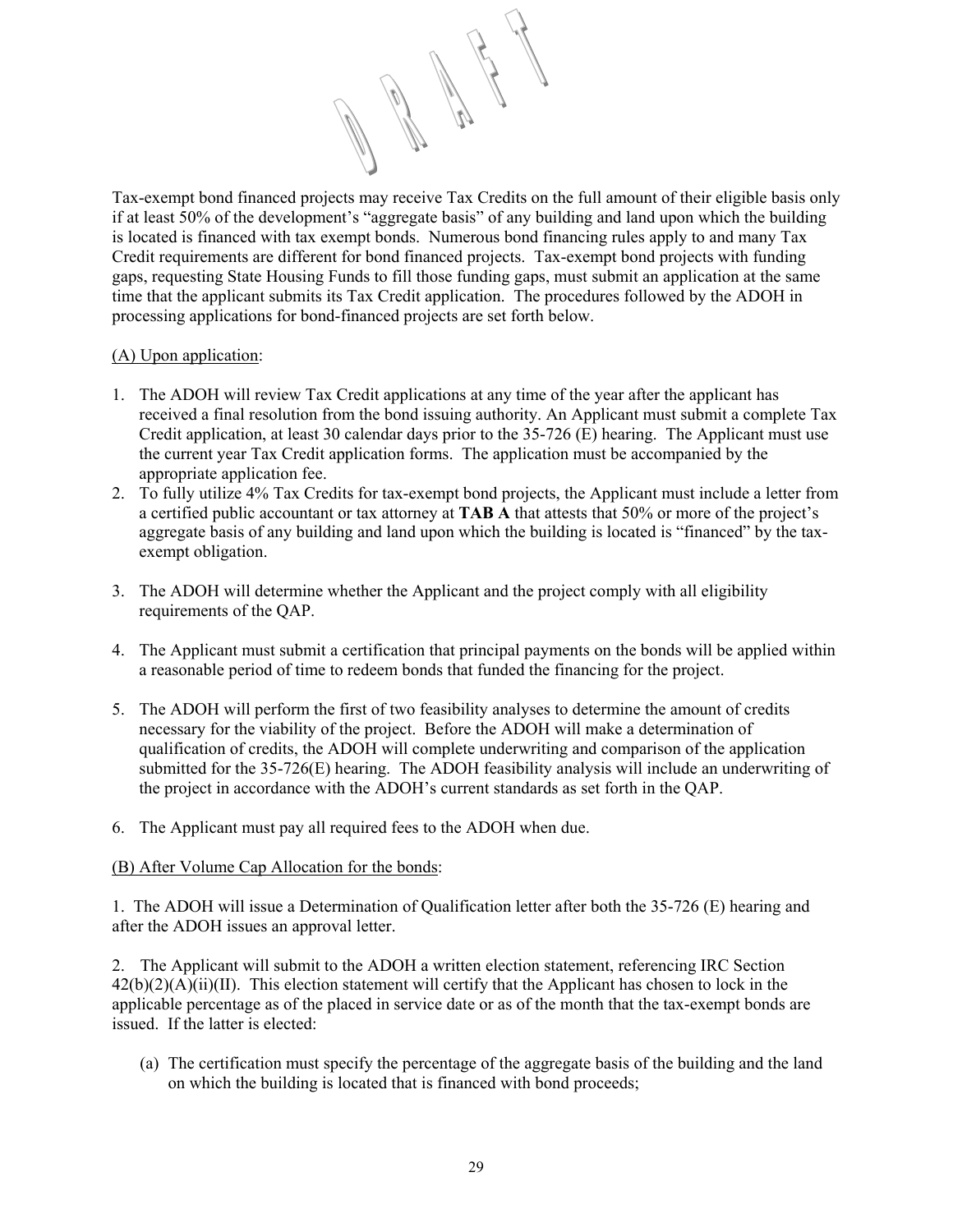- (b) The certification must state the month in which the bonds are issued;
- (c) The certification must state that the month in which the bonds are issued is the month elected for the applicable percentage to be used in the building;
- (d) The certification must be signed by the Applicant;
- (e) The Applicant must provide the original notarized election statement to the ADOH before the close of the  $5<sup>th</sup>$  calendar day following the end of the month in which the bonds are issued. If this certification is not received by that date, then the ADOH must use the percentage based on the placed in service date; and
- (f) The Applicant must provide the ADOH with a signed statement from the governmental unit that issued the bonds that certifies: (1) the percentage of the aggregate basis of the building and the land on which the building is located that is financed with bond proceeds and (2) the month in which the bonds were issued.

3. At placement in service (issuance of certificate of occupancy), the Applicant will submit to the ADOH: (a) a completed cost certification, and (b) an opinion of the Applicant's certified public accountant that 50 percent or more of the aggregate basis for any building included within the project and the land on which the building is located are financed with tax-exempt bonds, and (c) an opinion of the Applicant's counsel that the project is eligible to receive Tax Credits under IRC Section 42(h)(4). At this point the ADOH will perform the final feasibility analysis of the project.

4. The Applicant will submit to the ADOH the recorded Extended Land Use Agreement and Consent and Subordination Agreement for the project along with certifications that:

(a) The bonds issued to finance all or a portion of the project have received an allocation of the State's private activity bond volume cap pursuant to 26 U.S.C. § 146;

(b) That principal payments on the bonds will be applied within a reasonable period of time to redeem bonds the proceeds of which were used to provide financing for the project; and

(c) That the governmental unit which issued the bonds made a determination under rules similar to those set forth in IRC Section 42 (m)(2)(A) and (B) that the housing credit dollar amount for the project does not exceed the amount necessary for the financial feasibility of the project and its viability as a qualified low-income housing project throughout the credit period.

5. If the requirements of IRC Section 42 and this QAP are satisfied, the ADOH will issue IRC Forms 8609 for the project at the applicable credit percentage under IRC Section 42(B)(2) and will file the original of the election statement with the original of the Forms 8609 with the appropriate IRS Form 8610.

# **4. GENERAL REQUIREMENTS**

# **4.1. False Filing.**

An Application, including all exhibits, appendices and attachments thereto, made to ADOH for an award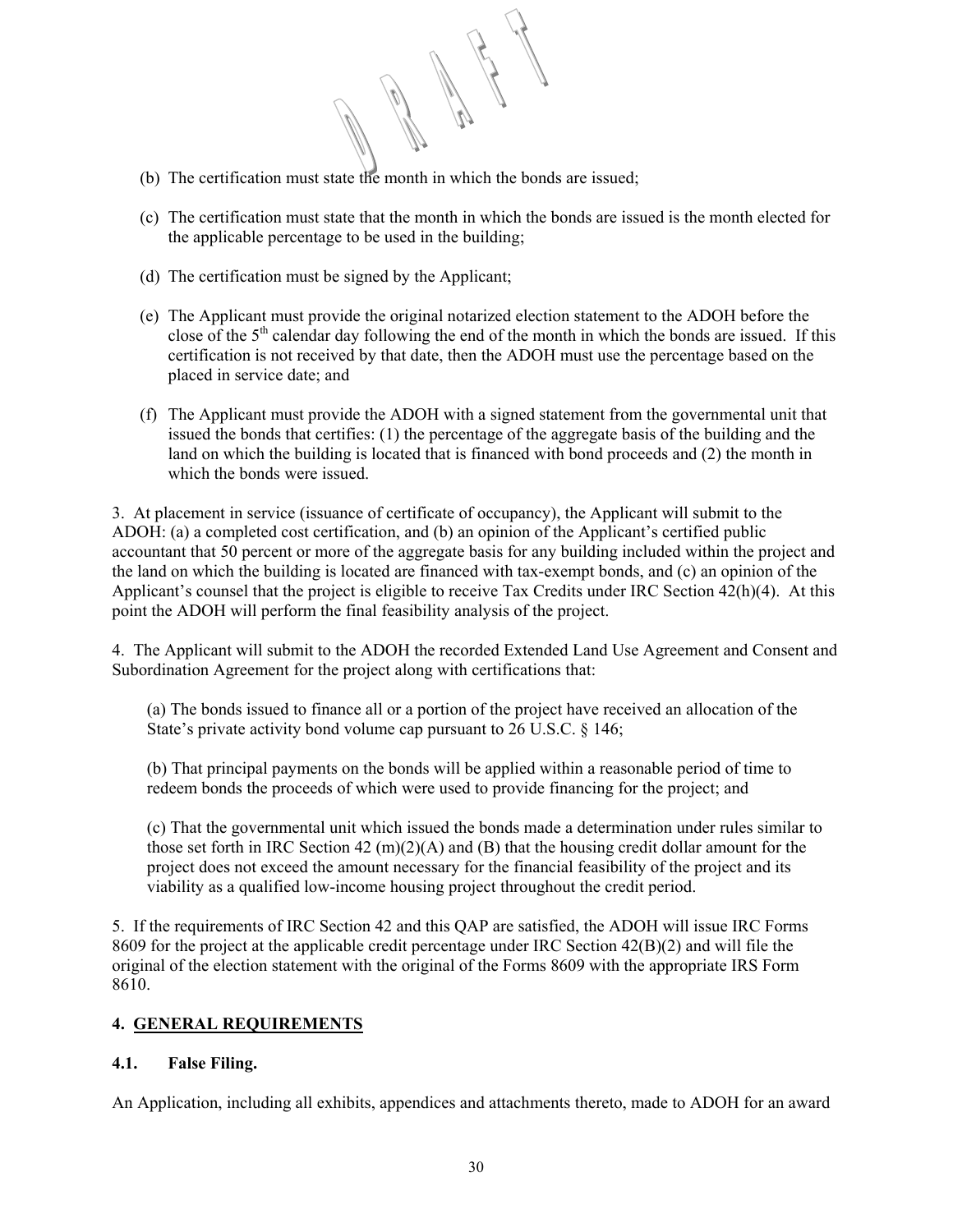of low-income housing Tax Credits (including any materials filed at a later time with the ADOH in connection with an application) is considered to be an "instrument" for the purposes of A.R.S. §§ 39-161. According to that statute, knowingly including any false information in or with the Application is a class 6 felony. Such an act will also result in the barring of the Applicant and members of the project team from future awards of low-income housing Tax Credits in the State. In addition, false filing may be subject to the provisions of A.R.S. Section 13-2311, "Fraudulent schemes and practices; willful concealment...."

# **4.2. Satisfactory Progress.**

Applicants who have previously received a Determination of Qualification, Reservation or Allocation of Tax Credits (See Section 9, Definitions) in the State or any other state must make "satisfactory progress" and be in substantial compliance with the requirements of federal law with respect to all prior projects before the ADOH will consider a new application. "Satisfactory Progress" means that the Applicant (including any Person with a controlling interest in the Applicant) has presented sufficient evidence, as determined by the ADOH in its sole discretion, that the Applicant has met the benchmarks for various phases of the development of each project - such as financing, construction or rehab - as established in the project schedule (Form X) submitted in the Tax Credit application, or as may otherwise be reasonable or as amended and approved by the ADOH. If the Applicant fails to demonstrate satisfactory progress, the ADOH, in its sole discretion, may recapture the Reservation or Allocation of Tax Credits and reject any new application from the same Applicant or Development Team or a member or members of the Applicant or Development Team.

Applicants that have received previous allocations must demonstrate satisfactory progress towards Placed-In-Service (See Section 9, Definitions). Applicants that have not closed on construction loans or utilized bond proceeds for construction within 240 days of allocation are not eligible for future awards without a written waiver request explaining the circumstances causing and justifying the delay. Waivers for any delay shall be granted or denied by the ADOH in its sole discretion.

All Applicants that have received a Determination of Qualification ("Determination") or Certificate of Reservation ("Reservation") or Carryover Allocation ("Allocation") of Tax Credits will be required to report on project progress, in the form of Form X, the "Project Schedule," accompanied by a brief narrative, every 30 calendar days after receipt of the Determination or Reservation. Applicants with projects that include Tax Credits that have not received a Final Allocation must make a written request for an approval of the deviation from the approved project schedule submitted with the application. Projects that are not proceeding according to the original project schedule submitted, and approved amendments, may be subject to revocation due to lack of Satisfactory Progress.

The ADOH may monitor both the progress and quality of construction. If progress or quality has not been satisfactory, the ADOH may report significant deficiencies to any funding source, to other members of the project team, and to the Applicant.

# **4.3. Change of Ownership.**

The ADOH's prior written approval is required for any kind of change of ownership of the Applicant. Once a Determination or Reservation has been issued for a project, sale of that project (sale of ownership of any kind) will constitute an automatic event of revocation by the ADOH.

Determination, Reservation or Allocation is not a final allocation of Tax Credits. The ADOH may deny a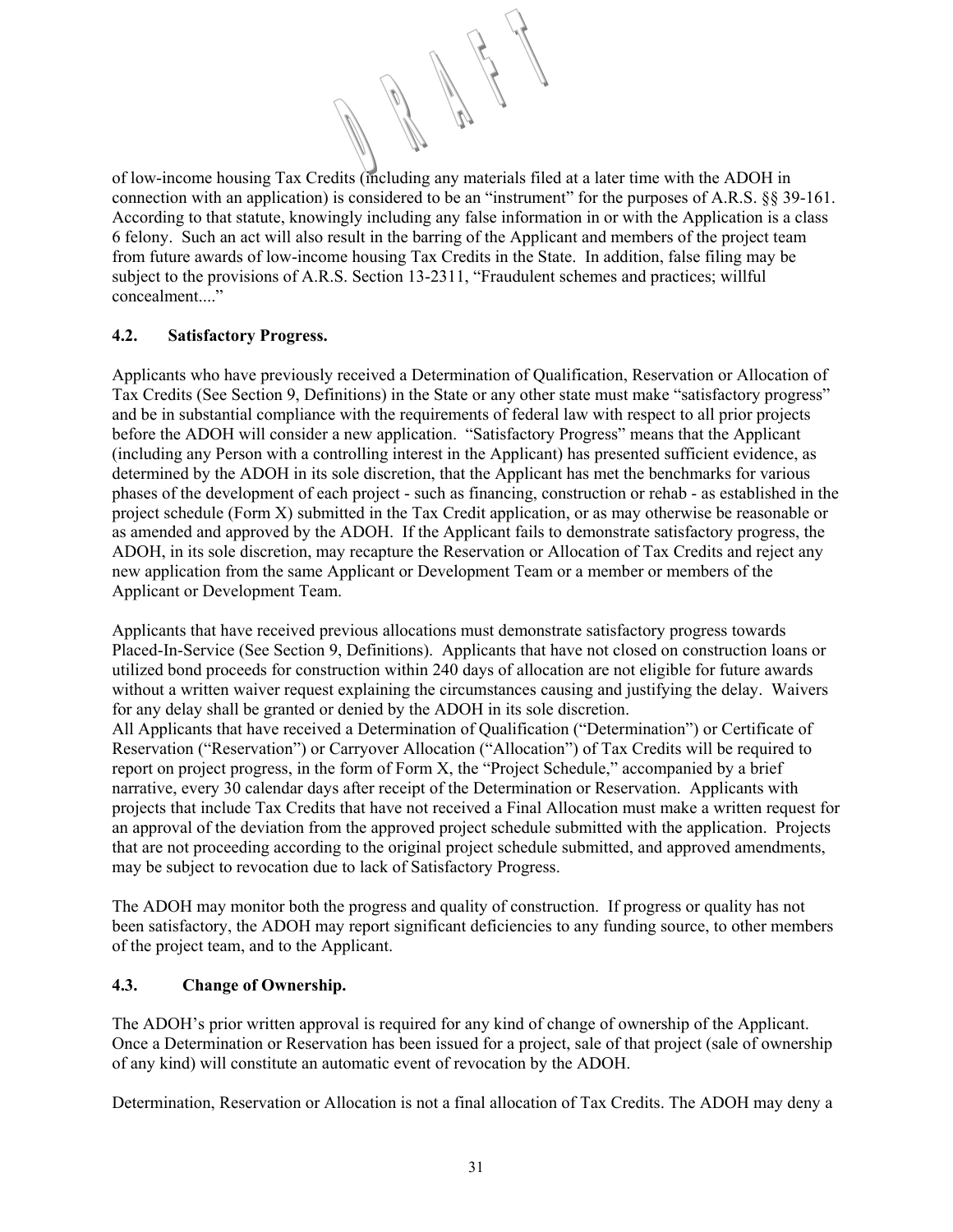Determination, Reservation or Allocation of credit to any project and revoke a Determination, Reservation or Allocation or reduce the amount of Tax Credits at any time.

# **4.4. Revocation of a Certificate of Qualification for 4% Tax Credits, Tentative Award Letter, Certificate of Reservation or Carryover Allocation for 9% Tax Credits.**

The ADOH may deny or revoke a Determination of Qualification for 4% Tax Credits, Tentative Award Letter, Certificate of Reservation or Carryover Allocation for 9% Tax Credits for any project. Revocation may occur at the ADOH's sole discretion, due to actions taken by the Applicant, affiliate or project owner from time of the Certificate of Reservation up to the placed-in-service date, for any of the following reasons:

- (1) Subsequent regulations issued by the Department of Treasury or the Internal Revenue Service.
- (2) Information submitted to the ADOH is determined to be fraudulent.
- (3) Failure to pay fees.
- (4) Failure to meet threshold criteria, as outlined above, or other requirements of this QAP.
- (5) Site evaluation and suitability based on the market impact on other affordable housing developments within the primary market area, the proximity to railroad tracks, freeways, excessive noise levels and general site suitability and other conditions regarding clean title, easements, floodplains or wetland issues.
- (6) Failure to make Satisfactory Progress as defined in Section 4.2. of this QAP towards placedin-service date.
- (7) Instances of curable or incurable non-compliance existing at any time during the compliance period for any federal or state subsidized project located in any state.
- (8) Applicant or owner fails to promptly notify the ADOH of any material or adverse changes from the original application.
- (9) Material changes without written approval of the ADOH.
- (10) Change in unit design, square footage, unit mix, number of units, number of buildings without the written approval of the ADOH.
- (11) Debarment by HUD or other Federal and State programs, bankruptcy, criminal indictments and convictions.
- (12) Failure to comply with Fair Housing Laws.
- (13) Other cause demonstrating the failure of the Applicant or the project to be qualified or meet the requirements of Federal or State law or the requirements of the applicable tax credit program.

# **4.5. Supportive Services.**

The project owner will provide services to the residents with special needs on an as-needed basis. It is the Owner's responsibility to plan and coordinate these Supportive Services so that they are provided by onsite providers or by existing off-site social service agencies. This requirement will be included in the Applicant's Extended Use Agreement. The Applicant must appropriately detail and break down the costs in its Supportive Services operating budget.

In all cases, tenants applying for special needs Low-Income Units must present to the property manager a letter of referral or equivalent documentation from a licensed M.D. or recognized social service agency, certifying the tenant as a member of the specific special needs group and noting any special accommodations required.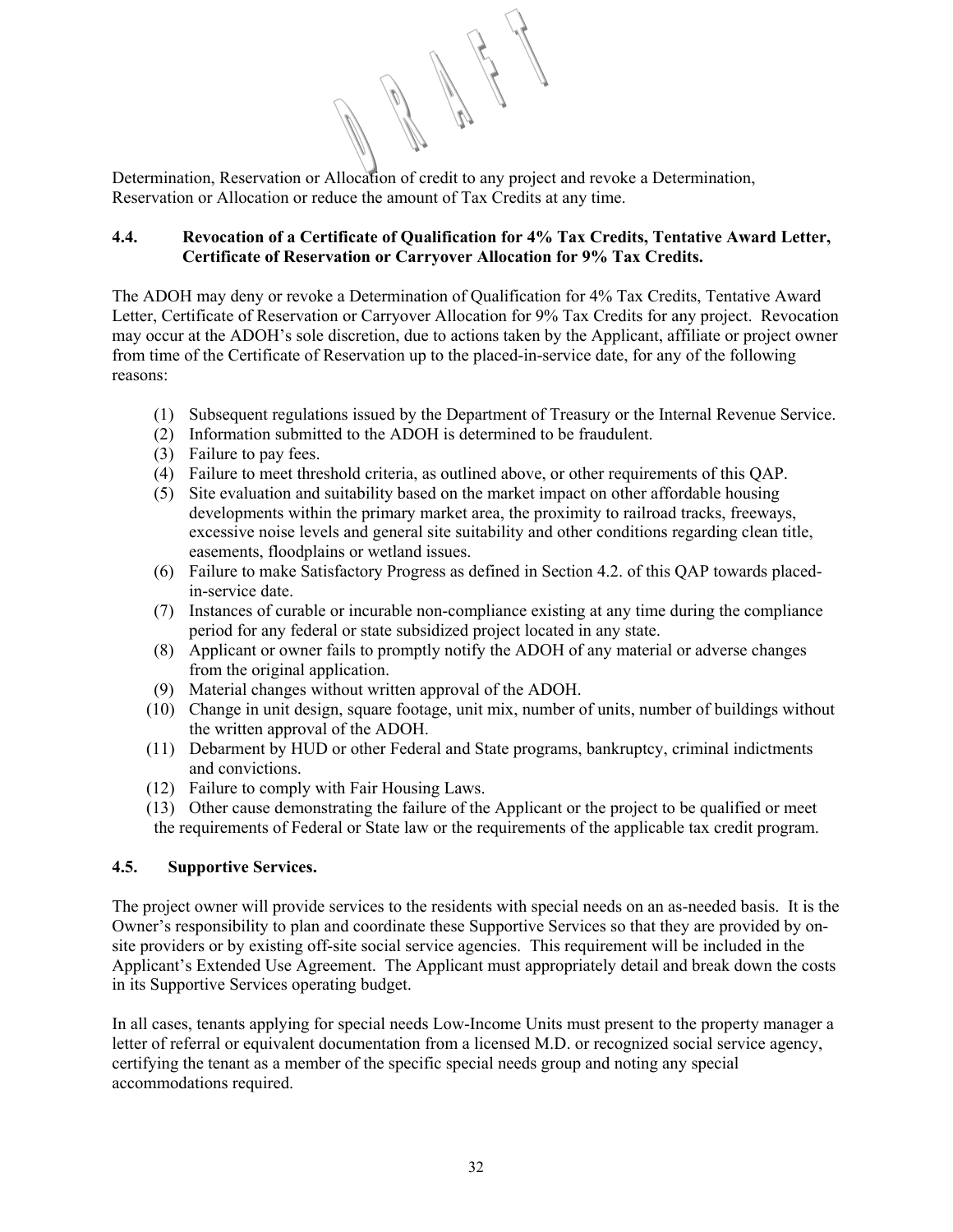# **4.6. Disqualification.**

The ADOH will reject an application if, in the ADOH's discretion, the Applicant (including any Person with a controlling interest in the Applicant) or other members of the Development Team have: (a) failed to make satisfactory progress in the construction or rehabilitation of any project previously allocated credits; (b) not corrected compliance problems in other IRC Section 42 projects in a timely manner; (c) not paid, when due, the ADOH's compliance monitoring fees or any other fees required by the ADOH; (d) filed with the ADOH any materials containing false information, documents, or instruments, whether in the Year 2004 or prior program years; (e) failed to build a previously-approved project in conformity with the terms, provisions, and agreements contained in the application submitted to the ADOH, in the applicable year's Allocation plan, and in the Extended Use Agreement for the project, including but not limited to the terms, provisions and agreements to conform to the minimum design standards, install equipment, amenities, or design features to serve a specific target population, to provide a specific mix of Unit sizes, to serve priority populations with special housing needs, or to set aside a certain number of Units for persons at or below a specific percent AMGI; or, (f) been convicted, are currently under indictment or complaint, been found liable or is currently accused of fraud in the State or any other state, or misrepresentation relating to: (1) the issuance of securities, (2) the development, construction, operation, or management of any Tax Credit or other government subsidized housing program, (3) the conduct of the business of the applicable party, in any criminal, civil, administrative or other proceeding, or (4) any filing with the Internal Revenue Service in any state.

# **4.7. Extended Use Period.**

Pursuant to IRC Section 42, the State requires that all recipients of Tax Credits enter into an initial 15 year compliance requirement and an additional extended-use restriction for at least an additional 15 years after the initial compliance requirement, extending the total commitment to a minimum of 30 years. Prior to the issuance of Form 8609(s), the Owner of the project will be required to execute and record with the county recorder where the project is located, such an extended use agreement, which shall constitute a restrictive covenant running with the property upon which the project is located. The agreement shall be in the form provided by the State and is available from the ADOH.

# **4.8. Acquisition of Land and Buildings**

Applicants are required to acquire land and buildings from unrelated third parties in arms-length transactions. Requests for a waiver of this requirement must be submitted with the application and include a full justification, including an appraisal less than six months old prepared by an Arizona Certified General Real Estate Appraiser. The waiver will be granted in the sole discretion of the ADOH

# **4.9. Material Changes.**

All Material Changes must be approved by the ADOH in its sole discretion. In order to obtain ADOH approval of a Material Change, the Applicant must submit a written request to the ADOH explaining the change and the reasons justifying the change. A \$1,000 fee must accompany the written request. If the fee is not included, the ADOH will not consider the request. Because of the ADOH's statutory mandate to award Tax Credits only to the extent they are necessary for project feasibility, the Applicant must communicate in writing any proposed Material Change in the project immediately to the ADOH for an assessment of the impact on final underwriting and Allocation of credits. The written request must include the Applicant's basis in IRC Section 42 or in this Allocation Plan for believing that the change is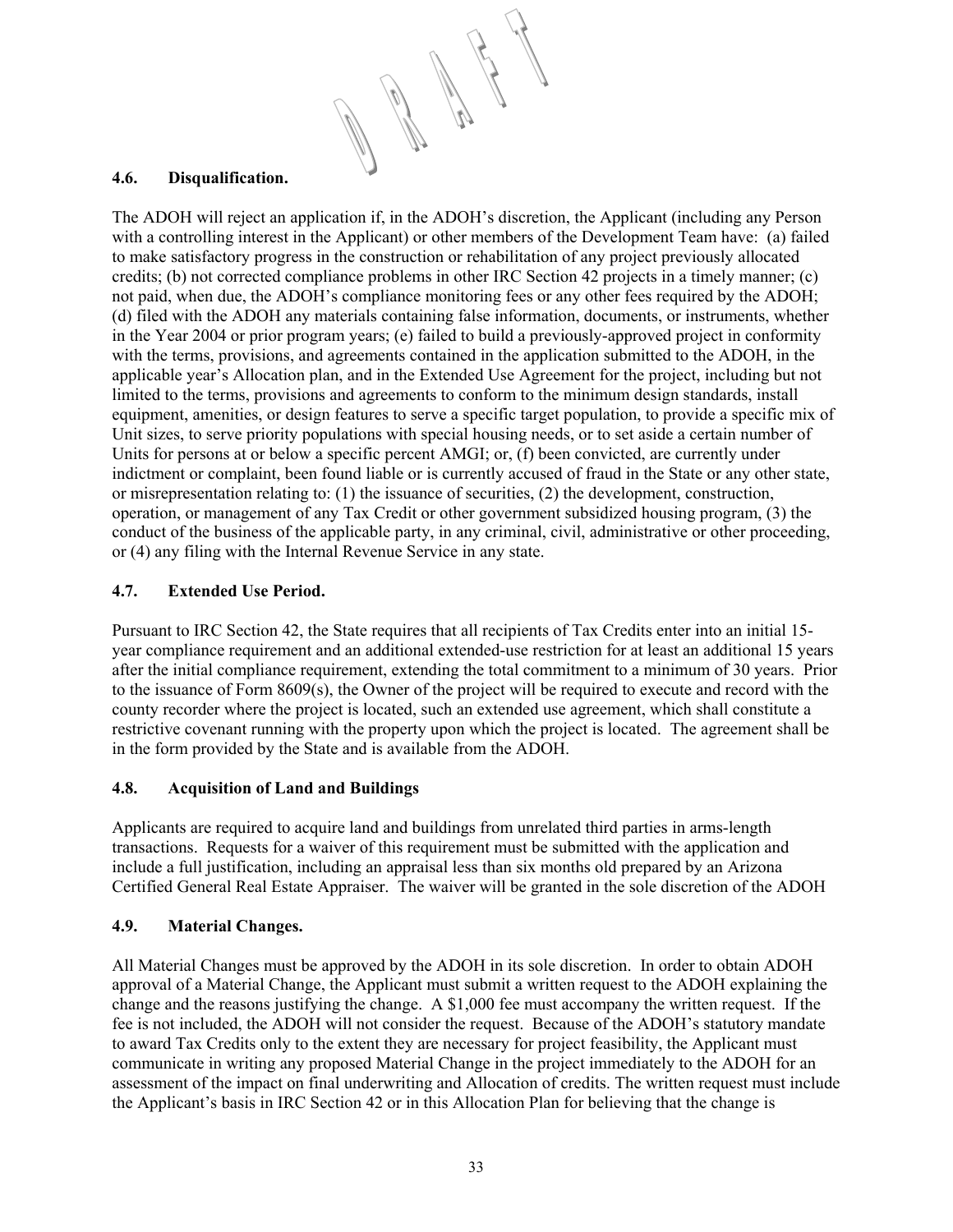permissible. Projects applying for a Material Change will be underwritten to the standards in the Allocation Plan of the year that Credits were awarded. The applicant must submit to the ADOH written approvals of the Material Change from the local community, the lender, and the syndicator.

A. Change of Location and Use. The ADOH will not allow an Applicant to change the location of a project once the application has been submitted. Notwithstanding the foregoing, the ADOH, in its sole discretion, may allow a project relocation prior to the Carryover Allocation of Tax Credits if the new site for the project is within the census tract specified in the application, the ADOH receives the written approval of the unit of local government, and the need for relocation was unforeseeable and beyond the Developer's control at the time of application. If an Applicant changes the location of a project without the written approval of the ADOH, the ADOH will revoke the Tax Credits Determined or Reserved for the project. Changes in the use of a project (e.g., elderly, family, transitional) after the application has been submitted will not be allowed except with the written approval of both the unit of local government and the ADOH. See also below "More Complex Material Changes" if the change in location involves an increase in project costs.

B. Complex Material Changes. Complex Material Changes, for example restructurings that involve a change in the number of Units in the amount of borrowed funds, or in the sources of funds will be reviewed following the guidelines below:

(1) Unforeseeable circumstances or the imposition of extraordinary governmental rules and regulations, if fully documented and justified, will be viewed as reasons to approve Material Changes.

(2) When a project is re-underwritten as the result of a Material Change, any decrease in the scoring or ranking of the project will not be allowed. Requests for Material Changes necessary to prevent substantial hardship to the project or its feasibility will be considered for approval by the ADOH on a case-by-case basis exercising its sole discretion.

(3) If, without approval of a waiver at the time of application, cost caps are later exceeded and create a need for additional funding, the ADOH's resources will not be a source of the additional funding. In addition, the ADOH may consider the presence of newly found sources of governmental or non-governmental funds in a project as evidence that the ADOH's State Housing Funds are not needed in the project. If that occurs, the ADOH may reduce or eliminate its contribution to the project.

(4) When the Material Change involves a restructuring, all commitments (e.g., set-asides, amenities) must be proportionately the same as at time of application.

C. Failure to get ADOH approval. If the Applicant fails to obtain the ADOH's approval to Material Changes, the ADOH, the ADOH may recapture or reduce all or part of the credits given to the project. It is the State's express desire and objective that each Applicant Owner/Co-Owner strictly adheres to the terms of the Tax Credit application upon which any Reservation or Allocation is made.

D. Non-material changes. Changes such as the substitution of a general or limited partner or a change in syndicator or permanent lender must be reviewed by ADOH and approved. If there is no negative effect on the project's feasibility, the proposed change is not material and no fee is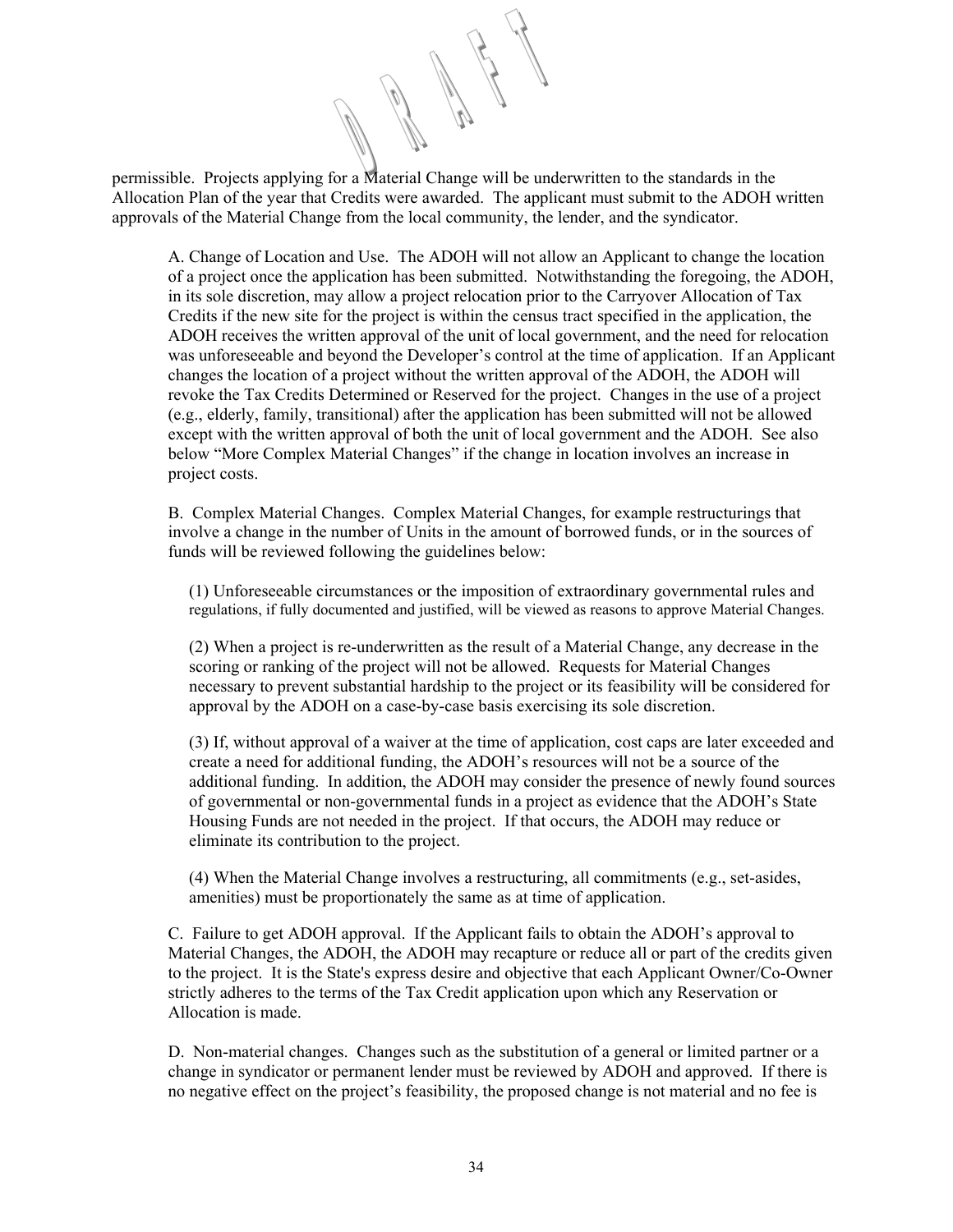due.

# **4.10. Distribution of Units.**

Projects shall allocate the low and moderate-income units among the different sized units to reflect the same percentage distribution as the number of different size units to the total number of units. A greater percentage of the low and moderate income units may, however, be allocated to the larger units. Additionally, low and moderate-income units shall be distributed throughout the project so that tenants of those units will have equal access to and enjoyment of all common facilities of the project.

# **4.11. Amendments to the QAP.**

The ADOH may modify this QAP, including its compliance and monitoring provisions, from time to time, or for any other reasons as determined by the ADOH without limitation (i) to reflect any changes, additions, deletions, interpretations, or other matters necessary to comply with IRC Section 42 or regulations promulgated thereunder; (ii) to insert such provisions clarifying matters or questions arising under this QAP as are necessary or desirable and are contrary or are inconsistent with this QAP or IRC Section 42; or (iii) to cure any ambiguity, supply any omission or correct any defect or inconsistent provision with this QAP or IRC Section 42.

The ADOH may disqualify Applicants based on prior poor quality of construction, poor workmanship or disregard of the ADOH's Minimum Design Standards.

# **4.12. Disclaimers.**

The ADOH makes no representations to the Applicant, Developer, Owner, or syndicator or to any other person as to project eligibility or compliance with the Code, Treasury Regulations, or any other laws or regulations governing the Low Income Housing Tax Credit program. No member, officer, agent or employee of the ADOH shall be liable for any claim arising out of, or in relation to, any project or the Tax Credit program. Applicants will be required to execute a release and indemnification of the ADOH and related parties prior to issuance of the Form 8609.

# **5. FINAL TAX CREDIT ALLOCATION**

# **5.1. Final Tax Credit Allocation and First Year Certification by the ADOH.**

By law, an Applicant must receive a Determination of Qualification or a Certificate of Reservation and a Carryover Allocation of Tax Credits from the ADOH by December 31. The ADOH will make a final determination of the amount of Tax Credits at the time the project is placed in service. The ADOH will evaluate the project's final costs and the amount of revenues from the sale of the Tax Credits. The ADOH's final evaluation may include a review of invoices, canceled checks and contracts. Accordingly, the ADOH encourages developers to keep detailed records of construction costs. The ADOH, in its sole discretion, may reduce credits based on its final evaluation and require a return of Tax Credits to the ADOH. The Applicant must submit an 8609 package within 120 calendar days of the last building being placed in service. At the time of a final Allocation, the ADOH and the Applicant will execute and record an Extended Use Agreement. Evidence of that recording must be presented to the ADOH before the ADOH will issue the IRS Form 8609(s). Applicants will receive a final allocation of Tax Credits as described below.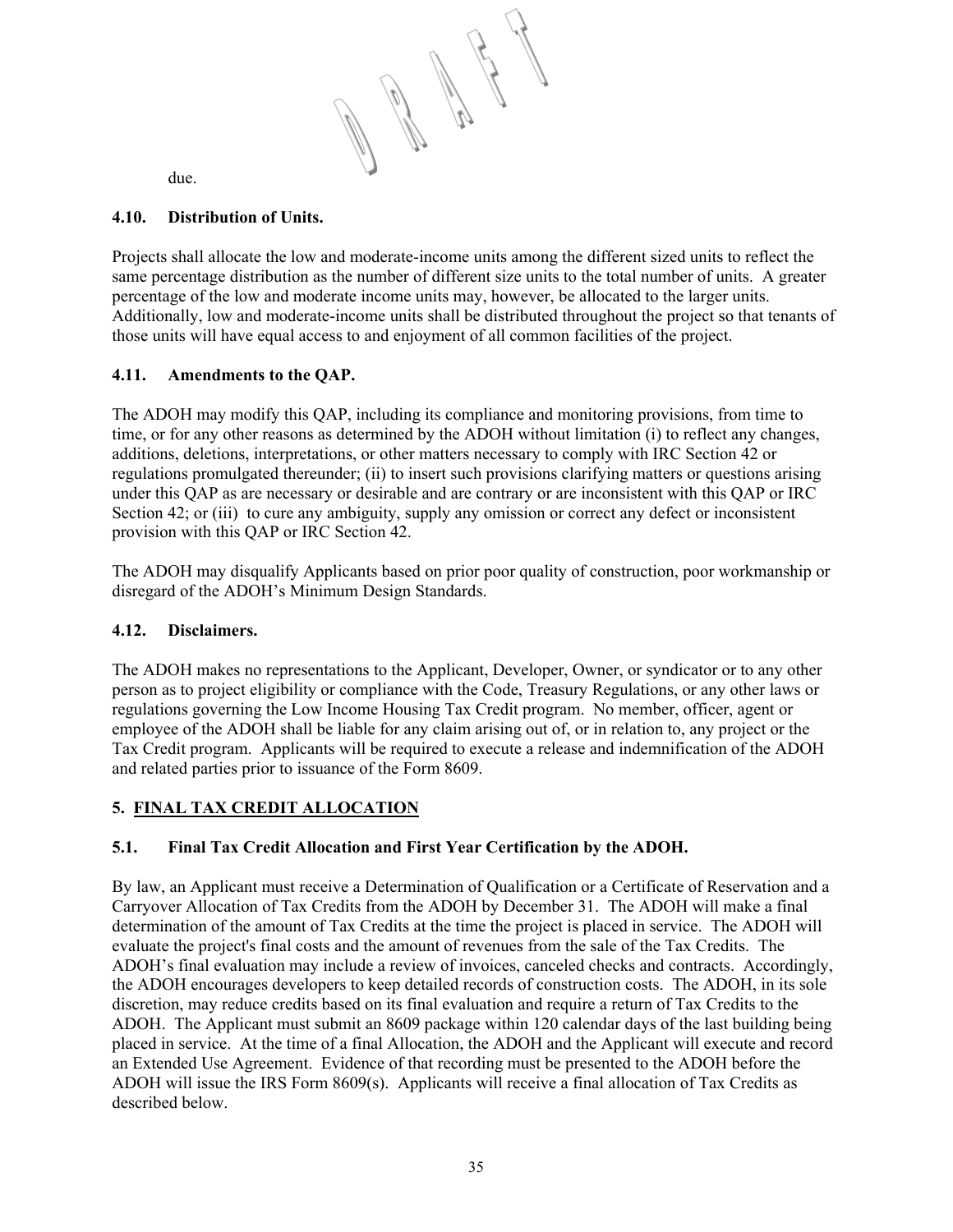

# **5.2. First Year Certification and Issuance of Final Allocation (IRS Form 8609).**

For buildings that are placed in service as part of a qualified project (by December 31<sup>st</sup> following the 24 months of closing of the bonds or from issuance of a Carryover Allocation), and upon compliance with all requirements of the Code and the requirements of the ADOH, the ADOH will issue an IRS Form 8609 for each building as of the time the building is placed in service. The Applicant must fully pay all fees and file the following items with the ADOH in 8.5x11 format adequately bound in a three ring binder and tabbed to correspond to the following order prior to 8609 issuance:

- (1) An updated application (ADOH Form C).
- (2) A 15-year proforma, in the form stated in Section 2.6. (23) of this Allocation Plan, starting with the placed-in service date.
- (3) A permanent lender's final appraisal of the project.
- (4) All Certificates of Occupancy, issued by the appropriate governmental authorities, for qualifying buildings which must indicate the dates the buildings were placed in service and the addresses of those buildings.
- (5) An Owner's Certification of actual costs (ADOH supplied form).
- (6) An Independent auditor's report-Final cost certification (ADOH supplied sample).
- (7) The Applicant's building-by-building Tax Credit computation (on ADOH form Table A).
- (8) A letter from the permanent lender summarizing the terms and conditions of the permanent loan. Upon closing of the permanent loan, the Applicant must submit copies of the promissory note and deed of trust to the ADOH.
- (9) A Promissory Note for the project's ownership entity payable to the Developer in an amount sufficient to cover any Deferred Developer Fee (see Section 9, Definitions). Other forms of obligation to pay may be substituted if allowed under the definition of Deferred Developer Fee (Section 9) and if they include the following: (1) the interest rate; (2) the term of repayment; (3) the source of repayment and proof that the source of repayment is supported by cash flow projections or a binding commitment from a party capable of repayment; and (4) language stating that the lien is subordinate to other liens relating to permanent financing.
- (10) A fully complete and executed Extended Use Agreement and Consent and Subordination Agreement signed by the Applicant (form provided by the ADOH). All agreements to be signed and recorded by December 31 must be submitted to the ADOH not later than December 1 of that same year.
- (11) One 8 x 10 color photograph of at least one of the Project's buildings with signage.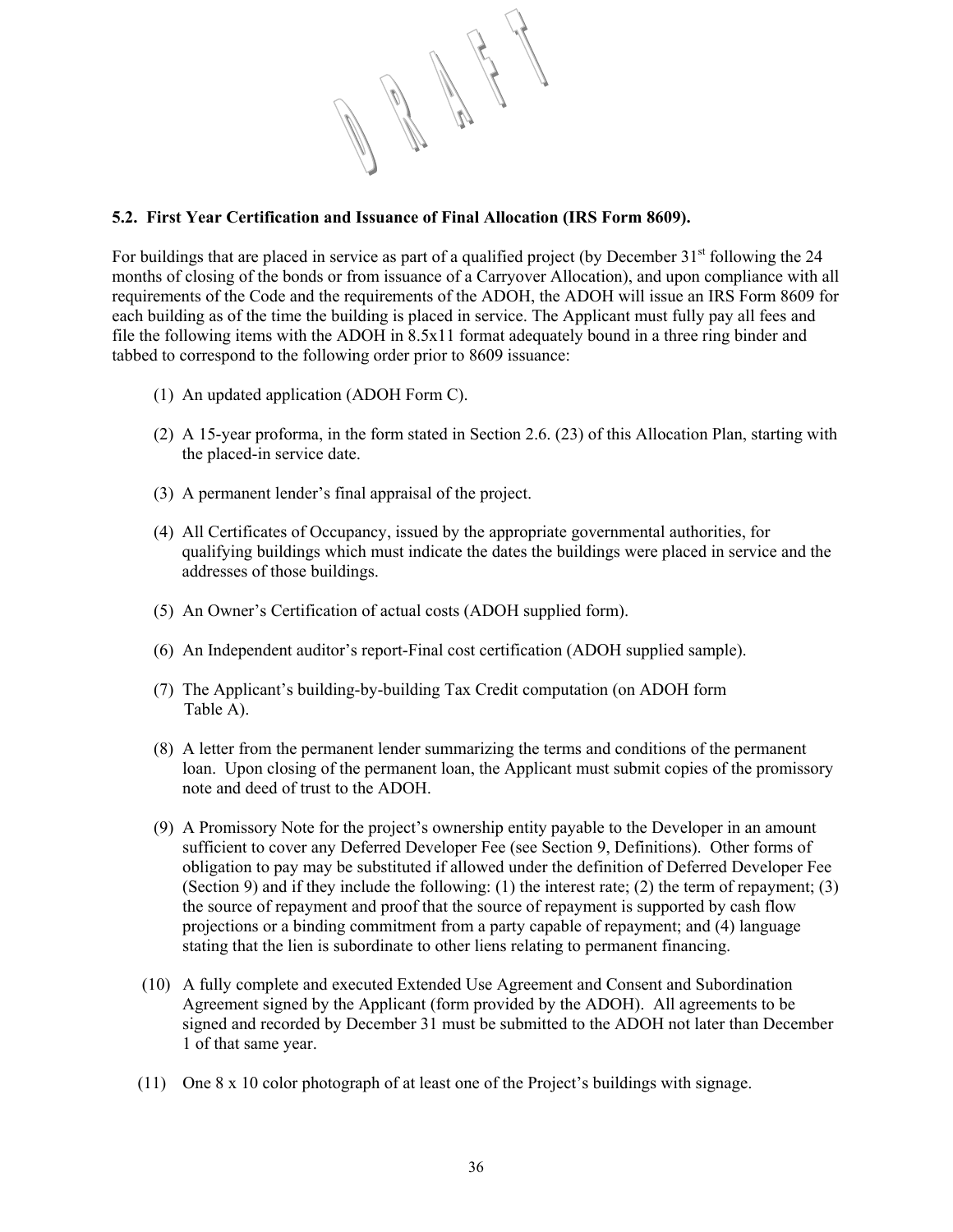- (12) A Statement detailing the project's first Credit Year.
- (13) Final partnership, operating, or joint venture agreements.
- (14) An investor certification letter (ADOH provided form).
- (15) Written certification from the architect that the project meets the minimum requirements of the Uniform Building Code, Uniform Mechanical Code, Uniform Plumbing Code (1994 Editions), National Electrical Code (1993 Edition), Uniform Federal Accessibility Standards, 2000 International Energy Conservation Code (IECC), and the HUD Fair Housing Regulations (24 C.F.R., Part 100, Subpart D). (See Form W.)
- (16) Certification from the Owner that the project complies with the minimum design features required. (See Form W.)
- (17) Certification from the Arizona Energy Office that the project complies with the 2000 International Energy Conservation Code (IECC) (contact the Energy Office at the Arizona Department of Commerce: (602) 771-1149.)
- (18) Proof of flood insurance, as applicable.
- (19) Any additional information requested by the ADOH.

# **5.3. Final Allocation Underwriting.**

Prior to the issuance of IRS Form 8609(s), the ADOH will underwrite the project a final time using actual sources and uses of funds. Applicants must submit to the ADOH a final cost certification, executed loan documents for all funding sources, and a copy of the final executed agreement with the equity investor. The ADOH will perform an Equity Gap Analysis a third and final time. Unreasonable costs, changes in financing sources, funding amounts, or excess equity may reduce the final amount of Tax Credits.

The requirements for the final cost certification are set forth in IRS Regulation 1.42-17. That regulation requires for all projects that the Applicant must certify to the ADOH the full extent of all federal, state, and local subsidies that apply (or that the Applicant expects to apply) to the project. The Applicant must also certify to the ADOH all other sources of funds and all development costs for the project. The Applicant must prepare the required schedule of development costs based on the method of accounting used by the Applicant for federal income tax purposes, and it must detail the project's total costs as well as those costs that may qualify for inclusion in eligible basis under IRC Section 42. The Applicant must make the required certifications on the Certificate of Actual Costs Form (ADOH supplied form). IRS Regulation 1.42-17 also requires that for projects of more than 10 units, the schedule of project costs be accompanied by a Certified Public Accountant's audit report on the schedule of project costs. The CPA's audit must be conducted in accordance with generally accepted auditing standards, be unqualified, and be presented substantially in the form of Exhibit G to this QAP.

# **5.4. Extended Use Agreement.**

(A) IRC Section 42(h)(6) requires that the project be subject to an "extended low-income housing commitment." The ADOH complies with these requirements by the execution and recording of a Land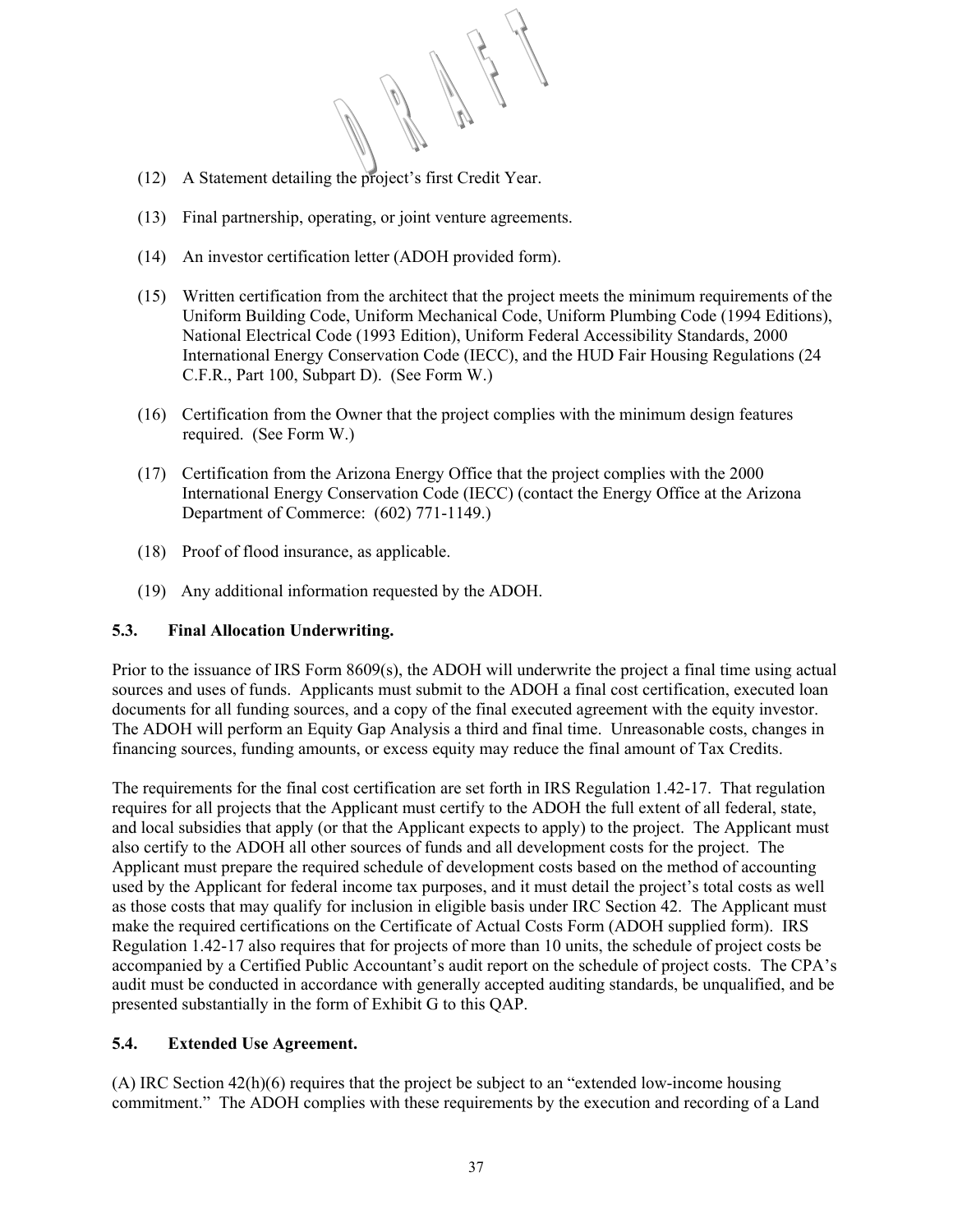Use and Restrictive Covenants Agreement (the "LURA") at the time of the final allocation of Tax Credits. The LURA sets forth covenants running with the land for a minimum of thirty (30) years. The LURA will indicate the units set-aside for lower-income tenants, the percentage of median income tenants served, the special needs characteristics of tenants, tenant ownership, amenities and other commitments or requirements, if any, that may apply based on the QAP or application. The ADOH will provide a form of **LURA** 

(B) Applicants who have received a Determination of Qualification or Reservation and Carryover Allocation of Tax Credits and desire to have the LURA completed and recorded by the end of the year must request the LURA by November 1, 2004. Any requests for LURAs submitted after the November 1<sup>st</sup> deadline may not be completed by the end of the year.

# **6. FEES**

# **6.1. Application Fee.**

A non-refundable fee of \$3,500 is due to the ADOH at the time of submission of the application. Applications will be rejected unless accompanied by this fee. For applicants requesting joint LIHTC/State Housing Fund funding, please consult the current Notice of Funding Availability of the State Housing Fund for applicable application fees.

# **6.2. Director's Discretion Application Fee**

Applicants for hardship requests must submit an additional application fee of \$2,500 to the ADOH. Hardship requests must be documented to the satisfaction of the ADOH and must demonstrate the existence of an unforeseen emergency situation where the completion of the project is jeopardized without an award of additional Tax Credits.

# **6.3. Building Permit Extension Fee.**

Within 240 calendar days of the executed Carryover Allocation Agreement, the Developer must submit to ADOH evidence of appropriate building permits allowing for construction of the project, issued by the appropriate governing municipality. If the Developer requires additional time, the ADOH will grant a thirty (30) day extension upon payment of a \$3,500 extension fee together with a written request for the extension which must explain the reasons for the extension. After three extensions, however, the ADOH may revoke a Tax Credit allocation, if it determines that the Applicant has not achieved Satisfactory Progress (Section 2.6. (3) and Section 4.2.).

# **6.4. Determination or Reservation Fee and Final Allocation Fees.**

(A) The ADOH will assess a Final Allocation fee and either a non-refundable Determination of Qualification fee (4% Tax Credits) or Reservation Fee to process an application to the point of Tax Credit Determination or a non-refundable Reservation. The ADOH will calculate the total Determination of Qualification fee or the Reservation Fee as a percentage of Tax Credits requested and the Final Allocation Fee as a percent of the amount of Tax Credits allocated. The percentages applicable to the Determination of Qualification Fee and the Reservation Fee are:

(1) For-profit Applicants: 8.0%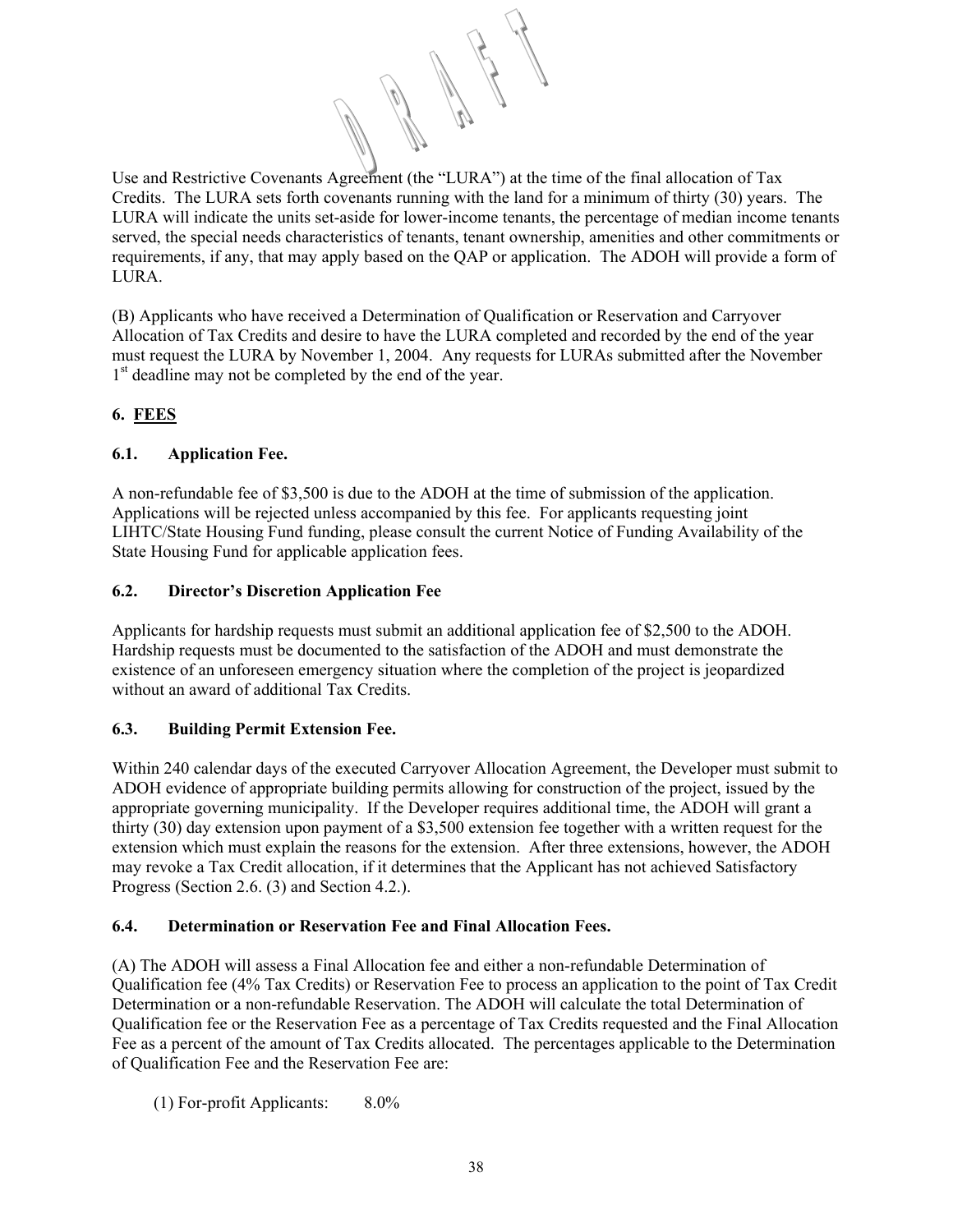(2) Non-profit sponsored Applicants: 6.0%

(B) The total fee is payable as follows:

(1) The Determination of Qualification or Reservation fee is payable after determination that an application represents a feasible and viable Tax Credit project with a likelihood of completion. The Applicant must pay the Determination of Qualification or Reservation Fee to the ADOH prior to issuance of a Determination of Qualification (4% Tax Credits) or Reservation (9% Tax Credits). The fee is calculated as a percentage of the amount of annual Tax Credits requested by the Applicant.

(2) Four percent Allocations that qualify for more Tax Credits at final allocation will be required to pay an additional Reservation Fee on the additional credits at the Final Allocation submission according to the following percentages of the additional credits:

(i) For-profit Applicants: 6.0% (ii) Non-profit sponsored Applicants: 4.0%

(See item 3 below).

(3) The Final Allocation Fee is payable upon the issuance of a Final Allocation of credit as evidenced by the IRS Form 8609. The Applicant must submit the Final Allocation fee together with the final allocation information submitted in accordance with Section 5 of this QAP and prior to issuance of the IRS Form 8609(s). The Final Allocation fee will be the difference between the total fee (6% or 8% of actual Tax Credits allocated) and the Determination of Qualification or Reservation fee previously paid.

# **6.5. Applicant's Obligation for Fee Payment.**

The ADOH will assess the non-refundable Determination or Reservation Fee and Final Allocation Fee for the purpose of covering the costs and expenses of processing an application to the point where the Applicant may receive a Final Allocation. If a Determination or Reservation or Carryover Allocation is not assumable due to action or inaction by the Applicant, the fees are nonetheless due and payable to the ADOH upon demand. If, at Final Allocation (Form 8609), the ADOH does not award the entire Allocation amount, the ADOH will not refund any of the Determination or Reservation Fee and Final Allocation Fee.

# **6.6. Tenant Ownership Fees.**

Applicants with applications that include Tenant Ownership will be required to pay an additional \$4,000 legal review fee at the same time that they pay the Determination or Reservation Fee (see Section 6.4. above)

# **6.7. Carryover Allocation Late Fees.**

Applicants must submit to the ADOH Carryover Allocation late fees of \$250 per day at the same time that the Applicant files its Carryover Allocation information required in Section 2.11. of this QAP with the ADOH after November deadline. The ADOH will not make a Carryover Allocation for Carryover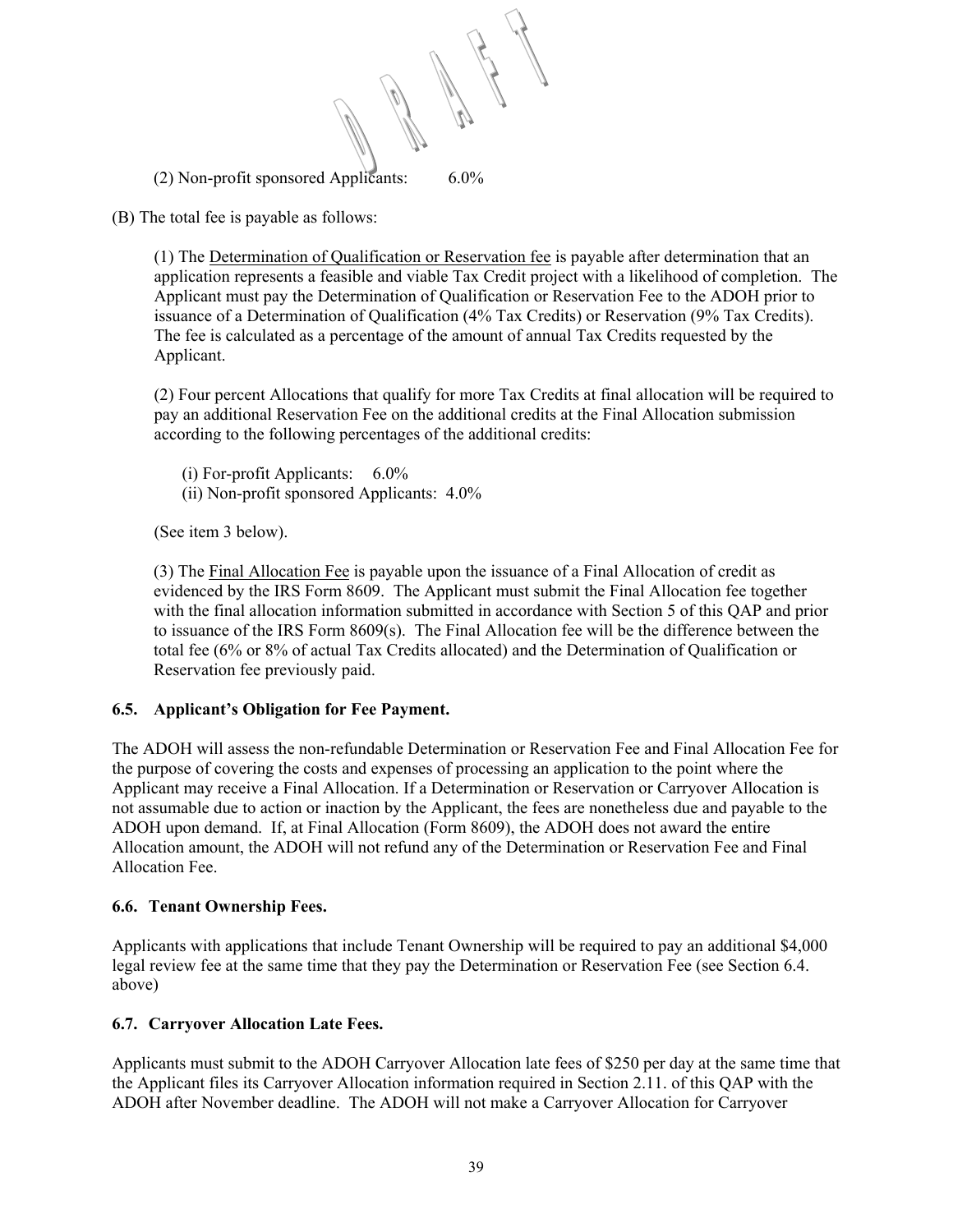information that it receives after the close of business on December 12, 2004. In extreme circumstances, such as a late reservation of Tax Credits, the ADOH may waive the Carryover Allocation Late Fees.

# **6.8. 10% Test Late Fees.**

If an Applicant submits the Ten Percent Test information required in Section 2.12. of this QAP after the stated deadline, the Applicant must include a late fee of \$500 per day. This fee is not refundable. The ADOH will not accept Ten Percent Test information more than ten calendar days after the stated deadline. If an Applicant fails to submit its Ten Percent Test information within ten calendar days of the stated deadline, the ADOH will recapture all allocated Tax Credits.

# **6.9. Administration Fees.**

Applicants must submit a fee of \$1,000 to the ADOH before any interim underwriting requested by the Applicant or required by the ADOH (e.g. material changes, unforeseen financing structure changes, etc.). If the Applicant fails to pay the administration fee, the ADOH will recapture all Tax Credits allocated to the project.

# **6.10. Compliance Monitoring Fees.**

Every Applicant for a project that receives a Tax Credit Allocation must pay to the ADOH a nonrefundable monitoring fee to cover compliance monitoring of the project by or through the ADOH. The monitoring fee will be \$40 per low-income Unit plus an annual report fee as listed below. The ADOH will assess the monitoring fee Annually and the monitoring fee will be due on or before March 15<sup>th</sup> at each year along with the submission of the annual report.

| <b>Number of Units</b> | <b>Annual Report Fee</b> |  |  |
|------------------------|--------------------------|--|--|
| $0$ to 50 Units        | \$250                    |  |  |
| 51 to 99 Units         | \$500                    |  |  |
| $100 +$ Units          | \$1,000                  |  |  |

The ADOH will assess a \$100 late fee for every 30 days that the Applicant is delinquent in paying the monitoring fee after March  $15<sup>th</sup>$ .

# **7. UNDERWRITING**

# **7.1. Underwriting Standards.**

Congress charges the ADOH with allocating Tax Credits at the minimum level needed to realize the financial feasibility of a project and its viability as a qualified low-income project throughout the Extended Use Period. The ADOH must make this determination three times: (1) at Application; (2) at Carryover Allocation; and (3) at date Placed-in-Service. The ADOH, in its sole discretion, may request an update to any information contained in the application and thereafter underwrite a project at any time based on such updated information, and will do so at the time of construction loan closing for projects partially funded by the State Housing Fund.

The ADOH will perform an evaluation of the project costs to determine reasonableness as compared to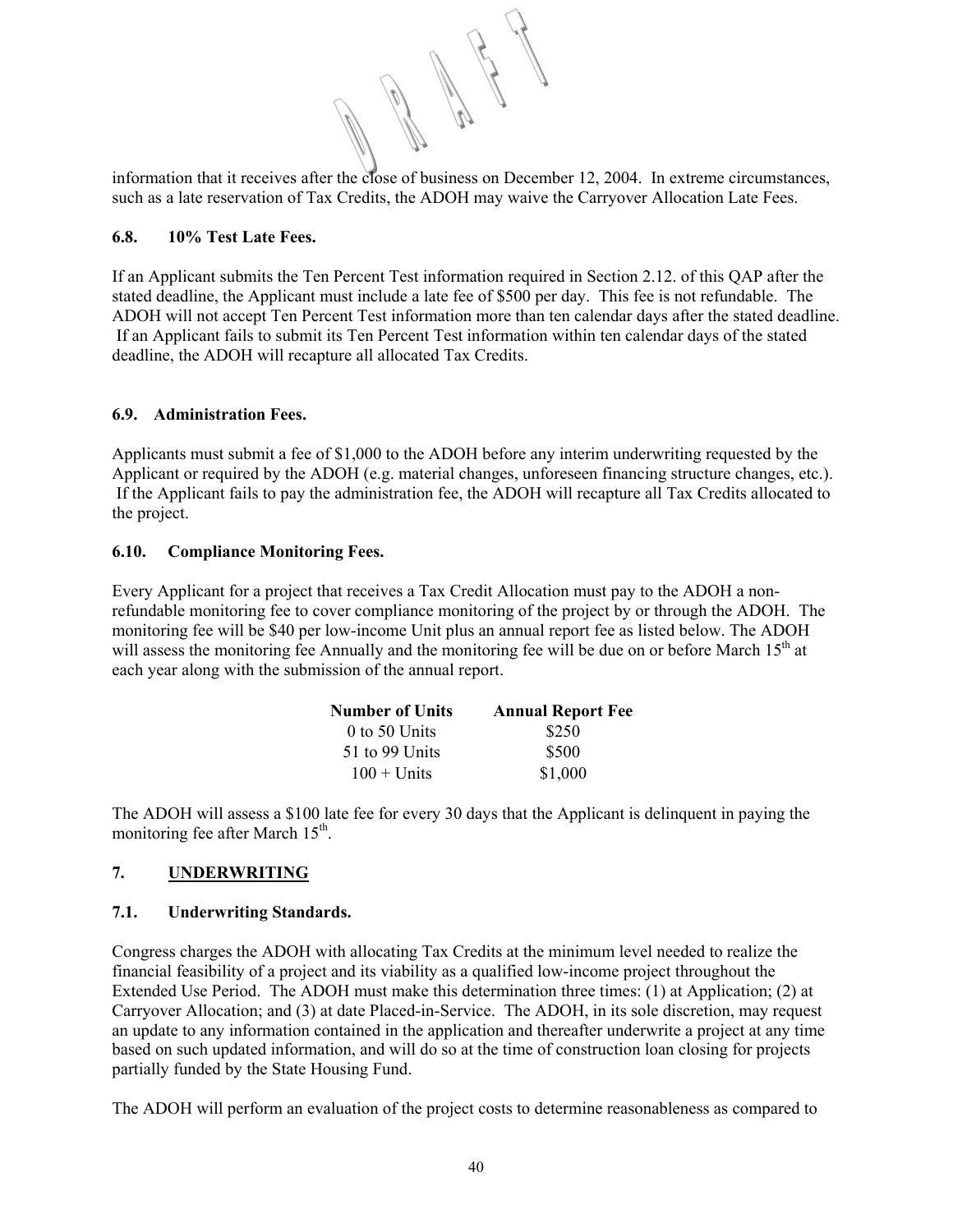other projects in similar areas. Generally, costs in excess of 110% of the Department of Housing and Urban Development's 221(d)(3) Mortgage Limit for the area will not be permitted to be included in basis (although such costs are not prohibited). However, in unusual and well-documented cases, costs in excess of these limits may be included in eligible basis. Unusual cases may include, but are not limited to, small size projects, projects located in Qualified Census Tracts or in an Empowerment Zone, Enterprise Community locations, projects with deep rent targeting, projects sponsored by local nonprofit organizations, or difficult substantial rehabilitation projects. Costs includable in eligible basis shall not exceed the greater of 110% of the HUD 221(D)(3) Mortgage Base Limit for the applicable county or \$79,793.00 per unit.

In conducting its evaluations, the ADOH will apply the following reasonableness standards in regard to fees:

A. Developer and Consultant Fees (excluding "consultants" normally used in the development process, such as market analysts, environmental consultants, construction manager/consultant when not included in the construction contract, etc.) *The ADOH will limit the developer fee, overhead, and consultant fees in calculating the amount of tax credits to be allocated to a proposed project. The following parameters will change, however, if the project is subject to subsidy layering analysis and/or there is an identity-ofinterest between the Developer and the Builder.*

**Developer Fee, Overhead, and Consultant Fee Limits** 

| As A Percent Of Total Eligible Basis In<br><b>Cost Categories I-V of the Development Budget</b> |                        |  |  |
|-------------------------------------------------------------------------------------------------|------------------------|--|--|
| <b>Number of Units</b>                                                                          | <b>Percent Allowed</b> |  |  |
| $1 - 15$                                                                                        | 18%                    |  |  |
| $16 - 30$                                                                                       | 17%                    |  |  |
| $31 - 45$                                                                                       | 16%                    |  |  |
| 46-60                                                                                           | 15%                    |  |  |
| $61+$                                                                                           | 14%                    |  |  |

For Category IX of the Development Budget, Developer's Fee, Overhead and Consultant Fee limits for Acquisition/Rehabilitation projects are calculated using 14% on the eligible acquisition cost to be listed in the 4% column; the chart above will be utilized to calculate the Developer's Fee, Overhead and Consultant Fee on the eligible rehabilitation cost in the 9% column.

#### B. Factors:

(1) Project Need. The ADOH will evaluate the market demand study to ascertain that there is strong new market demand for the type of low-income housing proposed. The ADOH underwriters will review data submitted concerning the market area; the target population (e.g., elderly, large family, priority populations with special housing needs); occupancy levels and vacancy rates of comparable projects; absorption rates for comparable projects recently entering the market; and current waiting lists, including the waiting list of the local Public Housing Authority. The ADOH underwriting review will assess the risk associated with adding the proposed Units to the housing stock, including the risk of economic disruption to properties already offering comparable housing in the market area. If the market study submitted with the application is incomplete, the ADOH may require the Applicant to supplement the study in whole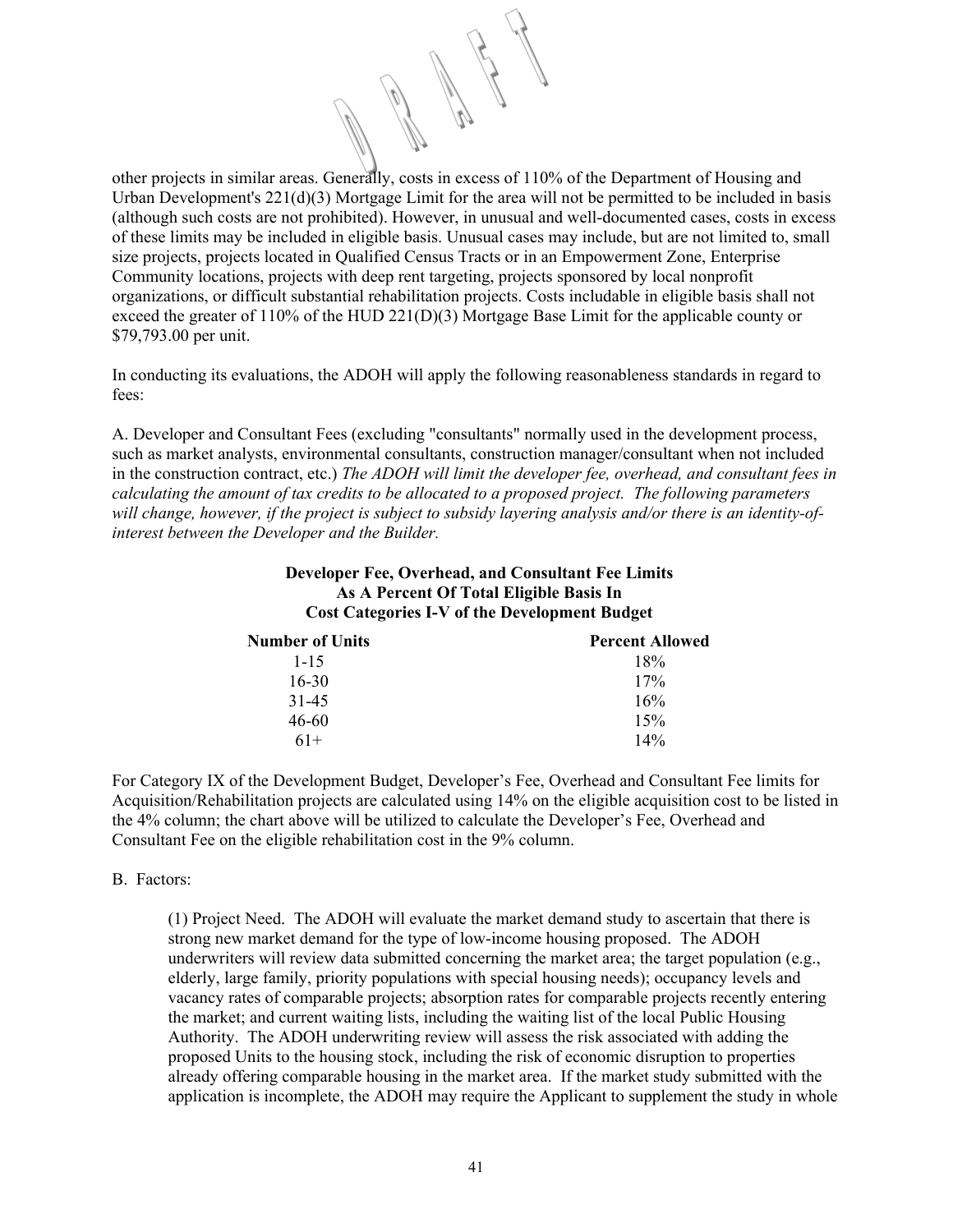or in part before the evaluation of market risk can be completed. The Applicant must pay for any supplements ordered by the ADOH.

(2) Affordability of Proposed Rents. The ADOH underwriter will review the proposed rents to determine whether they will be affordable to the target population and whether they will generate sufficient income to cover operating expenses and debt service of the project. The primary focuses of this review are affordability to the residents, the appropriate quality of the proposed housing, including design features and amenities committed to by the Developer/Owner, and the project's long-term viability as affordable housing. This review will attempt to balance the initial cost of the project against the affordability to low-income residents and against long-term viability. The review evaluates the risk of obtaining proper value for the taxpayer's investment and how that value is distributed between affordability and long-term viability.

(3) Developer Experience and Ability to Deliver the Project as Designed in the Time Allotted. The ADOH will assess the "Developer risk," - the possibility that the Development Team is insufficiently skilled, experienced, or financed to deliver as promised. The ADOH underwriter will review resumes and financial statements of key members of the Development Team for indications of sufficient experience and borrowing capacity. The ADOH will investigate any indications of identity of interest among members of the team to determine whether appropriate adjustments should be made to the compensation allowed the team.

(4) Whether the Project can be Built as Proposed and Can Be Completed for the Budget Indicated. The ADOH will award Tax Credits to only those projects that the ADOH determines are feasible. The ADOH underwriter will determine whether all costs are appropriate and reasonable, the site can be built as proposed, all utilities and necessary community amenities are available to the site, and once completed, the project will be able to make available affordable housing to the targeted low-income residents throughout the proposed extended use period.

(5) Overall Project Cost Reasonableness. At each of the three times that underwriting is performed, the ADOH shall review the cost reasonableness of all project costs in order to calculate the amount of eligible basis for the project. Failure to comply with cost reasonableness could be, at any of the three times underwriting is performed, the basis for the denial, reduction, or return of a Reservation or Allocation of credits.

(6) Reasonable and Customary Costs. All costs must be reasonable and customary with respect to projects of comparable size and type, mix, location and amenities. The ADOH will determine cost reasonableness from, among other sources, a data base compilation of the experience of prior multifamily projects in the State and consultation with construction cost experts.

(7) Acquisition Cost Limits. For project land for multi-story multifamily projects consisting of more than the limits in the table below, the Applicant must submit a plot plan on which all undevelopable land has been clearly identified.

| <b>Bedrooms</b> | Net Area Per Unit (Sq. Ft.) |
|-----------------|-----------------------------|
| 0-Bedroom       | 1,700                       |
| 1-Bedroom       | 2.200                       |
| 2-Bedroom       | 3,500                       |
| 3-Bedroom       | 4.200                       |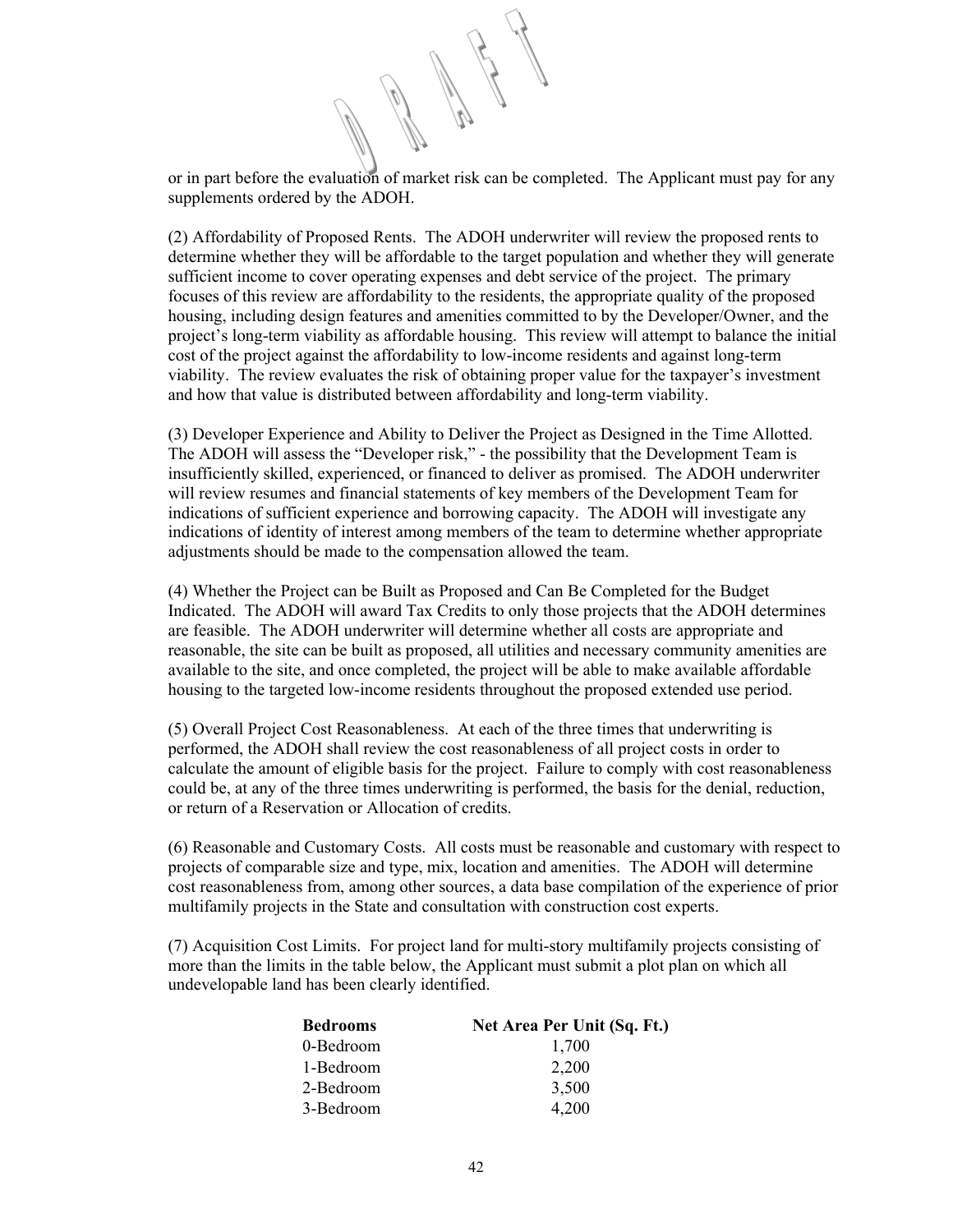

Applicants for projects awarded Reservations must substantiate land and building acquisition costs with an appraisal prepared by an Arizona Certified General Real Estate Appraiser as part of Carryover documentation, or, if the project does not require Carryover, at final Allocation (see Section 5.2.). The ADOH will not allow land and building acquisition costs in excess of appraised value.

# **7.2. Builder's Profit, Overhead and General Requirements Limits**

The Department will allow the following maximum percentages as Builder or general contractor charges. (Percentage will be applied to the aggregate of the "Total: Site and Demolition," the "Subtotal: Direct Construction," and the line item "Community Buildings," on the Development Budget, Form C of the Application.) If an identity of interest exists between the Developer and the Builder, the Builder's Profit will be allowed at a lower percentage (see chart below.) See Section 2.6. (13) "Identity of Interest."

| Builder's Profit, Overhead* and General          | <b>Percent of Costs</b> |         |       |       |                |
|--------------------------------------------------|-------------------------|---------|-------|-------|----------------|
| Requirements**                                   |                         |         |       |       |                |
| Project size in Units                            | $1 - 15$                | $16-30$ | 31-45 | 46-60 | $61+$          |
| Builder's Profit (with Identity-of Interest), or |                         |         |       | 2     |                |
| Builder's Profit                                 | 6                       | 5.75    | 55    | 5 2 5 |                |
| Builder's Overhead*                              | 3                       | 2.75    | 2.5   | 2.25  | $\mathfrak{D}$ |
| General Requirements**                           | 6                       | 5.75    | 5.5   | 5 25  |                |
| <b>Total Maximum Percentage</b>                  | 15                      | 14.25   | 13.5  | 12.75 |                |

\* Builder's overhead includes a percentage for main office expenses for the job.<br>\*\* Canaral requirements include project related site costs such as temporary fenci

General requirements include project-related site costs such as temporary fencing, utilities to site during construction, job site supervisor, job site office, etc.

# **7.3. Construction Financing Cost**

The ADOH, at its sole discretion, may lower the cost included in this category based on the reasonableness of the Construction Lender's Letter of Interest or Intent. The ADOH will analyze (i) if the interest rare is comparable to the market, (ii) the origination and loan fees are equivalent to 2% of the Construction Loan Amount, and (iii) the Construction Interest will be calculated as follows:

Construction Loan Amount x Annual Interest Rate = Monthly Interest 12

Monthly Interest x Months of Construction plus Stabilization = Interest x 50% Average Outstanding Balance = Construction Interest Amount.

# **7.4. Permanent Financing Cost**

The ADOH, at its sole discretion, may lower the cost included in this category based on the reasonableness of Permanent Lender's Commitment Letter. The ADOH will analyze (i) if the interest rate is comparable to the market, and (ii) the origination and loan fees are equivalent to 2% of the Permanent loan amount.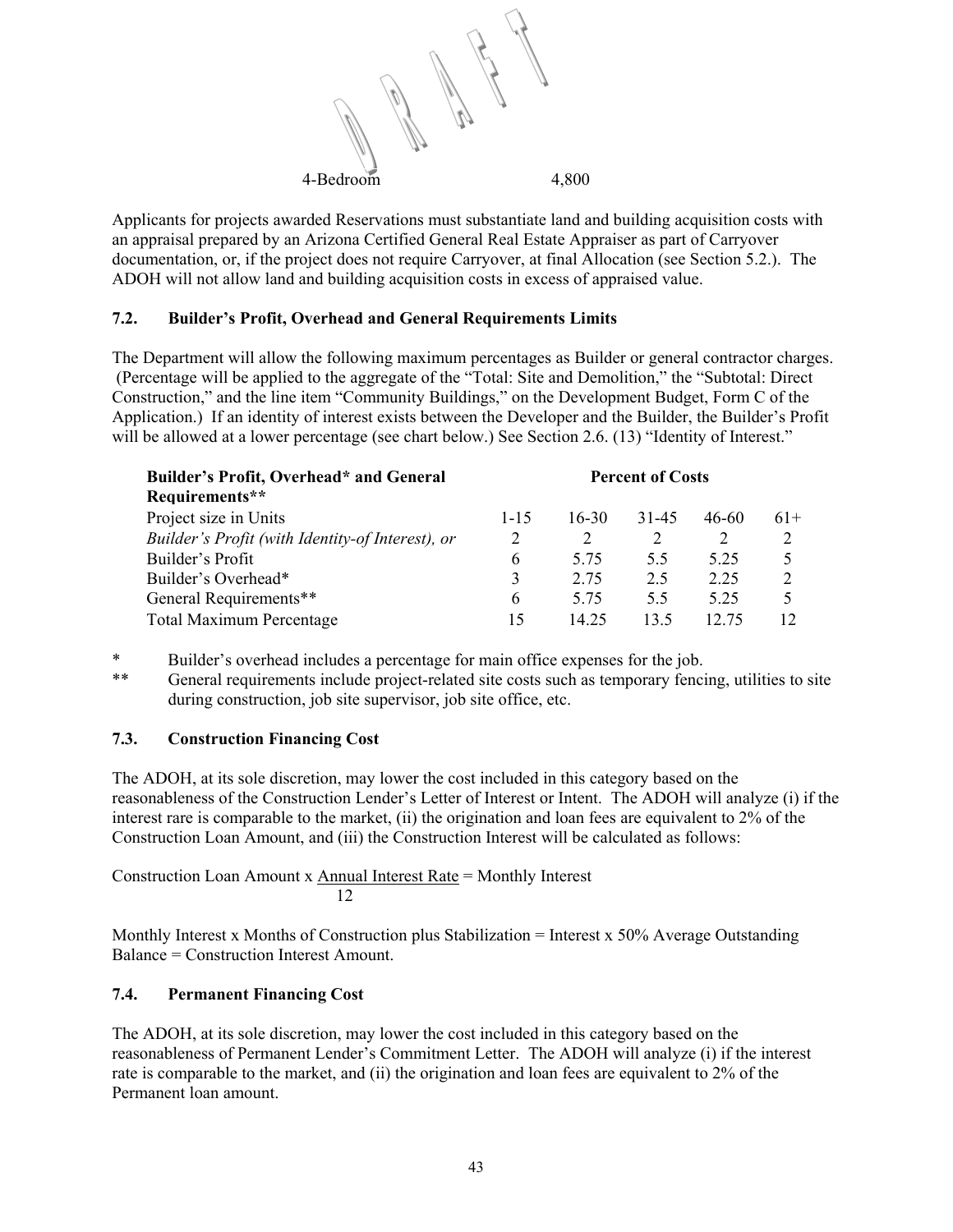# **7.5. Rent-up and Operating Reserves**

A sum equal to 6 months' debt service, operating expense, and replacement reserve payments is required.

# **7.6. Cost Attributed to Market Rate Units**

The IRS will allow market rate Units to be built at whatever cost the market will allow. However, if the market rate Units are above the average quality standard of the Low Income Units in the same building, then, unless an election is made pursuant to IRC Section  $42(d)(3)(B)$ , the eligible basis of such building shall be reduced by an amount equal to the portion of the adjusted basis of the building which is attributable to such market rate Units.

Pursuant to IRC Section  $42(d)(3)(B)$  an Applicant may elect to exclude from eligible basis only the excess costs of the market rate Unit rather than the entire cost of such Unit. An Applicant is only eligible to make this election for a market rate Unit if the "excess cost" of such market rate Unit is not greater than 15% of the amount which would have been the cost of such Unit had it been built at the average per square foot cost of Low Income Units in the building. A market rate Unit's "excess cost" is the excess of the cost of such Unit over the amount that would have been the cost of the Unit at the average square foot cost of Low Income Units in the building.

# **7.7. Other Features**

(1) Adaptable Units for the physically disabled are required in all ground floor Units.

(2) Swimming pools should be entered in the Development Budget under Cost Category II, "Site and Demolition," on the line item "Site work, landscaping, fencing, and swimming pool."

(3) The cost of elevators should be entered in the Development Budget under Cost Category III, "Direct Construction Costs," on the line item "Elevators." The ADOH's normal allowance for a complete, installed passenger elevator is \$50,000 for two stops and \$10,000 for each additional stop (including shaft, pit, and machine room).

(4) Community and recreational buildings, including a management office, laundry room, and maintenance storage, limited as described in Exhibit D, should be entered in the Development Budget on the line item "Community Buildings" following the "Subtotal: Direct Construction Costs."

(5) Enter cost in the Development Budget of Interior hallways, if they are required (e.g., in an elderly or physically handicapped project), on the line item "Interior Hallways" following the "Subtotal: Direct Construction Costs."

(6) The cost of Appliances, including disposal, dishwasher, range/oven, refrigerator, and kitchen exhaust hood, must be entered in the Development Budget on the line item "Appliances Per Allowance" following the "Subtotal: Direct Construction."

# **7.8. Development Cost Standards**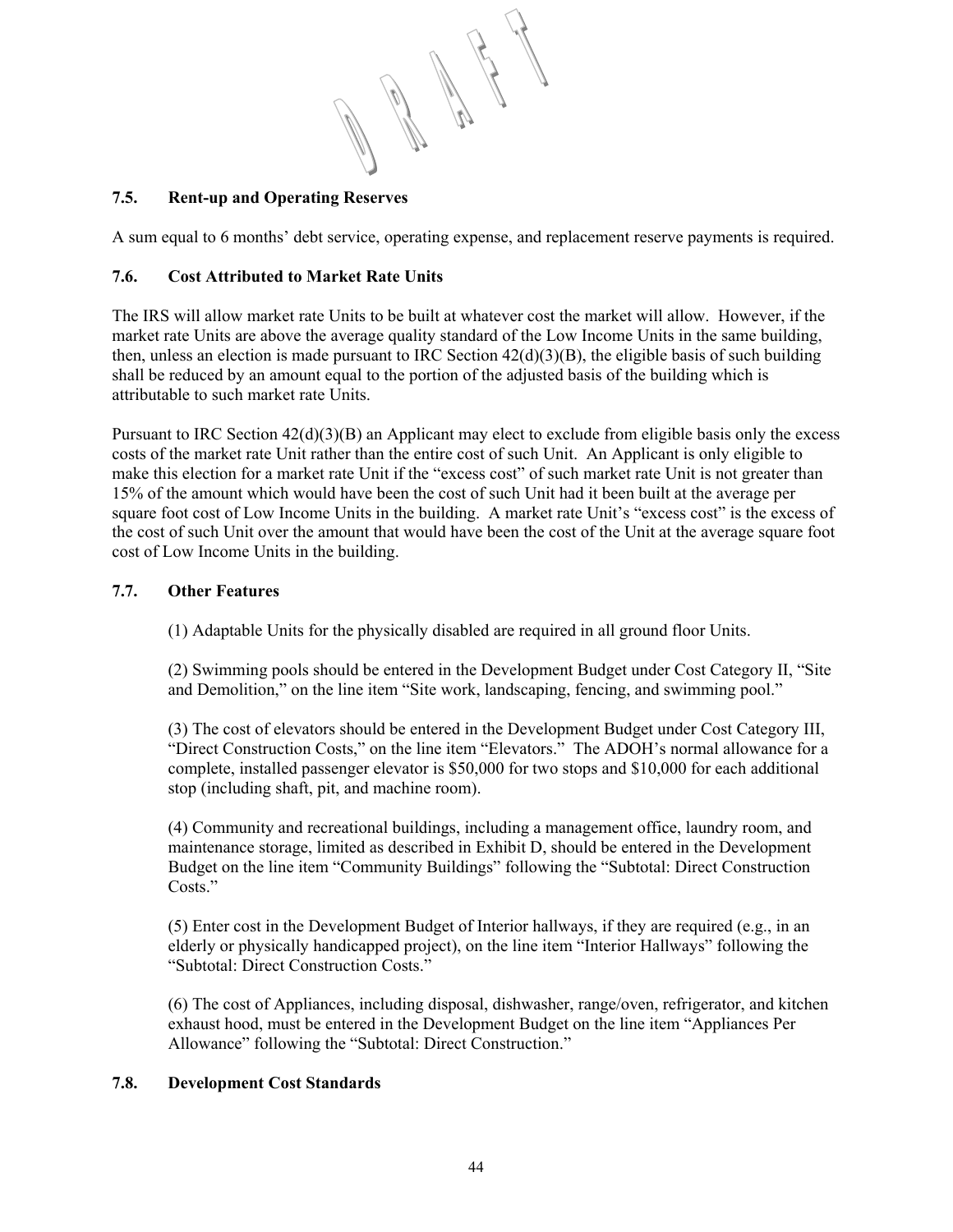(A) In order to qualify for Tax Credits on rehabilitation expenditures, the rehabilitation expenditures must be equal to the greater of (a) 10 percent of the unadjusted basis of the building, or (b) \$5,000 for each Low Income Unit in the building. Only rehab expenditures on the Low Income Units or on common areas that substantially benefit the Low Income Units are counted. Rehab expenditures on non-Low Income Units cannot be used to meet this requirement. Nevertheless, in mixed-income properties both the low-income and the market-rate Units must be rehabbed to the same standard (at least \$5,000 per Unit).

 (B) Upon completion of any project the ADOH will require final cost details and any other documents needed to verify the reasonableness of the costs. All Applicants shall submit to the ADOH, as soon as available, an appraisal of the project (normally prepared for the construction lender). Upon completion of the project the Applicant shall submit a copy of the permanent lender's appraisal (or, if there is no permanent lender, an appraisal satisfactory to the ADOH). All appraisals shall be prepared pursuant to the guidelines set out in the Financial Institutions Reform Recovery and Enforcement Act. In underwriting a project the ADOH will expect that the total of all permanent sources of funds shall not exceed 130% of the value of a project located in an established market.

# **7.9. Calculation of Tax Credits.**

The ADOH will analyze and, if necessary, adjust the project cost in accordance with this QAP. The ADOH will analyze and adjust the proposed income, operating expenses and net operating expenses if necessary as hereafter set forth. The ADOH will analyze and adjust permanent financing sources as necessary in accordance with this QAP.

#### **7.10. Operating Costs.**

(A) The ADOH will evaluate the Operating Costs proposed in the application for reasonableness based on comparable properties.

(B) The ADOH restricts the costs in the operating budget to the costs directly associated with operating the real estate. The Applicant must exclude Supportive Services costs from the operating budget and present them in the application in a separate budget.

(C) The conclusions set forth in the Market Demand Study must support a project vacancy factor and credit losses (resulting from non-payment of rent) in excess of 7 percent for projects less than 50 Units, 5 percent for projects of 50 Units or more.

(D) The ADOH will examine and compare Operating Costs to the Market Demand Study, Appraisal, Historical Operating Statements, and/or the ADOH's own database derived from LIHTC properties currently in service. The ADOH, at its sole discretion, may lower or increase operating expenses based on available data. The ADOH may determine independently the real property taxes to be assessed the project if the taxes presented by the Applicant vary significantly from the norm.

(E) The Applicant must submit a written waiver request for Management Expense greater than 5% of Effective Gross Income, for projects of 30 Units or more, and Management Expense greater than 7% of EGI for projects less than 30 units. The ADOH will deny any waiver request that fails to offer an acceptable justification.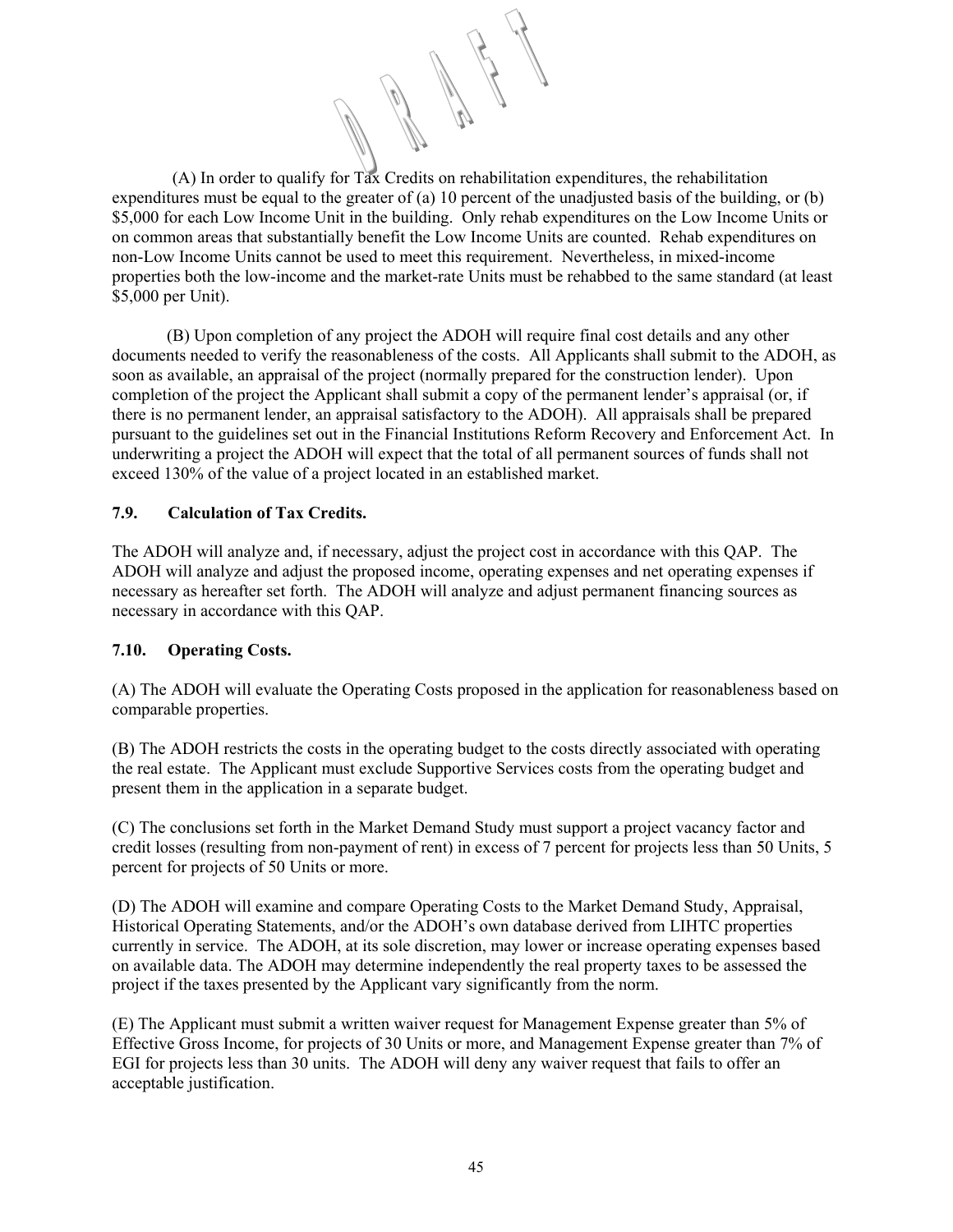(F) At the time of application, the Applicant must submit a written certification from the Treasurer's or Assessor's Office of the Local Government and any governmental entity that has taxing authority over the real property upon which the project is located if the Applicant claims that the project is exempt from real property taxes (e.g., has a non-profit exemption). If the Applicant fails to submit verification of the property tax exemption the Applicant must include the property taxes in the operating expenses at the time of application. Applicants proposing housing for priority populations must present two operating budgets in their applications: (1) for the costs of operating the project, less those increased costs attributable to serving the priority populations, and (2) indicating the increased Operating Costs attributable to serving priority populations.

# **7.11. Operating Income**

The ADOH will recognize income only for apartment rents (as restricted) and other real estate-related sources (laundry, vending and parking/garage rentals). The ADOH will underwrite ancillary income at \$20/unit/month. A higher amount of ancillary income may be utilized for underwriting, at the ADOH's sole discretion, if there are three (3) years of audited operating statements available justifying a higher amount.

# **7.12. Permanent Financing Provisions**

The ADOH will expect the Applicant to maximize its lending sources by paying at least the maximum mortgage payment described hereafter. The maximum mortgage payment on the Primary Permanent Funding (see Section 9, "Definitions") on an annual basis will be the quotient obtained by dividing the net operating income by a maximum of 1.30 (130%) for projects with less than 50 Units and a maximum of 1.20 (120%) for projects of 50 Units or more as modified by the debt service coverage and loan-to-value ratios established by the lender in the Letter of Interest or Intent. (See also Section 2.6. (15), "Financial Ability to Proceed," for discussion of coverage ratios less than 1.00). The ADOH will adjust Tax Credits if necessary to assume financing requiring maximum mortgage payments or such other maximum mortgage payment as is approved by the ADOH. The ADOH will take other mortgage terms (e.g., interest rate and amortization period) from the lender's Letter of Interest or Commitment Letter. The ADOH will accept second mortgage(s)/lien(s) as long as the first mortgage meets the maximum guidelines as indicated above. The ADOH will accept secondary mortgage/liens as long as the debt service coverage ratio does not fall below 1.05 (105%).

The ADOH will impute an amount of Primary Permanent Funding at the prevailing interest rate and term, using standard underwriting criteria, if a project is proposed that is funded 100% with equity, in order to perform the Equity Gap Analysis (see Section 7.16. below).

# **7.13. Funding Gaps.**

Applicants should not submit applications with unfilled funding gaps. The ADOH may reject any application with unfilled funding gaps. The ADOH may, but is not required to give written notice to Applicants with applications with unfilled funding gaps, whether discovered as originally proposed or from the underwriting process, requiring that the Applicant submit proof of additional sources to fill the funding gap in ten (10) business days from the date of the written notice. If, after notice from the ADOH, the Applicant fails to submit adequate proof of additional funding, the ADOH will reject the Application. The ADOH will consider exceptions only in cases where a State Housing Fund application has been submitted concurrently with the application for Tax Credits.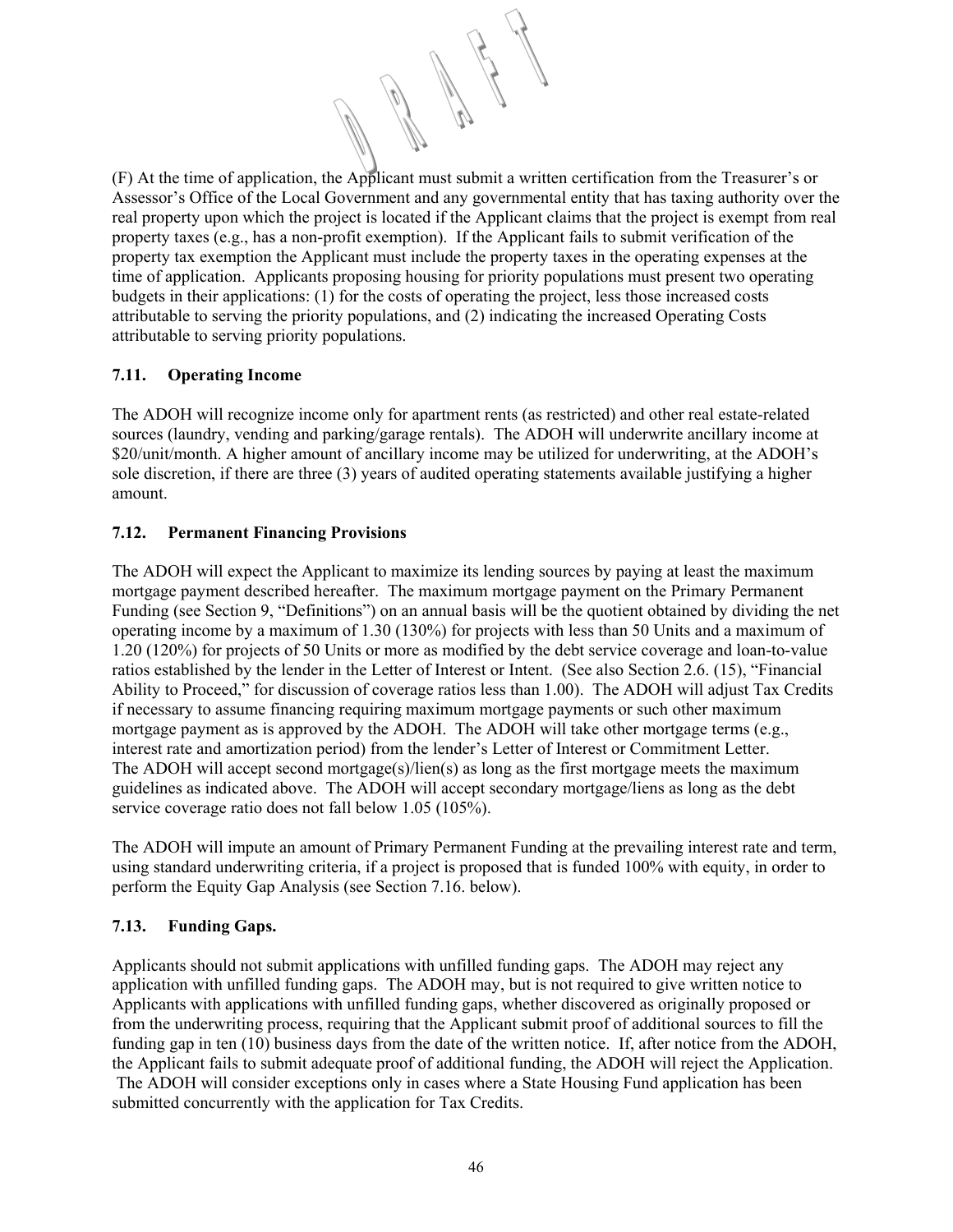# **7.14. State Housing Fund**.

(A) If the ADOH determines that the project is eligible, the ADOH will provide an abbreviated State Housing Fund application to be submitted behind **TAB C** of the LIHTC application. Applicants should consult the current Notice of Funding Availability ("NOFA") for the State Housing Fund for rules of submission, amounts available, etc. The ADOH will accept State Housing Fund applications only in conjunction with the Tax Credit application in the competitive round.

(B) The amount of State Housing Funds made available in the NOFA for funding gaps will be awarded in the order that projects are listed on the Reservation List. Once the available funds are depleted, Applicants will be given 30 calendar days to identify another source to fill the funding gap. If a viable source is not identified within that timeframe, the ADOH will reject the application project.

(C) Once the ADOH has announced a State Housing Fund award amount, the award amount ordinarily will not be increased. Any award (LIHTC or State Housing Fund) may be reduced, however, if:

 (1) The Developer or Owner has brought new funds, governmental or non-governmental, into the project.

- (2) Project costs have decreased.
- (3) The syndication rate has increased while approved costs have not

(D) The ADOH will consider other funds introduced into the project without a corresponding increase in approved costs as evidence that the ADOH's funds are not needed because the ADOH's funds are regarded as "gap fillers." The ADOH's funds will be reduced accordingly.

# **7.15. Eligible Basis Analysis.**

To comply with IRC Section 42, the ADOH limits the amount of Tax Credits that it may award to a project to the amount computed under the "Eligible Basis Analysis." The ADOH computes the eligible basis of a project by multiplying the project's "qualified basis" by its "applicable percentage." The ADOH will use 8.25 and 3.50 for 9% and 4% credits respectively as the "applicable percentage" for underwriting the 2004 applications. See IRC Section 42(a). The ADOH will compute the project's qualified basis by multiplying the project's "eligible basis" by the "applicable fraction." See IRC Section 42(c). A project's eligible basis is the project's tax basis, adjusted as required by IRC Section 42. In addition to the IRC Section 42 adjustments, the ADOH limits costs, as discussed in this QAP, in calculating the eligible basis. Note: It is required that certain sources of funds (e.g., State Housing Fund *grants* of HOME program moneys) be subtracted from a project's eligible basis before the ADOH may calculate Tax Credits. In cases where the Applicant has locked in the applicable percentage of the month of carryover, the ADOH will use the locked-in applicable percentage rather than the nominal percentage in any interim underwriting.

# **7.16. Equity GAP Analysis.**

The "Equity GAP Analysis" is an essential aspect of the underwriting process, performed: (1) at Application, (2) at the time of any interim underwriting, and (3) at Placed-in-Service in addition to the Eligible Basis limitation, the ADOH limits the total amount of credits that it may award to a project to the amount computed under the "Equity Gap Analysis." So that projects are not awarded credits in excess of the amount necessary to make the project feasible, the ADOH will calculate the "Equity Gap Analysis"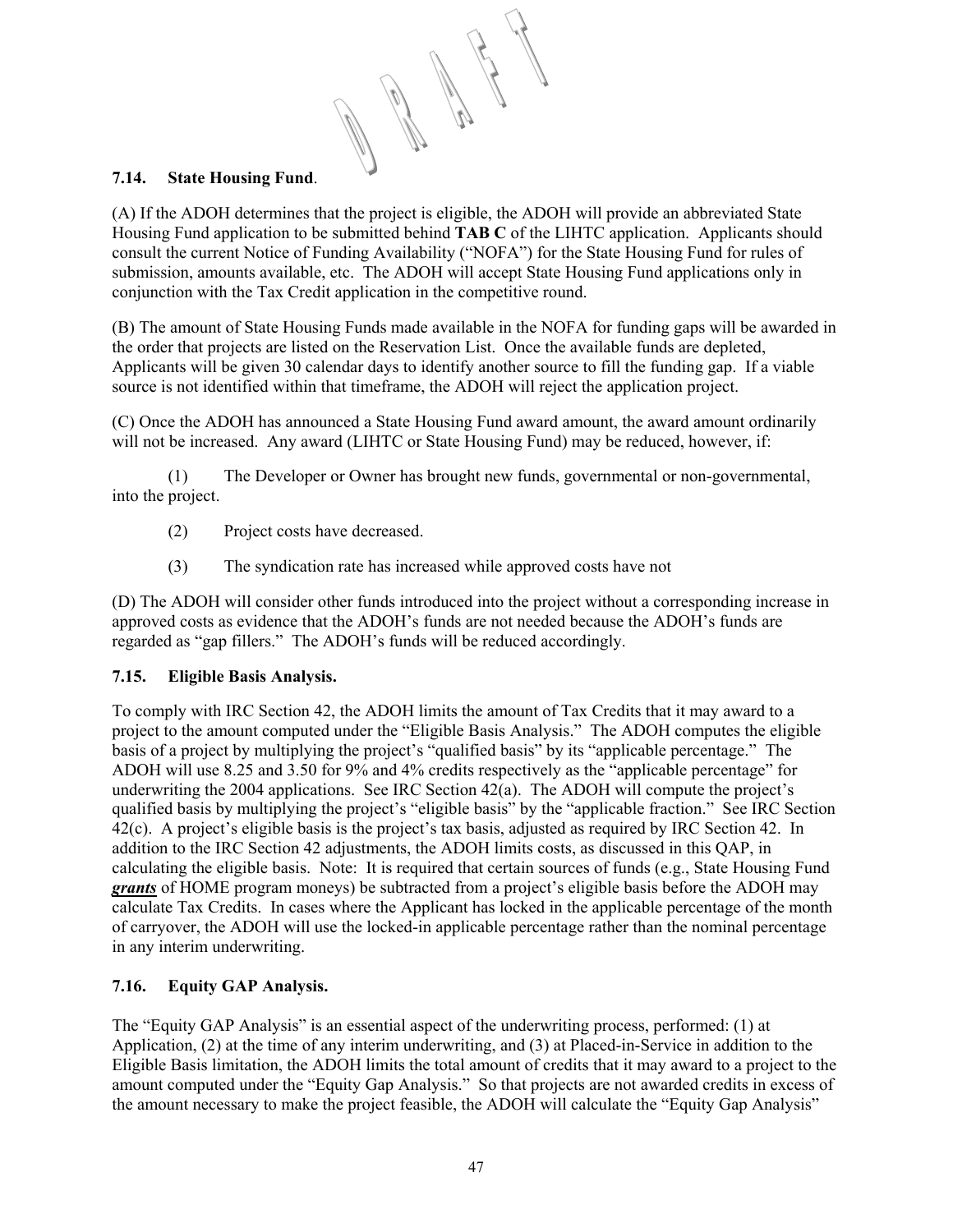for a project by dividing the project "Equity Gap" by the project "Syndication Rate," by the Investor Ownership percentage, and by ten (years). A project's "Equity Gap" is defined as the amount by which projected uses of funds for development of the project exceed projected sources of funds available to the developer for development of the project, after the ADOH has adjusted uses and sources per the underwriting guidelines described above. The Syndication Rate for a particular project is a ratio that reflects the price to the project for one dollar of Tax Credits awarded to the project (e.g., a Syndication Rate of .76 means that, for every dollar of Tax Credits awarded to the project, the project will realize \$.76). The project's projected sources of funds for purposes of the Equity Gap Analysis consist of permanent conventional financing requiring the maximum mortgage payment as defined above in Section 7.12. "Permanent Financing Provisions," and any other loans or grants for which the project has received a Commitment Letter or Award Letter. The ADOH uses a Syndication Rate of the greater of .75 or the Syndication Rate set forth in the Applicant's Tax Credit application. The ADOH will make exceptions to this rule only if the investors have fully and satisfactorily justified a lower Syndication Rate in a letter to the ADOH. At the ADOH's final underwriting, the ADOH will apply the actual Syndication Rate in the Equity Gap Analysis to determine the actual amount of Tax Credits that it will award.

# **7.17. Layering.**

The ADOH routinely takes into account all public subsidies in its Equity Gap Analysis. In addition, Federal regulations prohibit the layering, or excessive use, of federal subsidy for any project or activity. The ADOH will evaluate layering issues on a case-by-case basis and take into account all federal and public subsidies. As a general rule please note the following:

(1) To the degree additional federal resources proportionately increase the volume of clients or Units assisted, layering is generally not an issue because federal investment per Unit or client is not increased.

(2) To the degree additional federal resources offer no corresponding increase in the volume of clients or Units assisted, layering becomes an issue.

(3) Applications for both Tax Credits and the ADOH's State Housing Fund moneys will be subjected to joint underwriting by all programs involved. The ADOH will award Tax Credits only if adequate funding is also available from the State Housing Fund to fill any funding gap. (See the current Notice of Funding Availability for the State Housing Fund for amounts available and funding procedures.) Applications for State Housing Funds must be submitted concurrently with the application for Tax Credits. (See QAP section 7.13.)

(4) Applicants should address concerns regarding layering before they submit applications to the State. Applicants are required to disclose all sources of funding requested or received for a project in the application. The ADOH will coordinate with other public funding agencies that by regulation or practice undertake layering reviews of projects proposed to be funded with Tax Credits.

# **8. COMPLIANCE MONITORING**

# **8.1. Project Compliance Monitoring.**

The ADOH is required to monitor and inspect projects for compliance with IRC Section 42, Treasury Regulation 1.42-5, the requirements (set-asides, income restrictions, rent skewing, affordability period,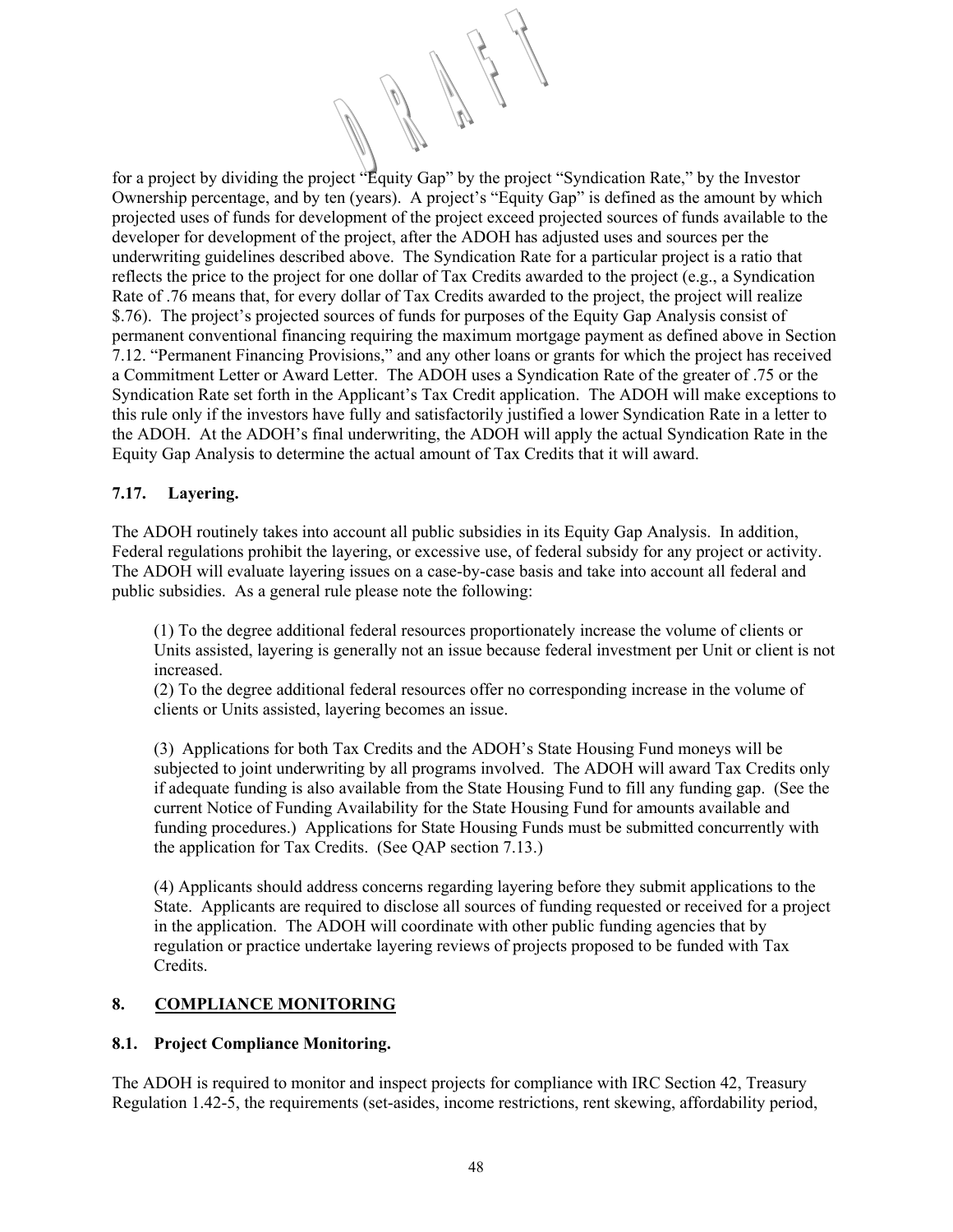amenities and services, etc.) elected in the application and agreed upon in the Extended Use Agreement, and upon which the ADOH based its award of Tax Credits.

The IRC also requires that ADOH publish and institute monitoring procedures as part of the approved QAP. This compliance monitoring procedure applies to **all** projects for which Tax Credits are allowable. Accordingly, the ADOH must monitor all projects allocated Tax Credits since January 1, 1987.

**The ADOH has prepared a Low Income Housing Tax Credit Program Compliance Manual, revised in March of 2000,** which it provides to all Program participants. The manual outlines the ADOH's compliance monitoring procedures and reporting requirements. The manual includes samples of all annual reports, certifications, etc. Twice-annual training is offered by the ADOH on the **Compliance Manual** and Owners'/managers' compliance responsibilities.

The Code also allows the ADOH to collect fees from project Owners to cover the cost of administering the compliance-monitoring program. These are addressed in Section 6 of this QAP.

# **8.2. Compliance Monitoring Procedure.**

The Owner of a qualified LIHTC project for which Tax Credits are allowable is required to comply with the following:

A. Record keeping. The Owner must maintain accurate records for each building in the low-income housing project. These records must include:

(1) The total number of residential rental Units in the building, including the number of bedrooms and the square footage of each residential rental Unit.

- (2) The total number of Low Income Units in the building.
- (3) The total number of occupants in each Low Income Unit.
- (4) The rent charged on each residential rental Unit in the building, including any utility allowance.
- (5) The Low-Income Unit vacancies in the building.

(6) The number and household eligibility criteria for all special set-aside units in the building.

(7) The rentals of the next available Units in each building including when and to whom rented.

(8) The character and use of the non-residential portion of the building that was included in the building's eligible basis under the Code (i.e., facilities that are available on a comparable basis to all residents and for which no separate fee is charged for use of the facilities, or facilities reasonably required by the project).

(9) Documentation regarding the eligible and qualified basis of each building as of the end of the first year of the Tax Credit period.

(10) For each low-income household: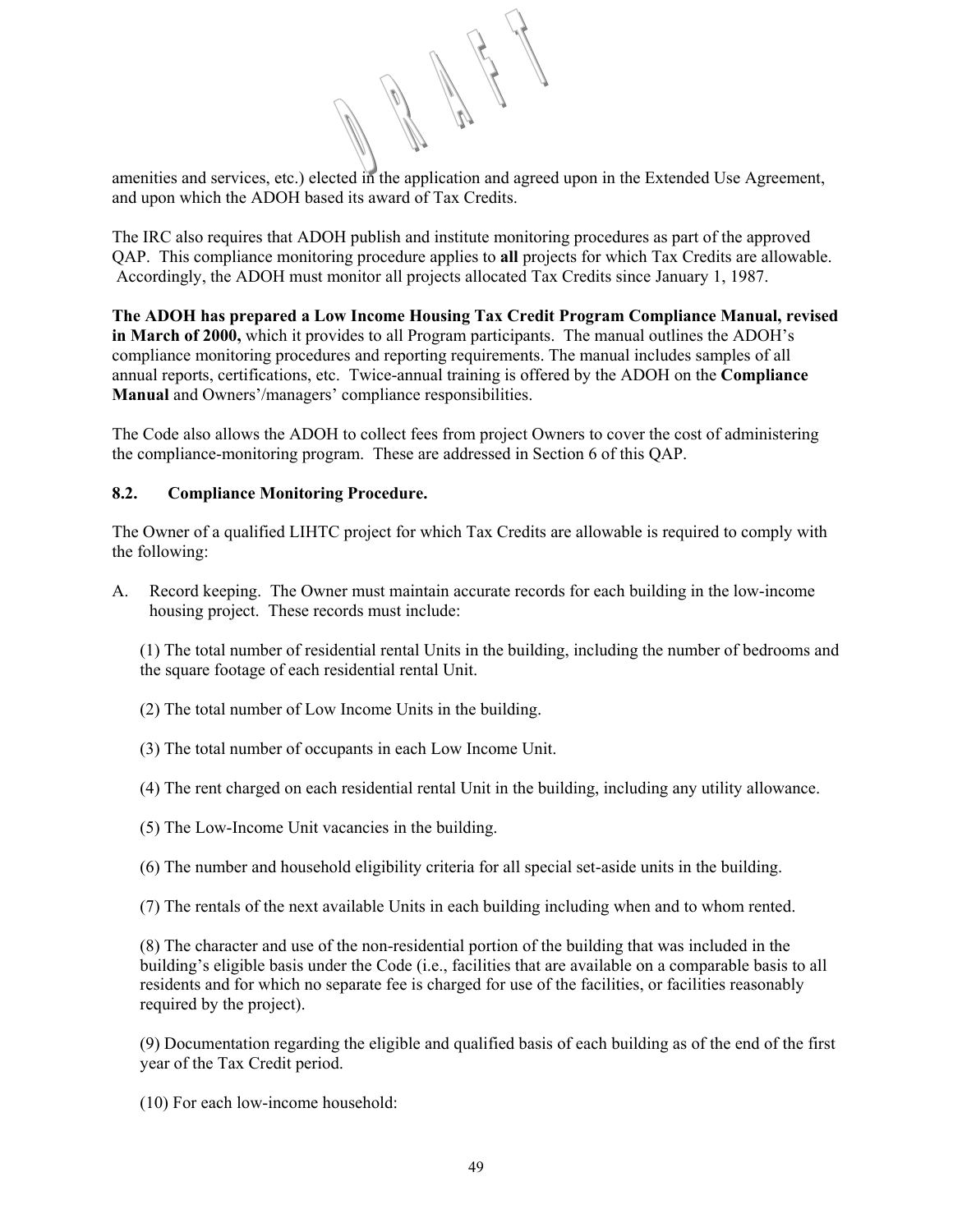(i) Completed rental application, including the tenants' certification of assets.

(ii) Tenant income certification form, including all required signatures.

(iii) Documentation supporting each household's income certification (third-party verifications, asset certification, asset documentation and verification if more than \$5,000 in value.)

(iv) Documentation of student status.

(11) Current-year utility allowance schedule.

B. Record Retention. Owners are required to keep all records for each building for a minimum of six years after the due date (with extensions) for filing the federal income tax return for that year. The owner must retain the records for the first year of the credit period for at least six years beyond the due date (with extensions) for filing the federal income tax return for the last year of the compliance period of the building.

C. Certification. The Owner must certify the following, under penalty of perjury, at least annually through the end of the compliance period.

(1) That the project complied with the requirements for Special Set-Asides on which the Allocation was based (e.g., 20%, 30%, 40%, 50% AMGI), as applicable.

(2) At least 20 percent of the Residential Units in the Project are both rent-restricted and occupied by individuals whose income is 50 percent or less of the AMGI.

(3) At least 40 percent of the Residential Units in the project are both rent-restricted and occupied by individuals whose income is 60 percent or less of the AMGI.

(4) That the owner/agent has received an annual **Tenant Income Certification** (commonly called the "TIC") form from each low-income resident and verifying documentation to support that certification.

(5) That the entire project/building was occupied by LIHTC residents and the Internal Revenue Service has or has not provided a waiver for the annual recertification of resident income.

(6) That each Low-Income Unit was rent-restricted as defined in the Code.

(7) That all units in the project are for use by the general public and are used on a non-transient basis.

(8) That each building in the project was suitable for occupancy taking into account local health, safety, building codes, and HUD's inspection protocol under 24 CFR 5.703.

(9) That all resident facilities included in the eligible basis of any building in the project were provided on a comparable basis without a separate fee to all residents in the project.

(10) That there was no change in the applicable fraction of any building in the project (or, if there was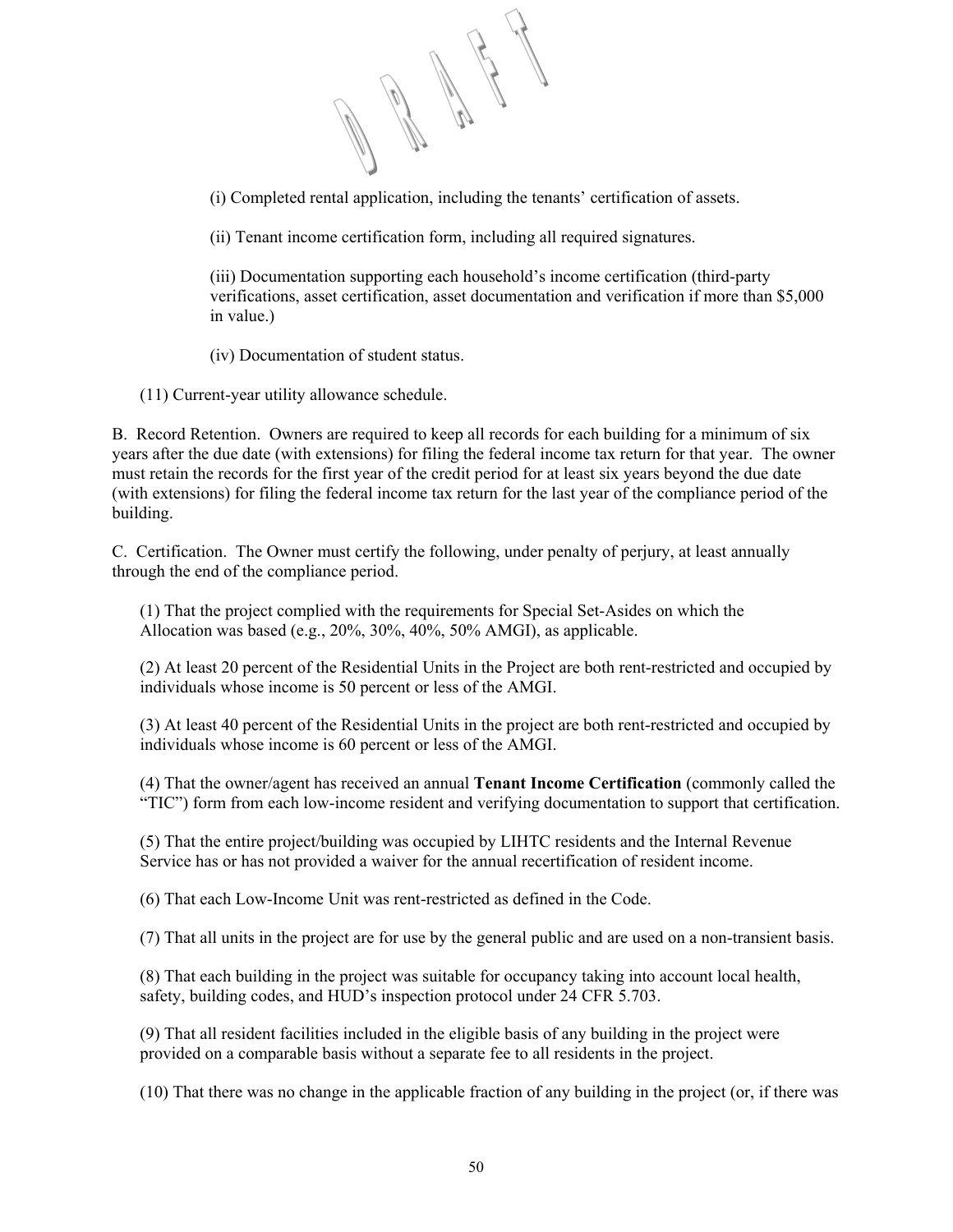a change, a description of the change). (Applicable fraction is defined as the percentage of qualified Low-Income Units in a building or the percentage of Tax Credit floor space to rentable floor space in a building, whichever is less.)

(11) That there has been no change in any building's eligible basis under the Code (or that there has been a change, with an explanation of the change).

(12) That a **Declaration of Affirmative Land Use and Restrictive Covenants Agreement** as described in the Code is in effect for projects receiving Allocations on or after January 1, 1990.

(13) That the project complied with the requirements of all federal or state housing programs (e.g., RD assistance, HOME, Section 8, tax-exempt financing), as applicable.

(14) That, if the owner received its credit Allocation from the portion of the state ceiling set aside for projects involving "qualified non-profit organizations," the non-profit entity materially participated in the operation of the development within the meaning of IRC Section 469(h).

(15) That if a Low-Income Unit in the project becomes vacant during the year, reasonable attempts are made to rent that Unit or the next available Unit of comparable or smaller size to residents having a qualifying income before any Units in the project are rented to residents not having a qualifying income.

(16) That if the income of the residents of a Low-Income Unit increases above 140% of the limit allowed in the Code, the next available Unit of comparable or smaller size will be rented to residents having a qualifying income.

(17) For buildings with four Units or less, whether any of the Units in the building were occupied by the owner or a person related to the owner for the preceding year.

(18) Whether, for the preceding year, the project was the recipient of a federal grant or other federal subsidy that would cause a reduction in eligible basis.

(19) That the state or local government unit responsible for making building code inspections did not issue a report of a violation for the project for the preceding 12-month period.

(20) That the owner has not refused to lease a Unit to an applicant due to the applicant holding a HUD Section 8 voucher or certificate.

(21) That the project has received no finding of discrimination under the Fair Housing Act (an adverse final decision by HUD, an adverse final decision by a substantially equivalent state or local fair housing agency, or an adverse judgment from a Federal court).

D. Reviews and Inspections. Before the ADOH issues the IRS Form 8609 or the end of the second calendar year following the year the last building in a project is placed in service - which ever is first - the ADOH will conduct on-site inspections of all new buildings in the project and, for at least 20 percent of the project's Low-Income Units, the ADOH will inspect the units and review the low-income certifications, the documentation supporting the certifications, and the rent records for the tenants in those units.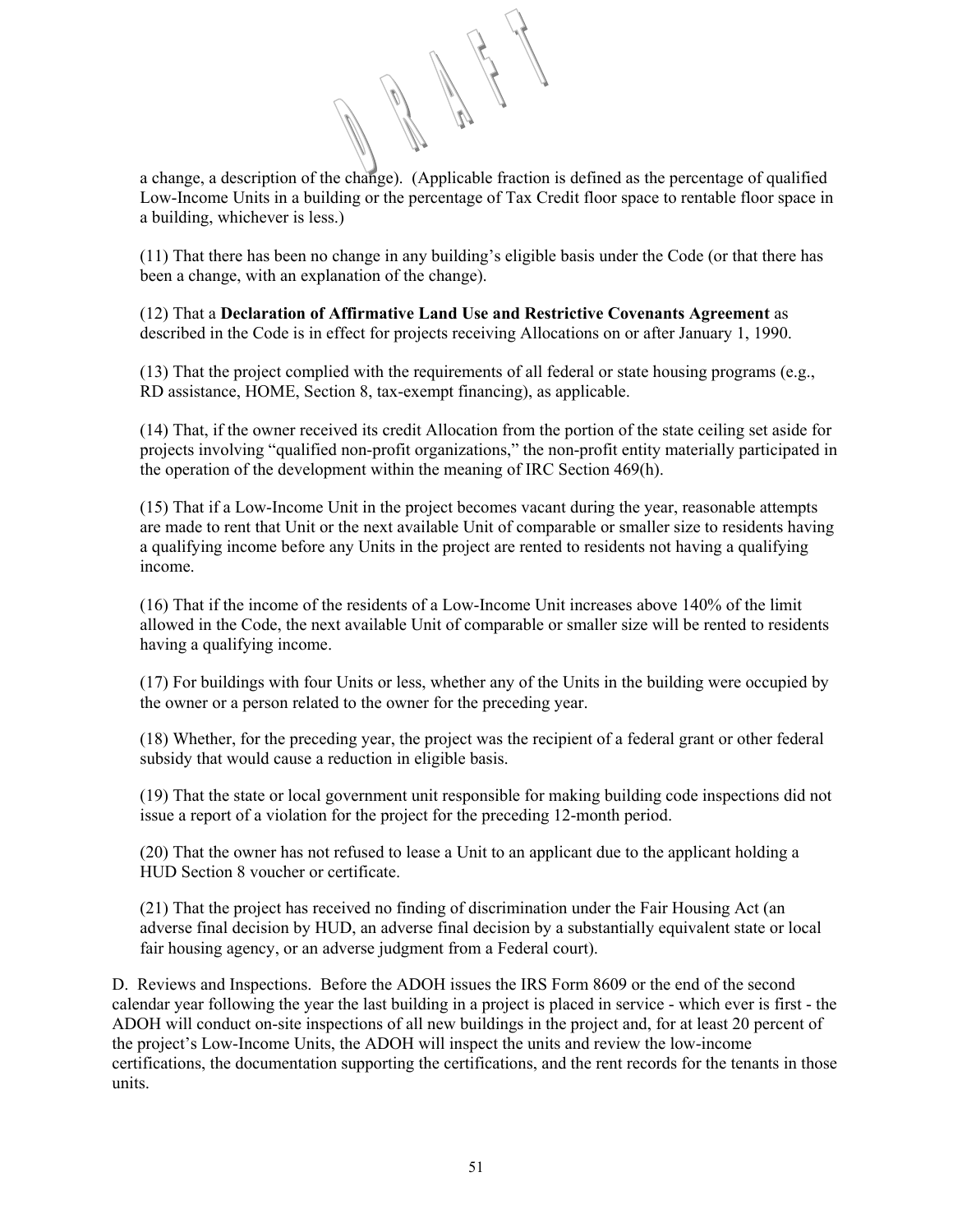The ADOH will conduct on-site inspections of all buildings in each low-income housing project at least once every three years, beginning after the placed in service date. For at least 20 percent of the project's Low-Income Units selected by the ADOH, the ADOH will inspect the Units (including all vacant Units) and review the low-income certifications, the documentation supporting such certifications, and the rent record.

The ADOH will follow HUD's inspection protocol under 24 CFR 5.703 in conducting physical inspections. The ADOH will select units for physical inspection and review files only at the time of the on-site visit.

E. Liability. The Owner is responsible for compliance. The ADOH is not liable for an Owner's noncompliance.

F. Correction of Non-Compliance Condition. The ADOH will provide written notice of noncompliance to the Owner if:

- (1) The ADOH has not received the Annual Certification Report with attachments by the due-date.
- (2) The ADOH finds that the project is out of compliance with the provisions of IRC Section 42.

The Owner will have 30 calendar days from the date of notice of noncompliance to provide any missing information for the Annual Certification Report. The Owner will have 60 calendar days from the date of notice noncompliance to correct issues. The ADOH may grant an extension of up to 120 calendar days if the Owner demonstrates good cause for the extension to the satisfaction of the ADOH.

The ADOH is required to file IRS Form 8823, "Low- Income Housing Credit Agencies Report of Noncompliance," with the IRS within 45 calendar days of the end of the allowable correction period. The ADOH must report all non-compliance issues whether corrected or not. The ADOH will explain the nature of the noncompliance or failure to certify and state whether the noncompliance has been corrected. The IRS, not the ADOH, will make any determinations as to the applicability of recapture penalties.

The ADOH must perform inspections of the project and perform on-site audits of the resident certification forms and supporting documentation throughout the first 15 years of the compliance period and any agreed-upon extended compliance period. The ADOH will notify the Owner in writing of the scheduling of any such inspection or audit.

The following definitions shall apply to both the QAP and Application for the Year 2004 Program:

# **9. DEFINITIONS**

" $10\%$  Test" refers to the requirement of IRC Section  $42(h)(1)(E)(ii)$  for Carryover Allocation purposes, that  $10\%$  of the eligible basis plus land be expensed or accrued by the later of (a) the date which is 6 months after the date the allocation is made or (b) the close of the calendar year in which the allocation is made.

"The ADOH" means the Arizona Department of Housing, which is the housing credit agency authorized to allocate federal low-income housing Tax Credits in the State of Arizona pursuant to A.R.S. Section 35- 728(B).

"Affiliate" means any person who directly or indirectly owns or controls another Person by having any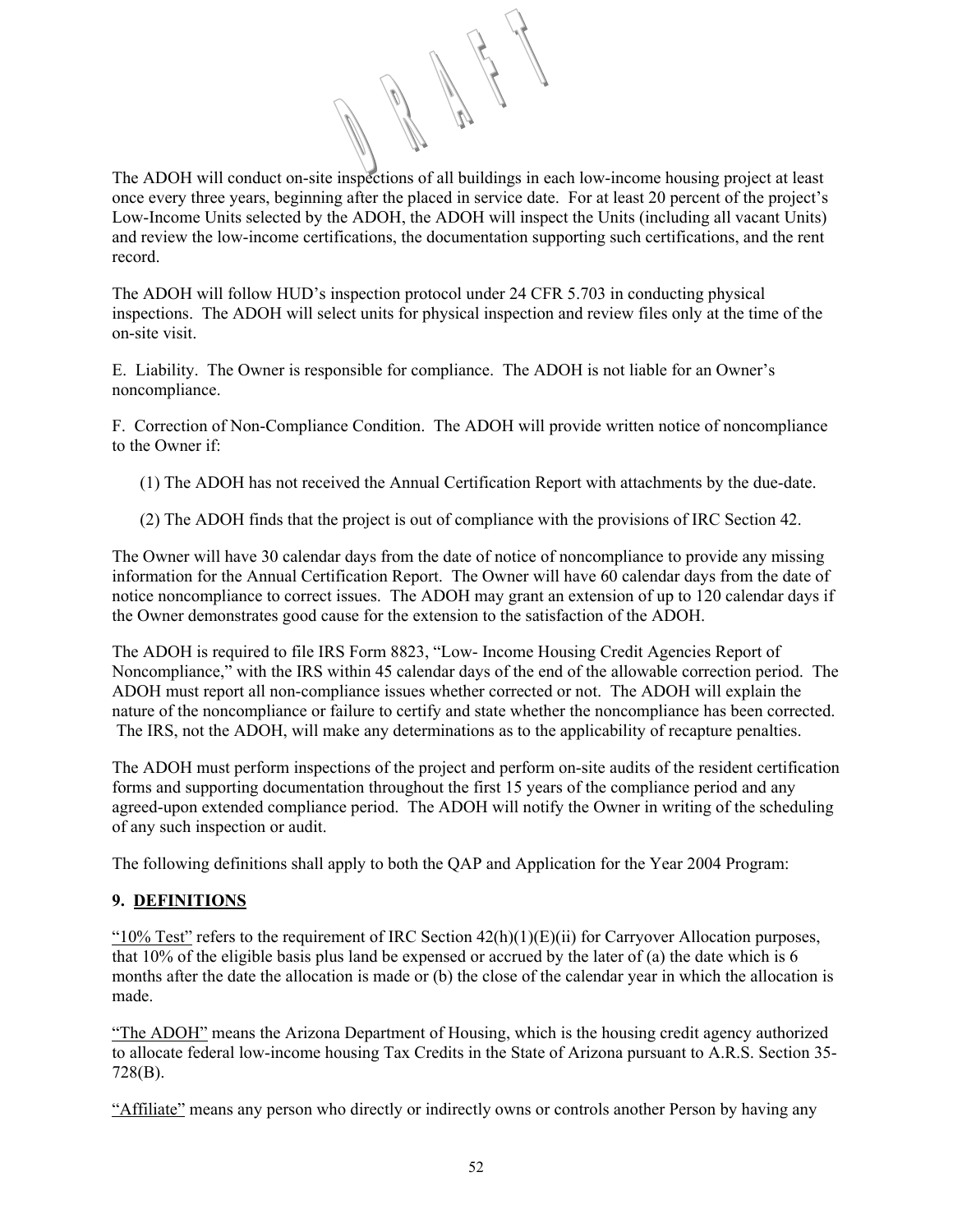family relationship, ownership interest or a Controlling Interest in that Person.

"Allocation" means the award of Tax Credits by the ADOH to the owner of an LIHTC project. The Allocation is set forth in a binding agreement between the ADOH and the project Owner.

"AMGI" means Area Median Gross Income. The measure of household income, adjusted for family size, used by the IRS as a reference in establishing income levels for the Program (e.g., "60 percent of AMGI," "50 percent of AMGI") and as the base in calculations that yield maximum rents by number of bedrooms. See the "Imputed Incomes/Allowable Rents" tables appended to this Allocation Plan at Exhibit H.

"Applicant" means an existing legal entity submitting an application for LIHTC for a project pursuant to the Allocation Plan.

"Approved Building Plans" means the final construction plans/documents that have been approved by the local governing body that will be utilized for the construction of the project.

"A.R.S" means the Arizona Revised Statutes, as amended from time to time.

"Award Letter" means a letter from a governmental or quasi-governmental agency, e.g., the Federal Home Loan Bank, stating that funds in a specific amount are awarded or are to be awarded to the project in a specific time frame.

"Builder" means the general contractor that is a member of the project's Development Team.

"Census County Divisions" means divisions within counties delineated by the U.S. Census Bureau. For example, the two metropolitan counties in Arizona comprise the following "Census County Divisions." Maricopa: the divisions of Buckeye, Chandler, Deer Valley, Gila Bend, Phoenix, St. Johns, Salt River, Tonto, and Wickenburg. Pima: the divisions of Ajo, Arivaca, Marana, Papago, and Tucson. Because some of these divisions are under and some over 50,000 people, and because parts of incorporated communities often lie in more than one division, please call the ADOH for clarification.

"Census Designated Place (CDP)" means a statistical entity, defined for each decennial census according to Census Bureau guidelines, comprising a densely settled concentration of population that if not within an incorporated place, but is locally identified by a name. CDPs are delineated cooperatively by state and local officials and the Census Bureau, following Census Bureau guidelines. Beginning with Census 2000 there are no size limits.

"Co Developer" means one of two or more Developers of the same project.

"Code" and "IRC" mean the Internal Revenue Code.

"Controlling Interest" means the possession, directly or indirectly, of the power to direct or cause the direction of the management and policies of a Person, whether through the means of ownership, position, contract, or otherwise.

"Commitment Letter" means a written commitment from a lender or other provider of funds, representing a commitment to provide financing and stating the amount, interest rate, fees, term of the loan, debt service coverage, security, and repayment terms, subject only to reasonable, commercially-acceptable contingencies.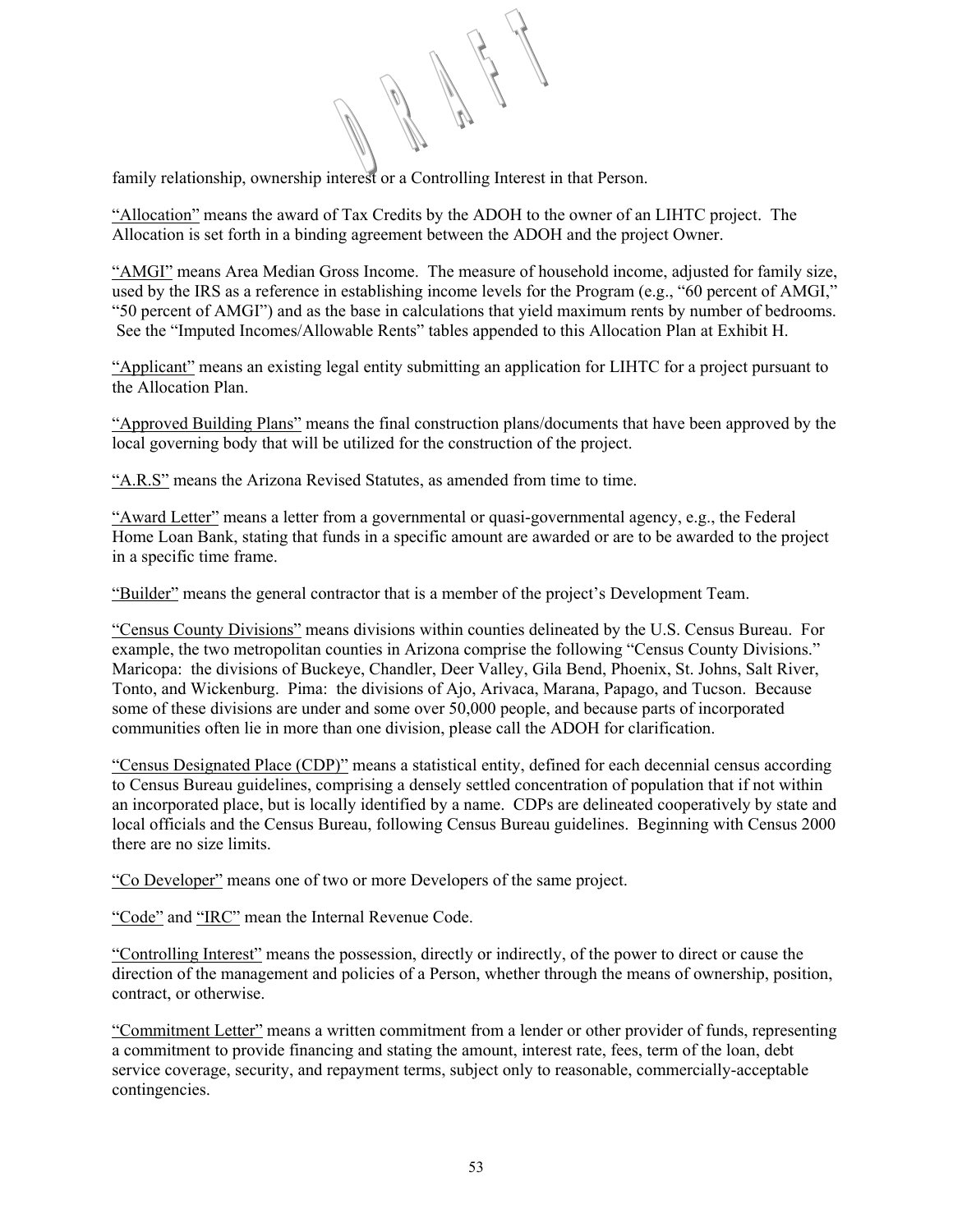"Community-Based Non-Profit" means an organization qualified under IRC Section 501(c)(3) or (4), that has as on of its approved exempt purposes and the provision of affordable housing, its membership is drawn from and representative of the community it serves.

"Community Services Facility" means community room, clubhouse, recreation center or the like. Lobbies and laundry facilities shall not be considered within the scope of this definition.

"Consultant" means an advisor to the Development Team or to any member of the Development Team.

"Council of Governments Regions" means one of the four rural Councils of Governments in Arizona serving regional planning districts. The four rural councils and the districts they serve are: Northern Arizona Council of Governments (**NACOG**), serving the Region 3 Counties of Apache, Coconino, Navajo and Yavapai Counties; Western Arizona Council of Governments (**WACOG**), serving the Counties of LaPaz, Mohave and Yuma in Region 4; Central Arizona Association of Governments (**CAAG**), serving Region 5: the Counties of Gila and Pinal; and South Eastern Arizona Governments Organization (**SEAGO**), serving Region 6, which consists of Cochise, Graham, Greenlee and Santa Cruz Counties.

"Deferred Developer Fee" means a certain sum of money owed to the Developer and evidenced by a promissory note, partnership agreement, or other written agreement acceptable to the ADOH, such fee to be repaid subject to the applicable project's cash flow after payment of operating expenses of the project and after payment of debt service for all superior liens.

"Determination of Qualification" means a letter issued by the ADOH in accordance with IRC Section 42(m), that indicates that the project, which has utilized tax exempt financing, qualifies for an amount of Tax Credits and is in compliance at the time of the letter with all rules established by this QAP.

"Developer" means any legal entity or person, which will provide or arrange for design, financing, or construction services in connection with a project.

"Development Team" means the entities and professionals assembled to develop the project, typically comprising the Developer(s), General Partner, Contractor, Management Company, Tax Attorney, Certified Public Accountant, and all other project consultants.

"Employee Unit" means a Unit set aside by project management as a Residential Rental Unit for a manager, or a maintenance person, and/or a security officer (see Arizona Department of Housing LIHTC Compliance Manual, Section 3.2.1.). The ADOH will consider Residential Rental Units as Low-Income Units. Industry standards indicate that one manager's unit and one maintenance person's unit are needed per one hundred Units. One security officer's Unit per project is allowed if management can show that the Unit is reasonably required. Project management, in its discretion, may designate such units for employees or return them to service as Low-Income Units as circumstances dictate. In accordance with IRS Revenue Ruling 92-61, while these units are employee Units they will be included in the eligible basis of the building but will be excluded from both the numerator and the denominator of the applicable fraction. In mixed-income properties, the ADOH will assume that any employee Units are taken from the low-income rather than the market-rate side.

"Extended Warranty" means any construction warranty with an initial term of two years or more.

"Federal Subsidy" for the purposes of Tax Credits, Federal Subsidies include federal grants and below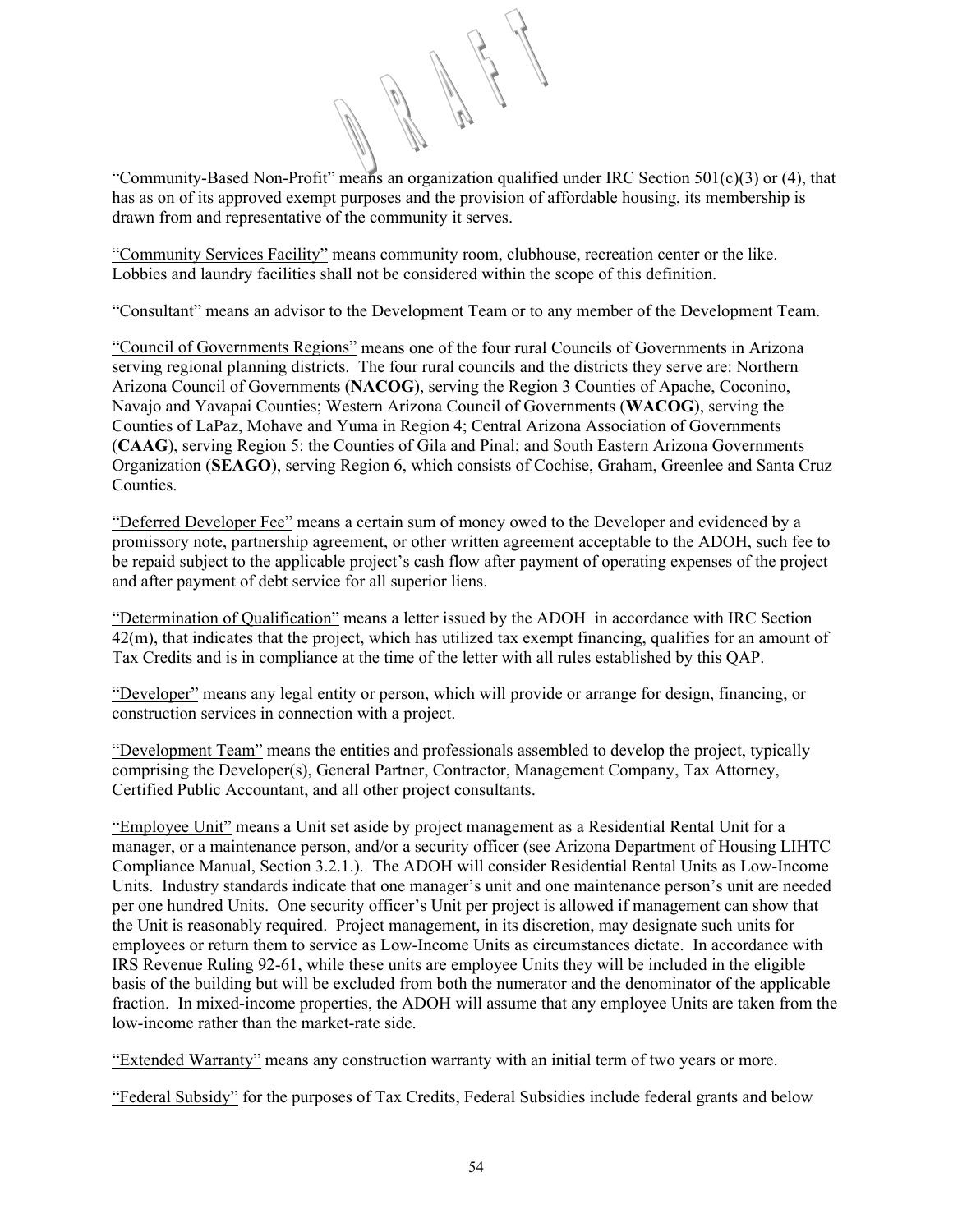market rate federal loans through programs such as those administered by HUD (with some exceptions for CDBG and HOME) and Rural Development, tax-exempt financing and other locally administered low-interest loans or grants from federal sources. Use of these financing sources may require reductions in eligible basis or reductions in a project's maximum Applicable Credit Percentage (see IRC Section  $42(d)(5)(A)$  and  $42(i)$ ).

"Financial Beneficiary" means a Person who is to receive a financial benefit of: a) 3% or more of total estimated project cost if total estimated project cost is \$5 million or less, and b) 3% of the first \$5 million and 1% of any costs over \$5 million if total estimated project cost is greater than \$5 million. This definition does not include the owner of the Tax Credit project unless the owner is also the Developer or the Builder and meets the above financial requirements.

"Historic Preservation Project" means: (i) a structure individually listed in the National Register of Historic Places, or; (ii) a structure certified by the National Parks Service as contributing to a Register District. A Register District is a designated area listed in the National Register, or listed under State or Local Statute as substantially meeting the requirements for listing of districts in the National Register.

"HOPE VI" means a grant provided by HUD that is used to revitalize aging public housing.

"HOPE VI Proposal" means a project located within a geographic area or on a parcel of land indicated in the HOPE VI grant application or award.

"HUD Regions" means the "Index Location Factors" in Section 7.9 (multipliers to adjust Cost Caps to regional differences within Arizona) that utilize HUD's seven geographic regions as follows:

Phoenix: Maricopa County and the incorporated area of Apache Junction

Casa Grande: Gila County and all of Pinal County except the incorporated area of Apache **Junction** 

Flagstaff: Coconino, Apache, and Navajo Counties

Kingman: Mohave, Yavapai, and LaPaz Counties

Sierra Vista: Graham, Greenlee, Santa Cruz, and Cochise Counties

Tucson: Pima County

Yuma: Yuma County

"LIHTC" means the Low-Income Housing Tax Credit, a program of the Internal Revenue Service that provides federal income Tax Credits to Owners of qualifying residential rental projects.

"Letter of Interest or Intent" means the documentation addressed to the Applicant/Developer of an interest or intent to provide funding, setting forth the writer's intention to negotiate the financing and stating the amount, interest rate, security, repayment terms, as applicable, and including the minimum debt service coverage ratio and loan-to-value ratio used by the lender to size the financing. If the sole Developer of the project is a non-profit organization, the letter of interest or intent from the investment syndicator must state that the non-profit holds the right of first refusal to acquire the project following the fifteen-year compliance period. Such letters or documents may be subject to reasonable, commercially acceptable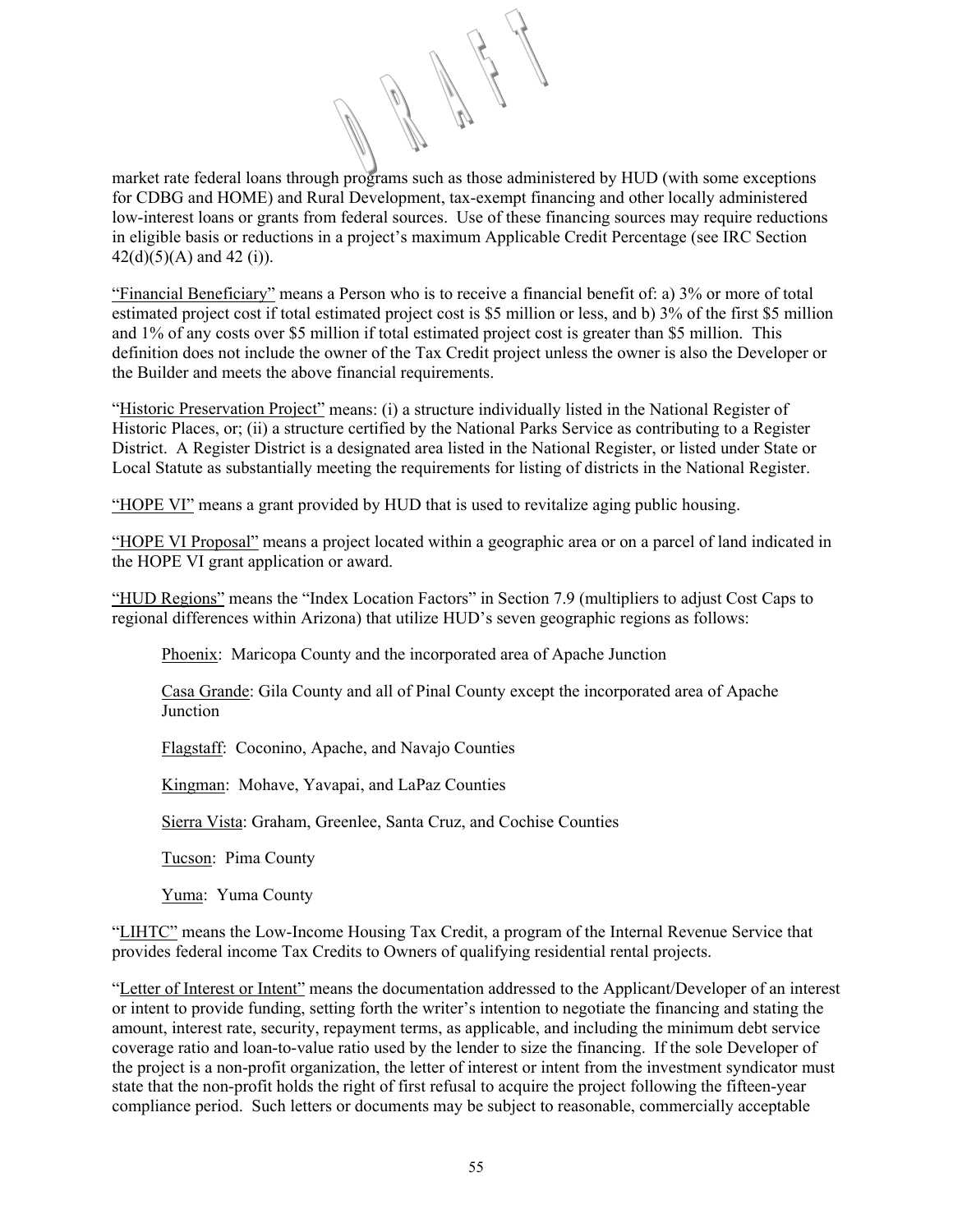contingencies, as determined by the ADOH in its sole discretion.

"Local Government" means the governing body of the City, Town, County or Tribal government having jurisdiction over the real property upon which the project will be located.

"Low Income Unit" means any Unit in a project if the Unit is rent restricted (as defined in IRC Section 42 (g)(2)) and the individuals occupying such Unit meet the income limitation applicable under IRC Section  $42$  (g)(2) for the project.

"Market Demand Study" means a third party report that outlines the overall market demand for a project within a defined market area and identifies, with significant detail, the current supply of similar units, demographics, and economics contained within the market area.

"Material Changes" means changes from information previously submitted to the ADOH in the substance of the project, including but not limited to substantial changes in the composition of the Owner, in the project itself, in the terms or sources of financing, or in construction lender, permanent lender, and syndicator (if the credit pricing drops.)

"Mixed-Finance Projects" means Low-income housing projects developed partly with funding from the HUD Low Rent Public Housing Program and partly from other public sources.

"Operating Costs" means the fixed and variable expenses of operating the project, including but not limited to taxes, insurance, utilities, management, and replacement reserves, but excluding debt service.

"Owner" means the legal entity which will ultimately own the project and to which Tax Credits will be allocated.

"Person" means an individual, partnership, corporation, trust or other entity.

"Physically Disabled Persons" means persons who have physical impairments that substantially limit one or more major life activities, have a record of such impairment, or are regarded as having such impairment.

"Placed in Service" means: (i) for a new or existing building used as residential rental property, the date on which the building is ready and available for its specifically assigned function, i.e., the date on which the first unit in the building is certified as being suitable for occupancy in accordance with state or local law; and (ii) rehabilitation expenditures that are treated as a separate new building are placed-in-service at the close of any 24-month period over which the expenditures are aggregated.

"Primary Permanent Funding" means the loan secured by the first lien on the project plus any additional notes secured by subordinate liens on the project, which represent additional debt service requirements intended to be paid from sale proceeds or operating income generated by the project.

"Project" means any project for residential rental property if the project meets the requirement of subparagraph (A) or (B) whichever is elected by the taxpayer:

> (A) 20-50 Test - The project meets the requirements of this subparagraph if 20 percent or more of the residential units in such project are both rent-restricted and occupied by individuals whose income is 50 percent or less of area median gross income.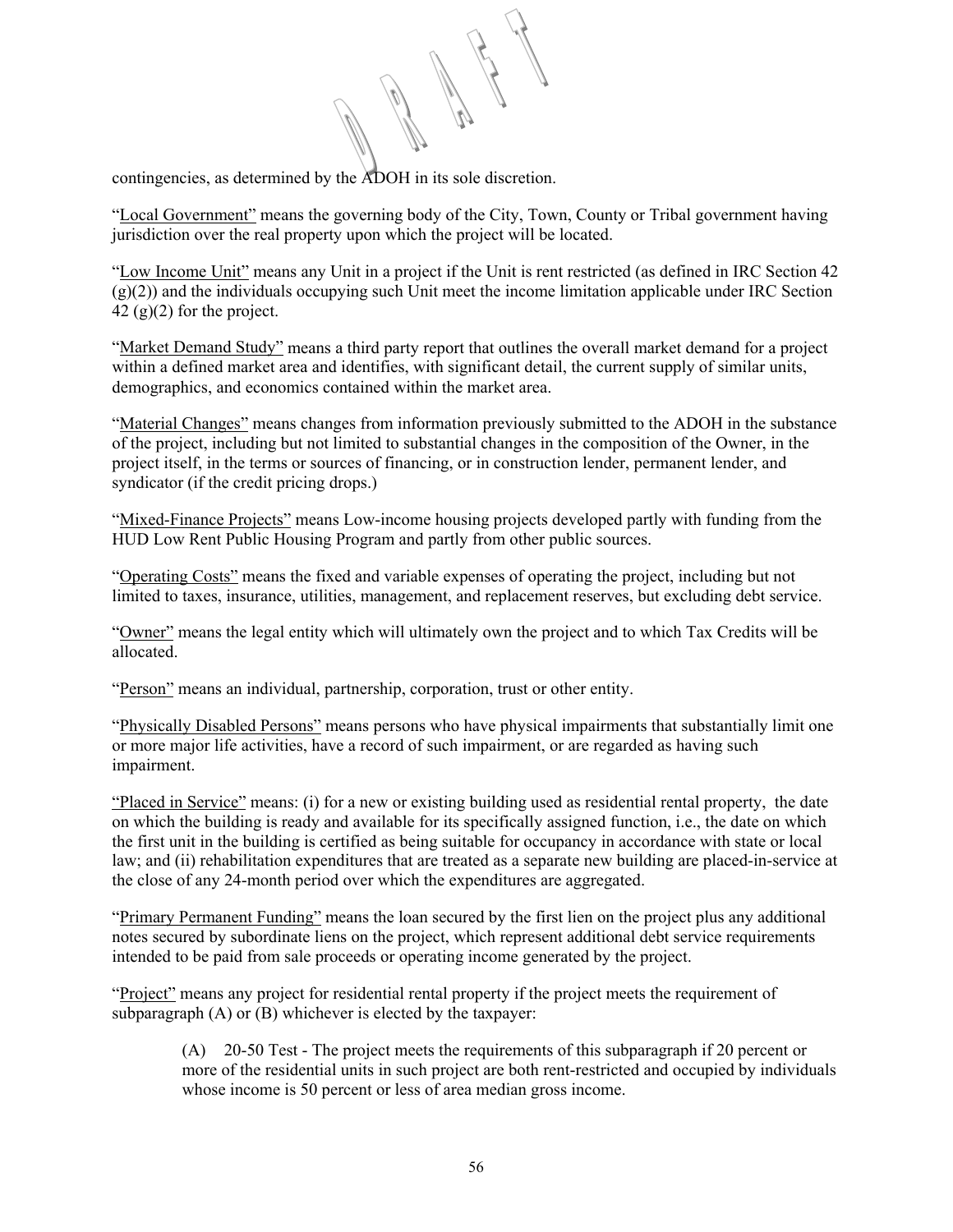(B) 40-60 Test - The project meets the requirements of this subparagraph if 40 percent or more of the residential units in such project are both rent-restricted and occupied by individuals whose income is 60 percent or less of area median gross income.

Any election under this paragraph, once made, is irrevocable. For purposes of this paragraph, any property will not be treated as failing to be residential rental property merely because part of the building in which such property is located is used for purposes other than residential rental purposes. Scattered sites may be considered to be one Project if the scattered sites meet the above definition and the requirements in the Scattered Sites definition in this Section.

"Redevelopment Area" means an area determined by official action of the governing body of the municipality or county to be either:

An area in which a majority of the structures are residential or an area in which there is a predominance of buildings or improvements, whether residential, and which, by reason of dilapidation, deterioration, age or obsolescence, inadequate provision for ventilation, light, air, sanitation, open spaces, high density of population and overcrowding or the existence of conditions which endangers life or property by fire and other causes, or any combination of these factors, is conducive to ill health, transmission of disease, infant mortality, juvenile delinquency or crime, and is detrimental to the public health, safety, morals or welfare.

An area that because of the predominance of defective or inadequate street layout in relation to size, adequacy, accessibility or usefulness, unsanitary or unsafe conditions, deterioration of the site or other improvements, diversity of ownership, tax or special assessment delinquency exceeding the fair value of the land, defective or unusual conditions of title, improper subdivision or obsolete platting or the existence of conditions which endanger life or property by fire and other causes, or any combination of these factors, substantially impairs or arrests the sound growth of the municipality, retards the provision of housing accommodations or constitutes an economic or social liability and is a menace to the public, health, safety, morals or welfare in its present condition and use.

"Reservation" means a non-binding, written statement issued by the ADOH to the Applicant after the application round indicating that the ADOH has reserved for the project a specific amount of Tax Credits which shall receive an Allocation upon the project's satisfaction of certain conditions.

"Residential Floor Area" means the living area per Unit measured from the interior wall surfaces of the Unit's perimeter walls.

"Residential Rental Unit" means an area legally licensed or permitted for use as a living space containing a sleeping area, bathing and sanitation facilities, and cooking facilities equipped with a cooking range, refrigerator, and sink, all of which are separate and distinct from other residential rental Units. *Federal Tax Regulations (FTR) 1.103-8(a) 8(i)*

"Scattered Sites" means projects that meet the following criteria:

- 1. consist of no more that six (6) non-contiguous parcels within a 15-mile radius of each other;
- 2. consist of no more than 200 Units;
- 3. all buildings in the project must be under the ownership of one entity;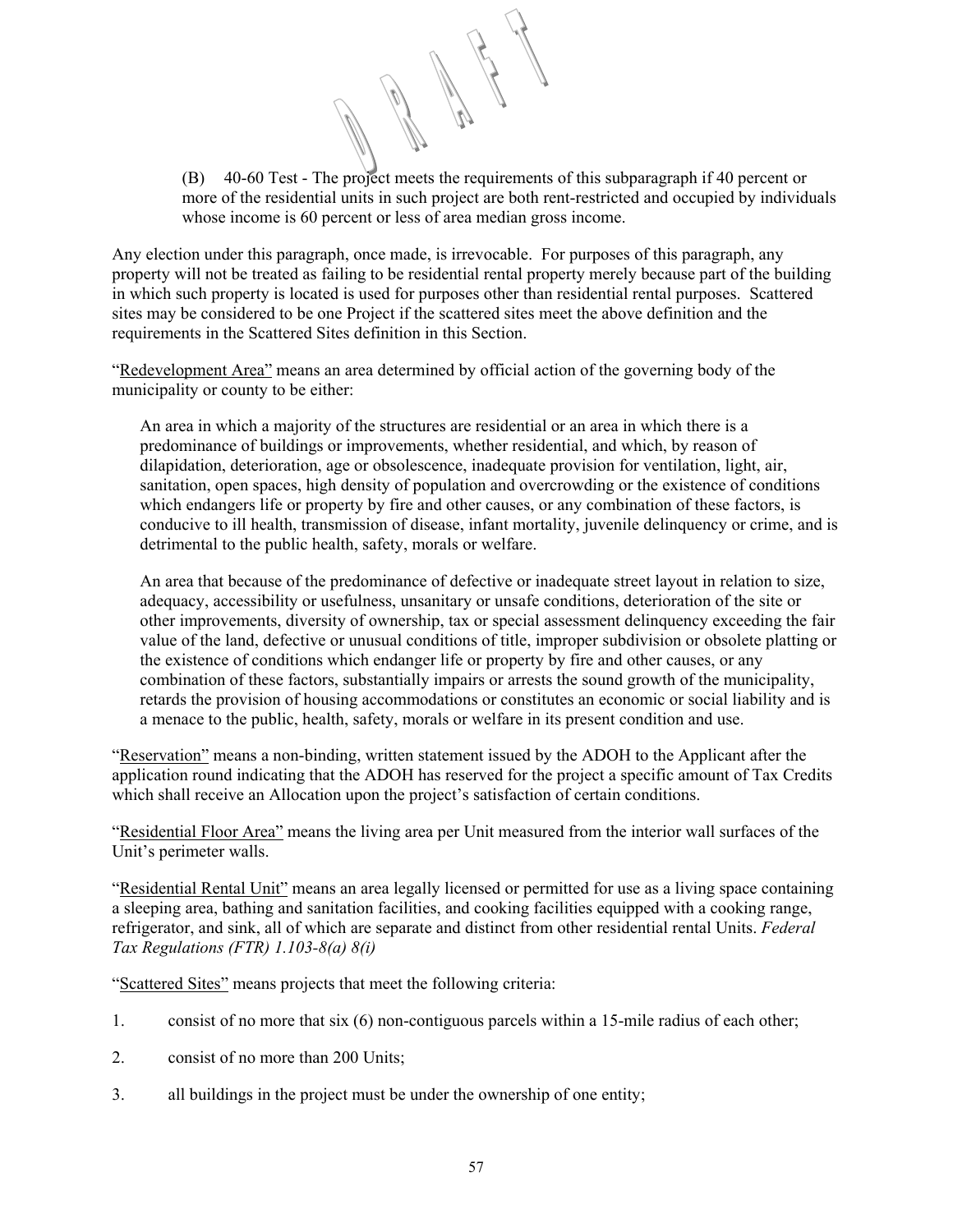- 4. all units in the scattered site application must be managed by one entity;
- 5. all buildings in the project must be developed under one common plan of financing and considered as a single project by all funding sources;
- 6. to receive the 130% increase in basis allowed under IRC Section 42, all sites making up the project must be located within a Qualified Census Tract or Difficult Development Area;
- 7. the scattered sites must be appraised as a single proposed development; and
- 8. each site within the proposed project must meet all applicable threshold and scoring criteria.

"Special Needs Populations" means Homeless people and/or people with developmental disabilities or chronic mental illnesses as defined by HUD's Handbook 4571.2, section 1-5, parts A.2. and A.3. The ADOH has added three categories, which are considered to fall under the above categories:

- Homeless persons or families. A homeless person is a person sleeping in a place not meant for human habitation or in an emergency shelter; a person in transitional or Supportive Housing for homeless persons who originally came from the street or an emergency shelter. Homeless persons are to be certified by a referral agency recognized by the ADOH.
- Seriously Mentally Ill Persons, i.e., adults whose emotional or behavioral functioning is so impaired as to interfere with their capacity to remain in the community without supportive treatment. The mental impairment is severe and persistent and may result in a limitation of their functional capacities for primary activities of daily living, interpersonal relationships, homemaking, self-care, employment or recreation. The mental impairment may limit their ability to seek or receive local, state or federal assistance such as housing, medical and dental care, rehabilitation services, income assistance, or protective services. Seriously Mentally Ill Persons are to be certified by a referral agency recognized by the ADOH.
- Seriously Emotionally Disturbed, i.e., persons between birth and age 18 who currently or at any time during the past year have had a diagnosable mental, behavioral, or emotional disorder that resulted in a functional impairment which substantially interferes with or limits the person's role or functioning in family, school, or community activities. Seriously emotionally disturbed persons are to be certified by a referral agency recognized by the ADOH.
- Developmentally Disabled Persons suffering from a severe, chronic condition attributable to a physical or mental impairment manifesting itself before the age of 22 and likely to continue indefinitely. Developmentally Disabled Persons are to be certified by a referral agency recognized by the ADOH.
- Victims of AIDS/HIV (possible physical or mental development disability), as certified by a licensed M.D.
- Victims of domestic violence (possible homelessness), as certified by referral agency recognized by the ADOH.
- Victims of chronic substance abuse (possible physical or mental development disability), as certified by a referral agency recognized by the ADOH.